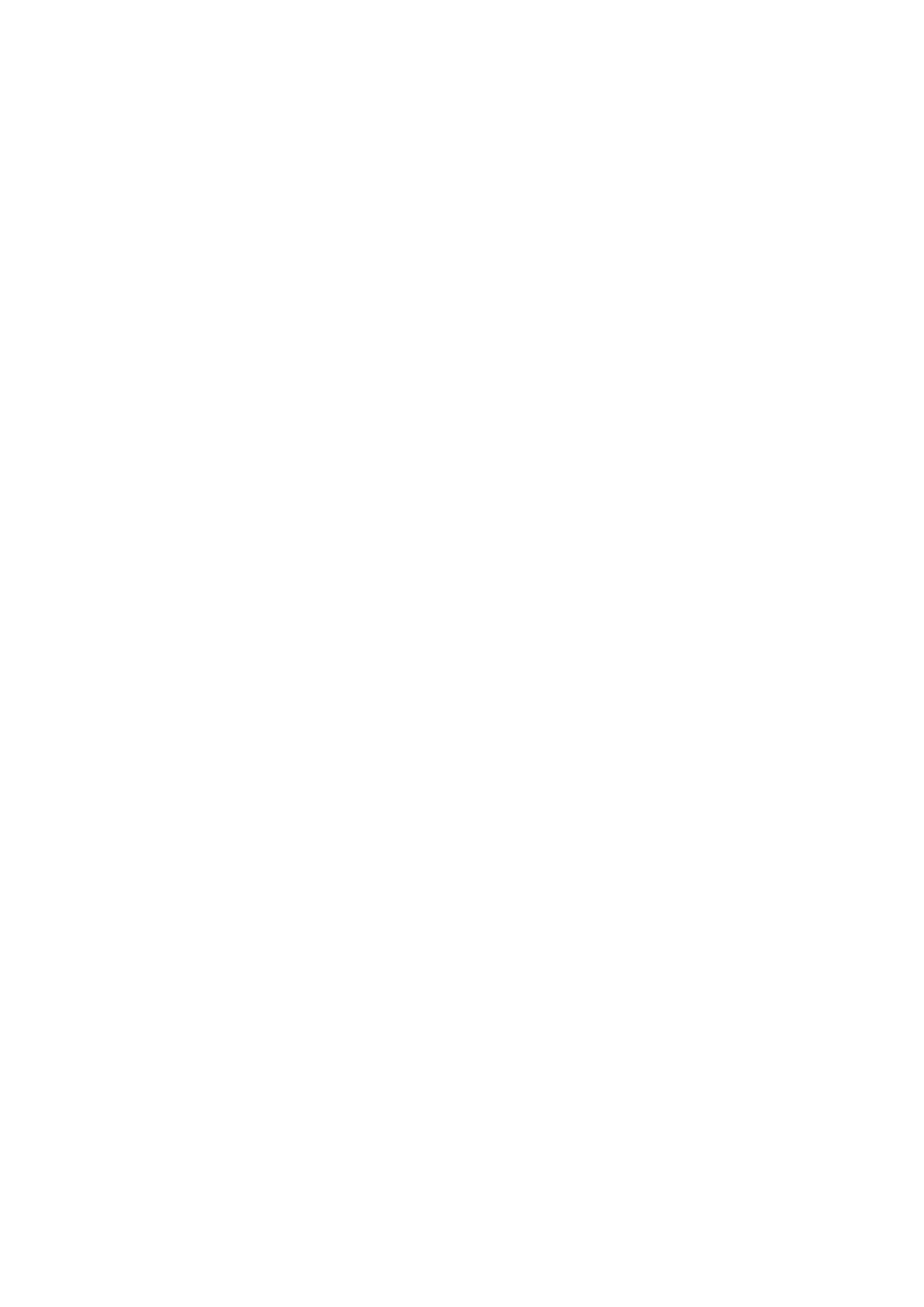## **CONTENTS**

|                                                                                                                     | Page |
|---------------------------------------------------------------------------------------------------------------------|------|
| <b>FOREWORD</b>                                                                                                     | 4    |
| <b>TERMS AND ABBREVIATIONS DEFINED</b>                                                                              | 5    |
| <b>INTRODUCTION</b>                                                                                                 | 7    |
| PART <sub>1</sub><br>THE REGISTERED INTERMEDIARY CODE OF PRACTICE<br>AND THE REGISTERED INTERMEDIARY CODE OF ETHICS | 8    |
| PART <sub>2</sub><br>PROFESSIONAL INFORMATION AND REQUIREMENTS<br><b>FOR REGISTERED INTERMEDIARIES</b>              | 13   |
| PART <sub>3</sub><br>THE INTERMEDIARY'S ROLE: LAW, PROCEDURE AND PRACTICE                                           | 17   |
| PART <sub>4</sub><br>REPORT WRITING: GUIDANCE, TEMPLATE AND CHECKLIST                                               | 47   |
| PART <sub>5</sub><br>FURTHER RESOURCES: CONTACT DETAILS AND WEB SITES                                               | 60   |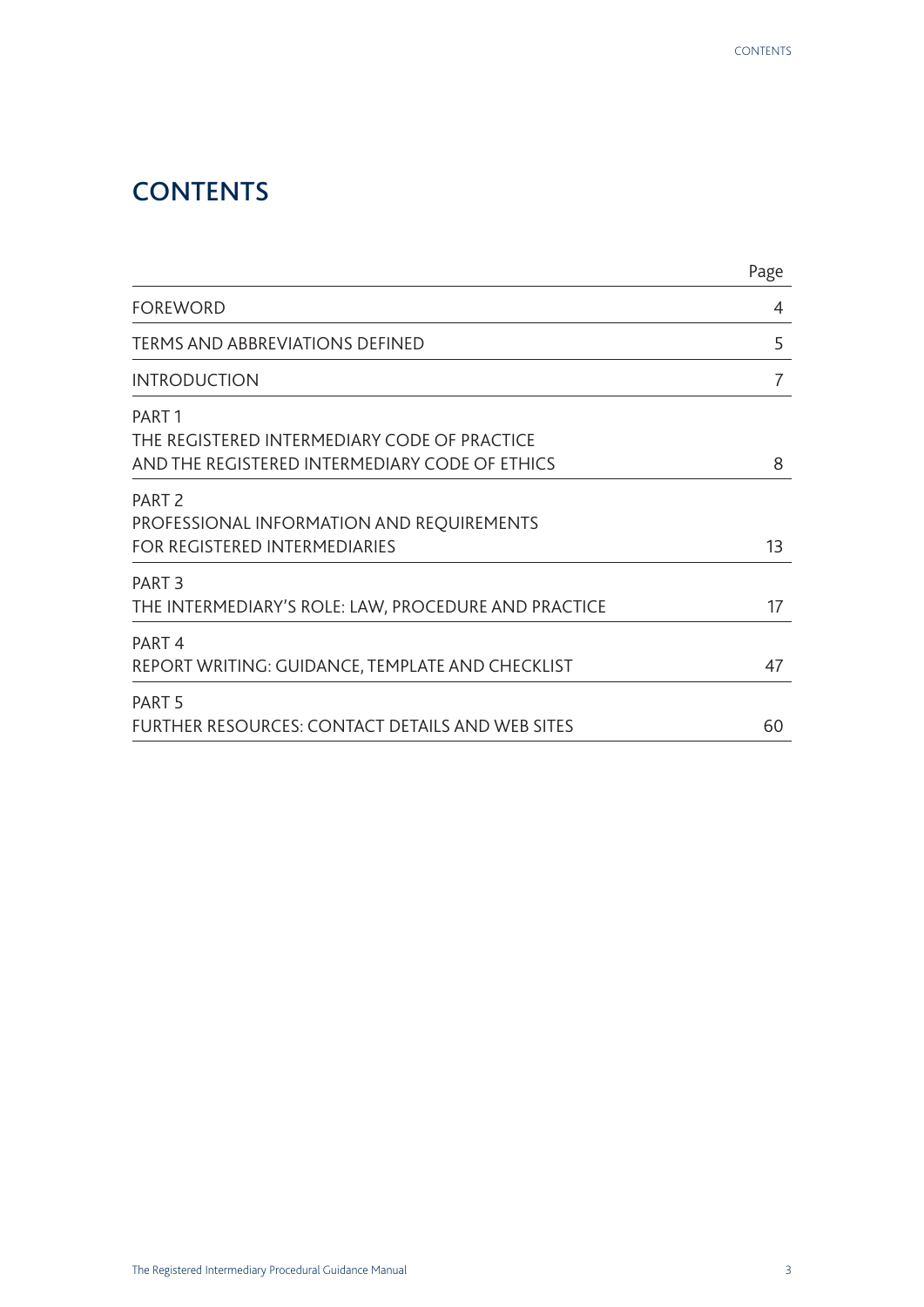## FOREWORD

Since the introduction of the Witness Intermediary Scheme (WIS) as a pilot project in 2004, a source reference document for the role and use of a Registered Intermediary has been available to practitioners. This version of the Registered Intermediary Procedural Guidance Manual (PGM) continues this and expands on previous versions. Key to the development of this latest version of the PGM, and central to the development of its predecessors, has been the work of researchers and Registered Intermediary trainers Penny Cooper and David Wurtzel. They have collated, reviewed and drafted the available information into a form of text that is accessible, clear and cogent to its intended audience, Registered Intermediaries (RI's). Their diligence and professional knowledge has resulted in guidance that reflects the significant developments in the WIS since 2004 and brings it to the fore in meeting the requirements of RIs working within the Criminal Justice System (CJS). For that, their efforts and achievement in doing so continue to be recognised.

In addition to the work of Penny and David, the role of members of the WIS's Intermediaries Registration and Quality Assurance Boards, and that of members of the Registered Intermediary Reference Team, as reviewers of the latest draft must also be recognised. Without the contribution of these groups the PGM would lack appropriate credibility, substance and relevance, and their patience and insight is duly appreciated and acknowledged. The PGM reflects their work as practitioners and is a credit to them in their respective roles within the CJS.

Ministry of Justice December 2015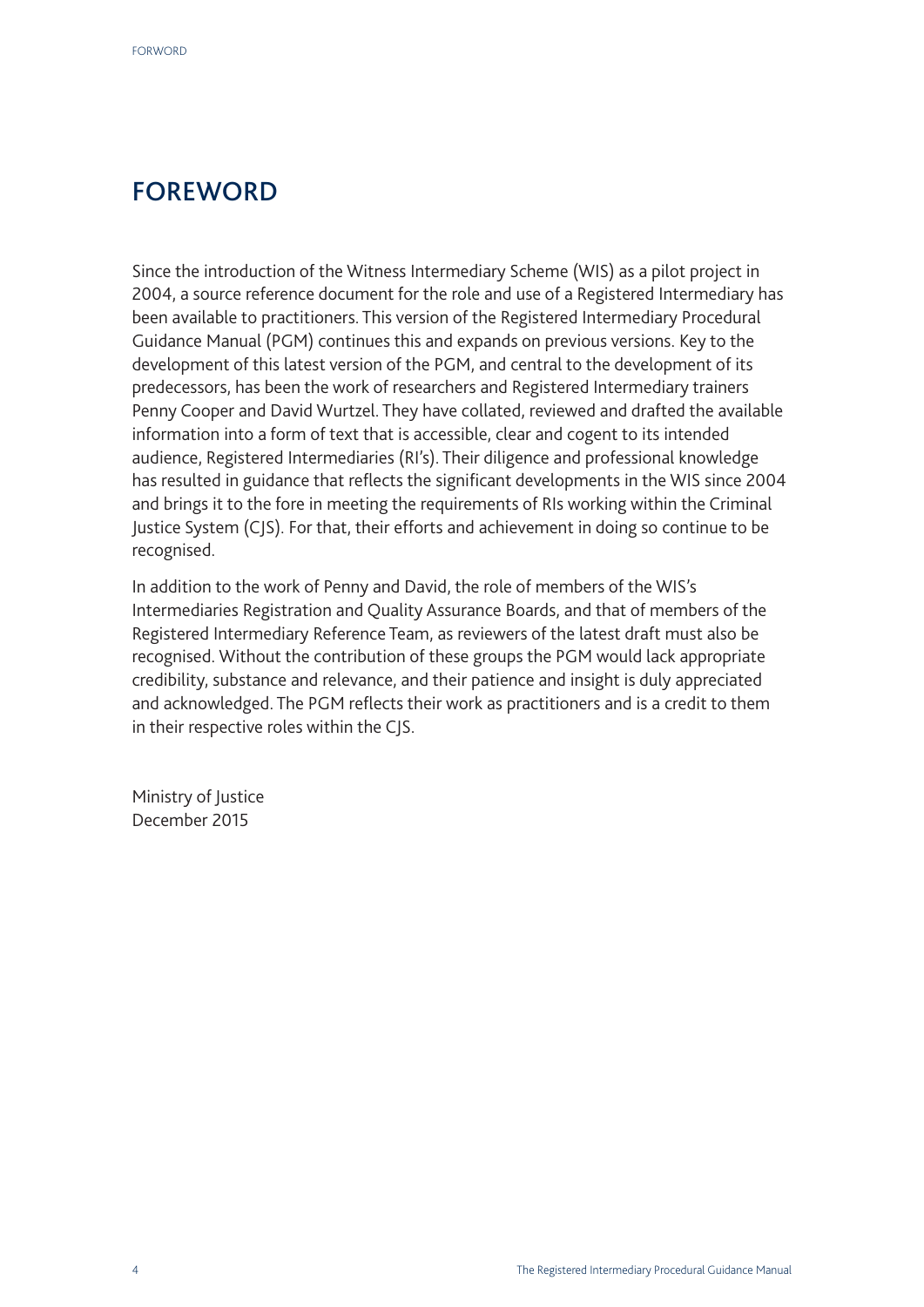## TERMS AND ABBREVIATIONS

This section is intended to provide definitions for legal terms and abbreviations used in this document.

| ABE              | 'Achieving Best Evidence in Criminal Proceedings Guidance on<br>interviewing victims and witnesses, and guidance on using special<br>measures' published in March 2011 by the Ministry of Justice |
|------------------|---------------------------------------------------------------------------------------------------------------------------------------------------------------------------------------------------|
| <b>BAILII</b>    | British and Irish Legal Information Institute, provides free access<br>to court judgments and other legal material -<br>www.bailii.org                                                            |
| C <sub>1</sub> S | Criminal Justice System                                                                                                                                                                           |
| <b>CPD</b>       | Continuing Professional Development                                                                                                                                                               |
| <b>CPP</b>       | <b>Complaints Policy and Procedure</b>                                                                                                                                                            |
| <b>CPR</b>       | <b>Criminal Procedure Rules</b>                                                                                                                                                                   |
| <b>CPS</b>       | <b>Crown Prosecution Service</b>                                                                                                                                                                  |
| <b>DBS</b>       | The Disclosure and Barring Service                                                                                                                                                                |
| Defendant        | Person who is charged with a criminal offence -<br>or person/organisation who is defending a civil claim                                                                                          |
| <b>DPA</b>       | Data Protection Act                                                                                                                                                                               |
| <b>GRH</b>       | <b>Ground Rules Hearing</b>                                                                                                                                                                       |
| <b>IRB</b>       | Intermediaries Registration Board                                                                                                                                                                 |
| ICO              | Information Commissioner's Office                                                                                                                                                                 |
| Moj              | Ministry of Justice                                                                                                                                                                               |
| <b>NCA</b>       | National Crime Agency                                                                                                                                                                             |
| <b>PTPH</b>      | Plea and Trial Preparation Hearing                                                                                                                                                                |
| <b>PGM</b>       | Procedural Guidance Manual                                                                                                                                                                        |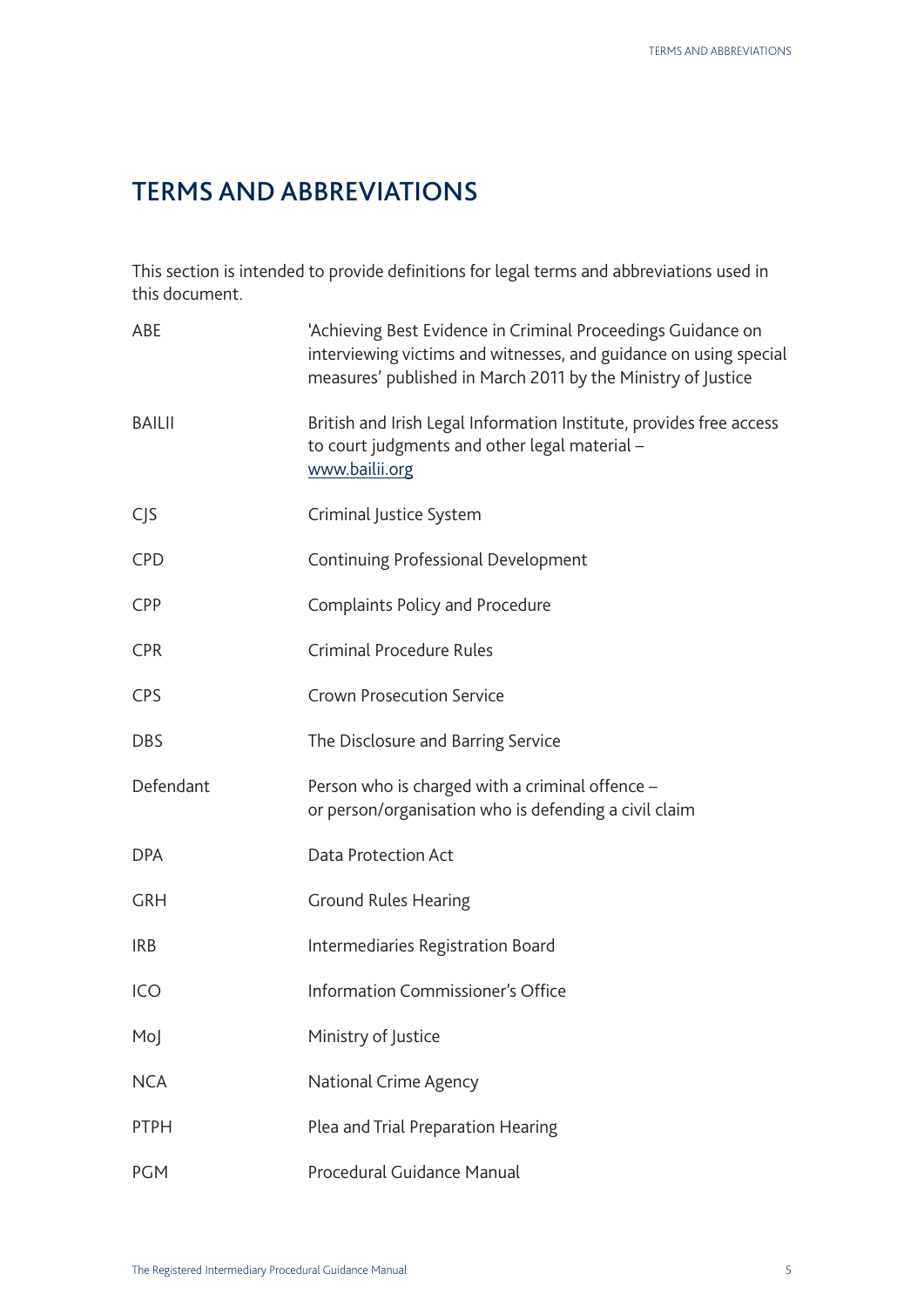| QAB              | The Quality Assurance Board, overseeing professional standards                                                                                                             |
|------------------|----------------------------------------------------------------------------------------------------------------------------------------------------------------------------|
| <b>RfS</b>       | Request for Service                                                                                                                                                        |
| R <sub>l</sub>   | Registered Intermediary                                                                                                                                                    |
| <b>RIO</b>       | Registered Intermediaries Online, a closed forum for Registered<br>Intermediaries                                                                                          |
| <b>RIRT</b>      | The Registered Intermediary Reference Team, a stakeholder<br>consultation group                                                                                            |
| Section 28       | Refers to the powers of the criminal courts to pre-record the<br>cross-examination and re-examination of a vulnerable witness<br>under section 28 of the YJCEA '99         |
| Special measures | Adjustments made by the court to ensure that proceedings<br>are fair for those who are vulnerable by virtue of their age or<br>incapacity or by virtue of fear or distress |
| <b>TAG</b>       | The Advocate's Gateway, provides free access to materials on<br>vulnerable witnesses and defendants -<br>www.theadvocatesgateway.org                                       |
| <b>VWU</b>       | The Vulnerable Witnesses Unit (MoJ)                                                                                                                                        |
| <b>WIS</b>       | Witness Intermediary Scheme                                                                                                                                                |
| YJCEA '99        | Youth Justice & Criminal Evidence Act 1999                                                                                                                                 |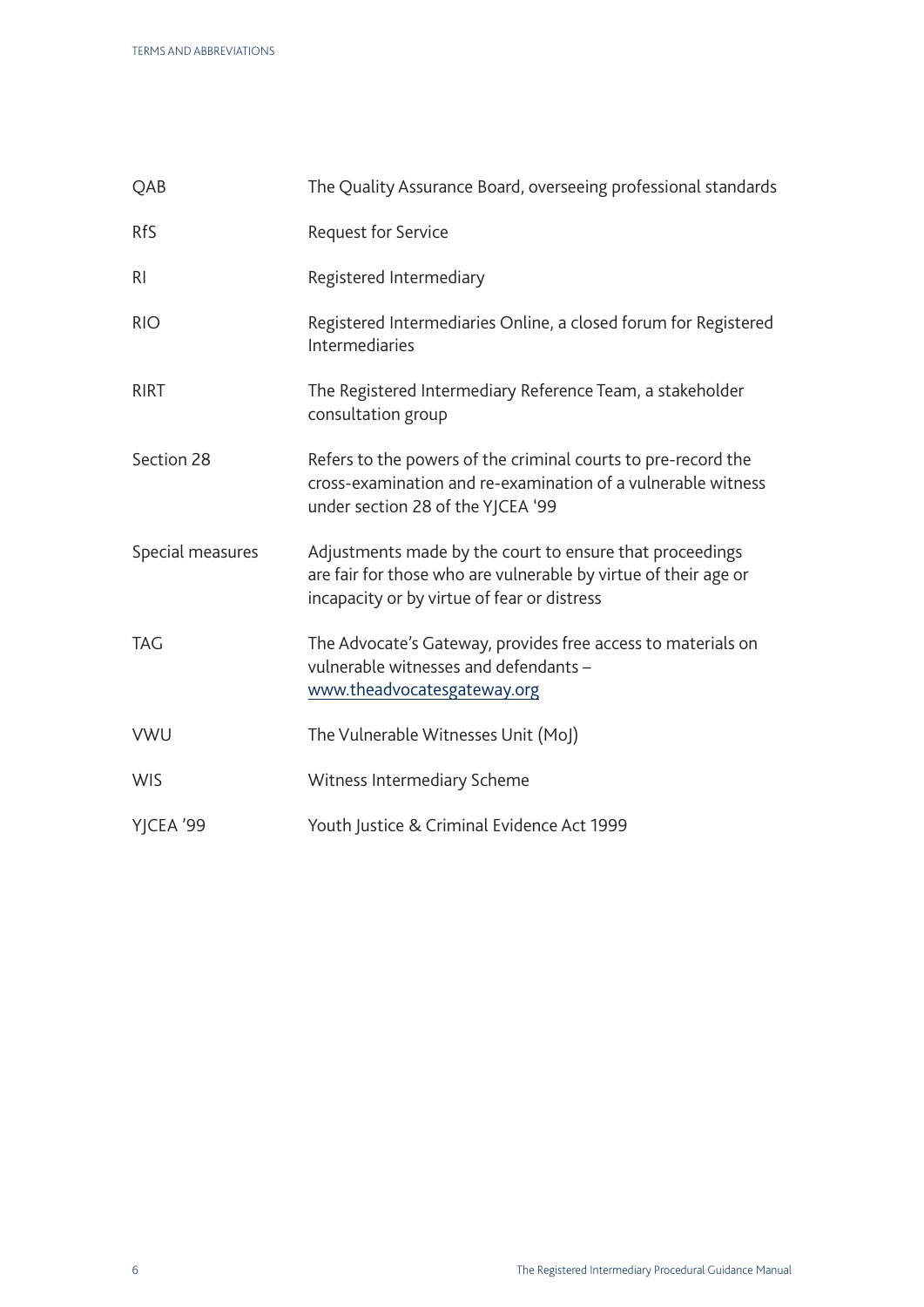## INTRODUCTION

Registered Intermediaries (RI's) have been facilitating communication with vulnerable witnesses in the Criminal Justice System (CJS) in England and Wales since 2004 when the Witness Intermediary Scheme (WIS) was first introduced as a pilot project. The WIS has been available in all 43 police forces and CPS areas in England and Wales since September 2008.

Over the course of its existence, and as knowledge and usage of the scheme has increased, the WIS has developed significantly. Consequently, procedures and practices have evolved since the publication of previous versions of the Procedural Guidance Manual (PGM) in 2005, 2011, and 2012 and will continue to do so - those detailed within this version reflect the position as of June 2015.

The PGM is intended to be a source reference document for RI's and is not intended as a guide for criminal justice practitioners on the engagement of a RI. However, it may be used for cross-reference with documents such as the revised: *Achieving Best Evidence in Criminal Proceedings: Guidance on Interviewing Victims and Witnesses and Guidance on Using Special Measures* which was published in March 2011, *and Registered Intermediaries in action - Messages for the CJS from the Witness Intermediary Scheme SmartSite*, the research report on archive material from the now defunct site, which was published on its successor, the Registered Intermediaries On-line (RIO) forum on 08 December 2011. Similarly, there are information sources such as the website of The Advocate's Gateway ('TAG'), RI regional support groups and presentations, training and development seminars and events which enable the exchange of information, ideas and best practice amongst RI's and it is recommended that these are regularly accessed.

The working life of the PGM is therefore iterative and updates to it will be made to reflect developments in procedures and best practice, relevant developments in the CJS and in legislation that relates to the WIS. As such, it will only be available electronically and amendments/updates to its contents will be circulated accordingly.

To date, the WIS and RI's operating within it have supported many thousands of people, thereby helping to make the justice process accessible to some of the most vulnerable people in our society. In some cases an RI will have been the difference between a vulnerable victim or witness being able to testify or not. Therefore, using this PGM will assist you as an RI in making that difference and it is commended to you on that basis.

Ministry of Justice December 2015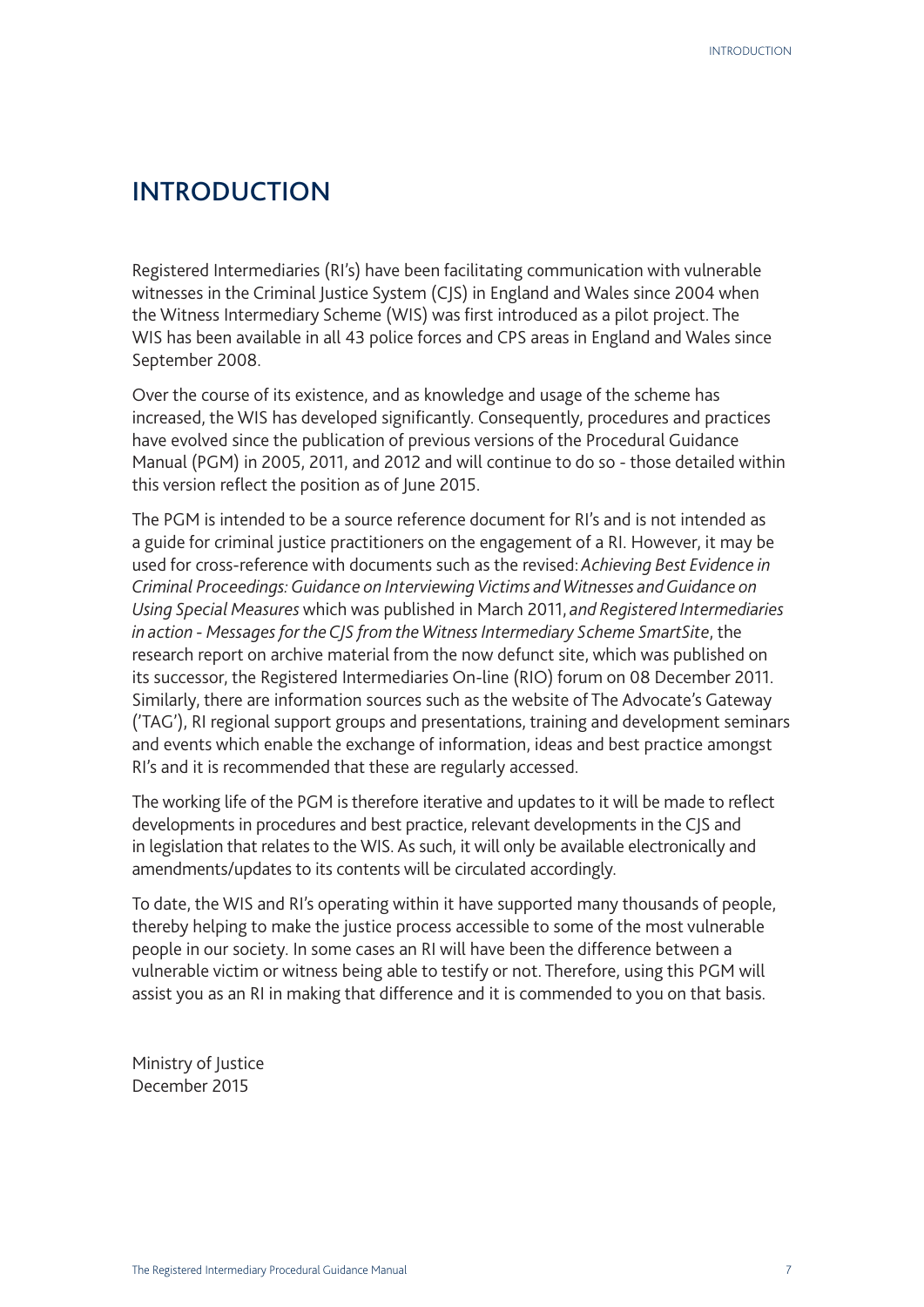## PART 1: THE REGISTERED INTERMEDIARIES CODE OF PRACTICE AND THE CODE OF ETHICS

## The Code of Practice for Registered Intermediaries

**Definition:** in this code, intermediary means any person who is registered on the national database, the Intermediary Register, as a Registered Intermediary (RI) in the CJS as specified in Section 29 of the Youth Justice & Criminal Evidence Act 1999 (YJCEA '99).

- 1. The primary responsibility of the intermediary is to enable complete, coherent and accurate communication to take place between a witness who requires special measures and the court.
- 2. Intermediaries must have a clear and comprehensive understanding of the responsibilities and duties of their role within the CJS, including their primary responsibility to the court.
- 3. They must conduct themselves in a professional and courteous manner at all times.
- 4. They must be familiar with and observe the terms and conditions and procedures that govern their assignment.
- 5. They should identify the sources of advice, information and materials required in order to ensure a clear understanding of the special needs of the witness.
- 6. They must carry out a functional assessment of the communication needs of the witness and make an informed professional judgement of the time required to enable them to carry out the assessment satisfactorily.
- 7. They will use the background information provided and will meet with the witness, his or her relatives, supporter, carer or relevant professionals to acquaint themselves fully with the knowledge and understanding required to carry out the assignment successfully.
- 8. They must not enter discussions, give advice or express opinions concerning the evidence the witness is to present or any aspect of the case that could contaminate the evidence or lead to an allegation of rehearsing or coaching the witness.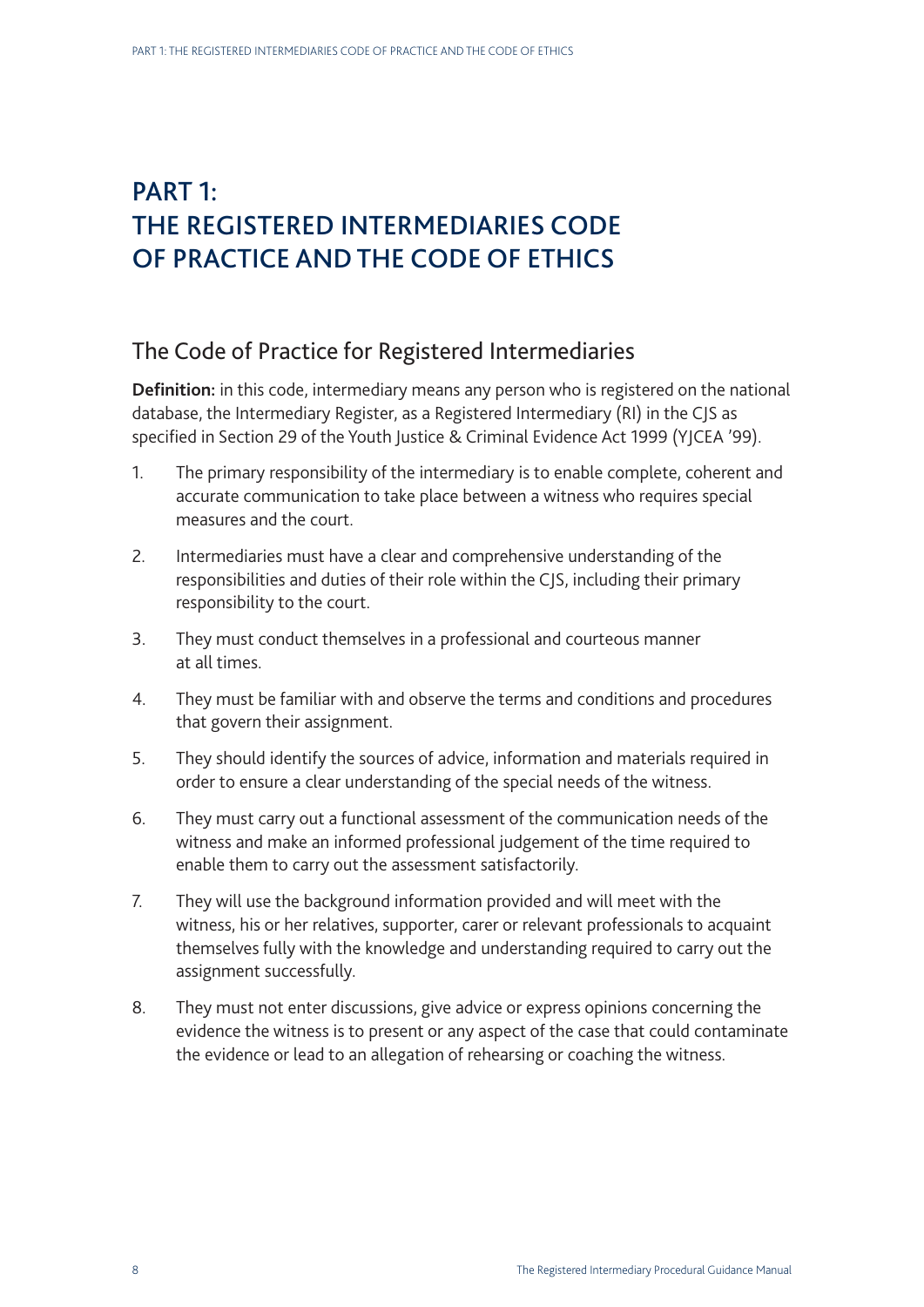- 9. They must keep the co-ordinator and other appropriate parties informed of any difficulties that may arise in the course of the assignment that may affect the prospects of best evidence being given.
- 10. They must hold meetings with witnesses within a time-scale agreed with the co-ordinator and in appropriate venues.
- 11. They must make clear the purpose of the meetings and structure meetings in a way that allows sufficient time to assess the needs of the witness and to gain the confidence and trust of the witness.
- 12. They must record and communicate to the co-ordinator any dissatisfaction expressed by the witness with either the intermediary or the procedure being followed.
- 13. They must ensure the witness is satisfied with the outcome of the assessment and understands the role of the intermediary, particularly in the context of the court appearance.
- 14. They must conduct themselves in court in a manner that facilitates complete, coherent and accurate communication between the witness and the court.
- 15. They must not change the content of what is being said or attempt to improve or elaborate what has been said. Any actions that may improve understanding without changing meaning or the sense of what is being said, such as conveying the meaning of gestures the witness may make, must be taken only with the explicit understanding and consent of the court.
- 16. They must disclose to the court any difficulties encountered, such as limitations in their professional experience and training, and seek the court's guidance about action that may be taken that is consistent with best evidence.
- 17. They must intervene only to seek clarification from the court or to draw the court's attention to any difficulty the witness may be experiencing in understanding what is being said or that may be distressing the witness.
- 18. They must respect at all times the authority and judgement of the court.
- 19. They must complete, at the conclusion of each assignment a monitoring and evaluation form that will contribute to efforts to improve the quality of the service.
- 20. They must recognise that an intermediary's duty to the court remains paramount. They must understand the different obligations regarding disclosure of information between the prosecution and the defence legal teams and must maintain their professional integrity in relation to these different obligations.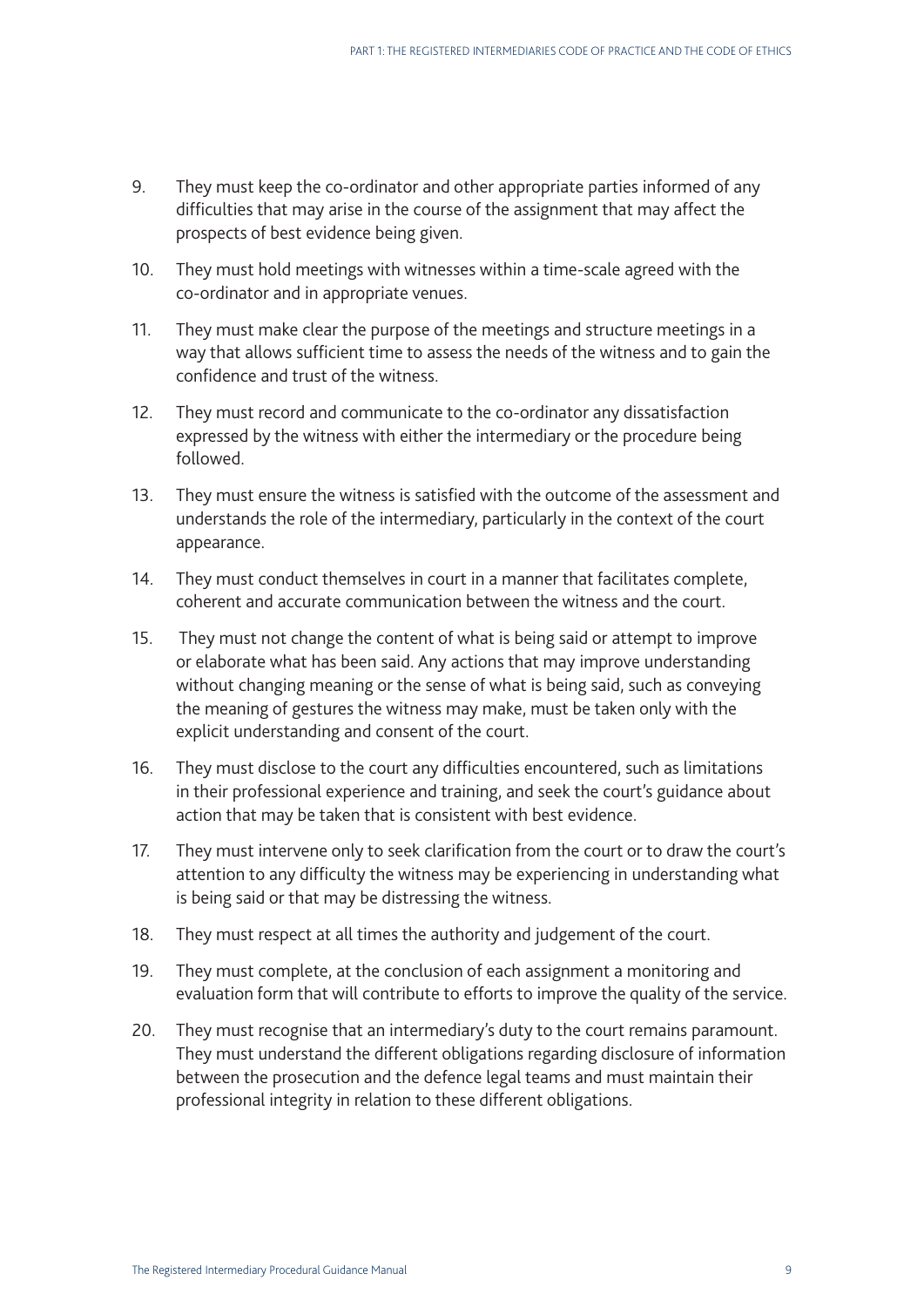- 21. They must notify the Intermediaries Registration Board (IRB) immediately of any criminal investigation or proceedings against them or any other complaint or investigation into their conduct or competence.
- 22. They must notify the IRB of the result of any adverse criminal records disclosure check carried out on them. (i.e. any result where a conviction is recorded other than already disclosed to the IRB).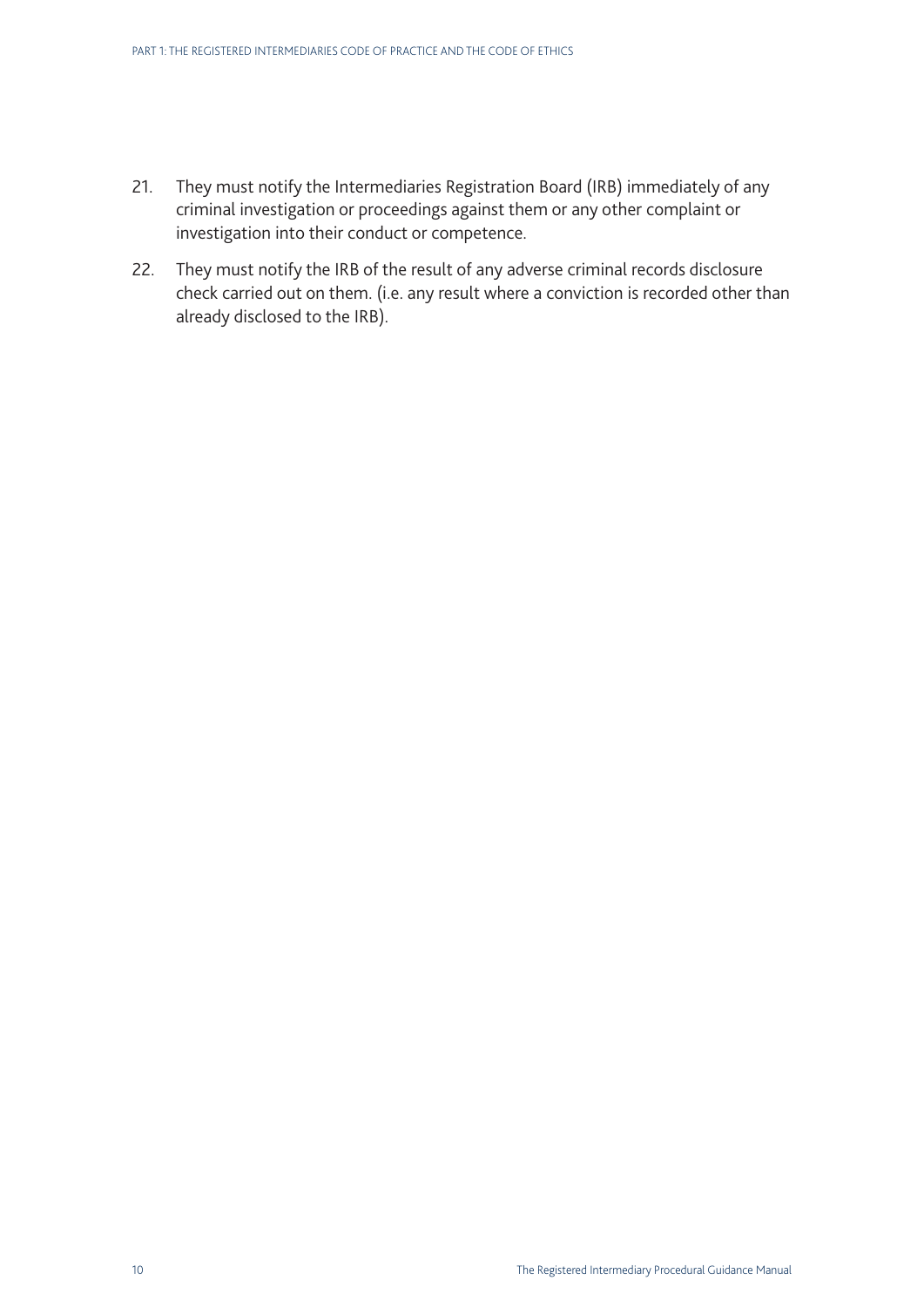## The Code of Ethics for Registered Intermediaries

**Definition:** in this code, intermediary means any person who is registered on the national database, the Intermediary Register, as a Registered Intermediary (RI) in the CJS as specified in Section 29 of the Youth Justice & Criminal Evidence Act 1999 (YJCEA '99).

- 1. Intermediaries will consider at all times the potential for conflict of interest and the need to act in the public interest and will conduct themselves responsibly and professionally using reasonable skill and care in the performance of their duties.
- 2. This includes:
	- (a) Seeking to increase their professional communication skills and knowledge and their skills as an intermediary e.g. court skills, through training and research.
	- (b) Ensuring they have adequate and sustained professional support for their own role.
	- (c) Safeguarding professional standards in every practicable way.
	- (d) Offering other intermediaries reasonable and appropriate assistance.
	- (e) Respecting the ethics and professional practice of other professions.
	- (f) Endeavouring to the best of their ability to enable communication to be complete, coherent and accurate.
	- (g) Only accepting work for which they are appropriately qualified and they judge to be within their professional competence.
	- (h) Accepting only in exceptional circumstances, an assignment for which no entirely suitable intermediary is available, with such acceptance being subject to the informed consent of all parties.
	- (i) Acknowledging and seeking to overcome in a professional manner, such as through professional advice and guidance or support networks, any unforeseen difficulties or limitations in knowledge or practice that may become apparent in the course of an assignment.
	- (j) Promptly notifying the co-ordinator of any matter, including conflict of interest or lack of suitable qualifications and experience that may disqualify or make it undesirable for them to have continued involvement in the assignment.
	- (k) Treating as confidential any information that may come to them in the course of their work including the fact of their having undertaken a particular assignment, although assignments may be used as evidence for continued registration but not in other (to be defined) circumstances. However, this does not preclude disclosure when legally required to do so or when failure to disclose information could render the intermediary liable to prosecution.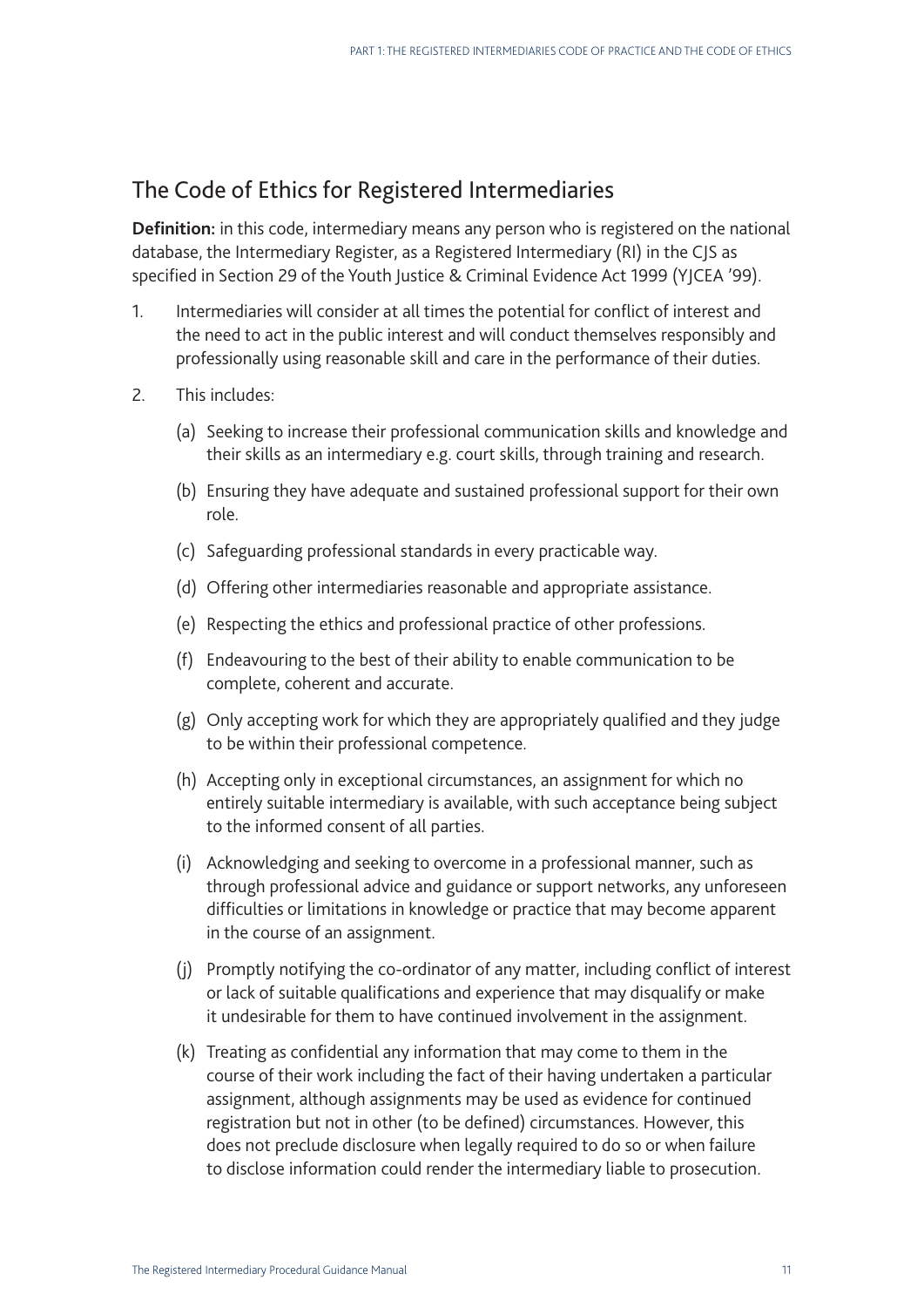- (l) Disclosing before commencing an assignment or as soon as practicable any vested or material interest that the intermediary may have in the assignment.
- (m) Not using any information or knowledge gained during the course of their work to benefit themselves or anyone else improperly.
- (n) Not giving advice or offering personal opinions in relation to the evidence presented by the witness nor concerning people present during an assignment.
- (o) Making appropriate efforts to facilitate communication between people who have differing communication and cultural characteristics.
- (p) Making all reasonable effort to be available for all meetings, hearings, trials and other appointments for which adequate notice has been given.
- (q) Not cancelling or postponing meetings that are part of the assignment without good reason and where possible, the consent of the people concerned.
- (r) Respecting the decisions taken by other professionals, particularly criminal justice decisions.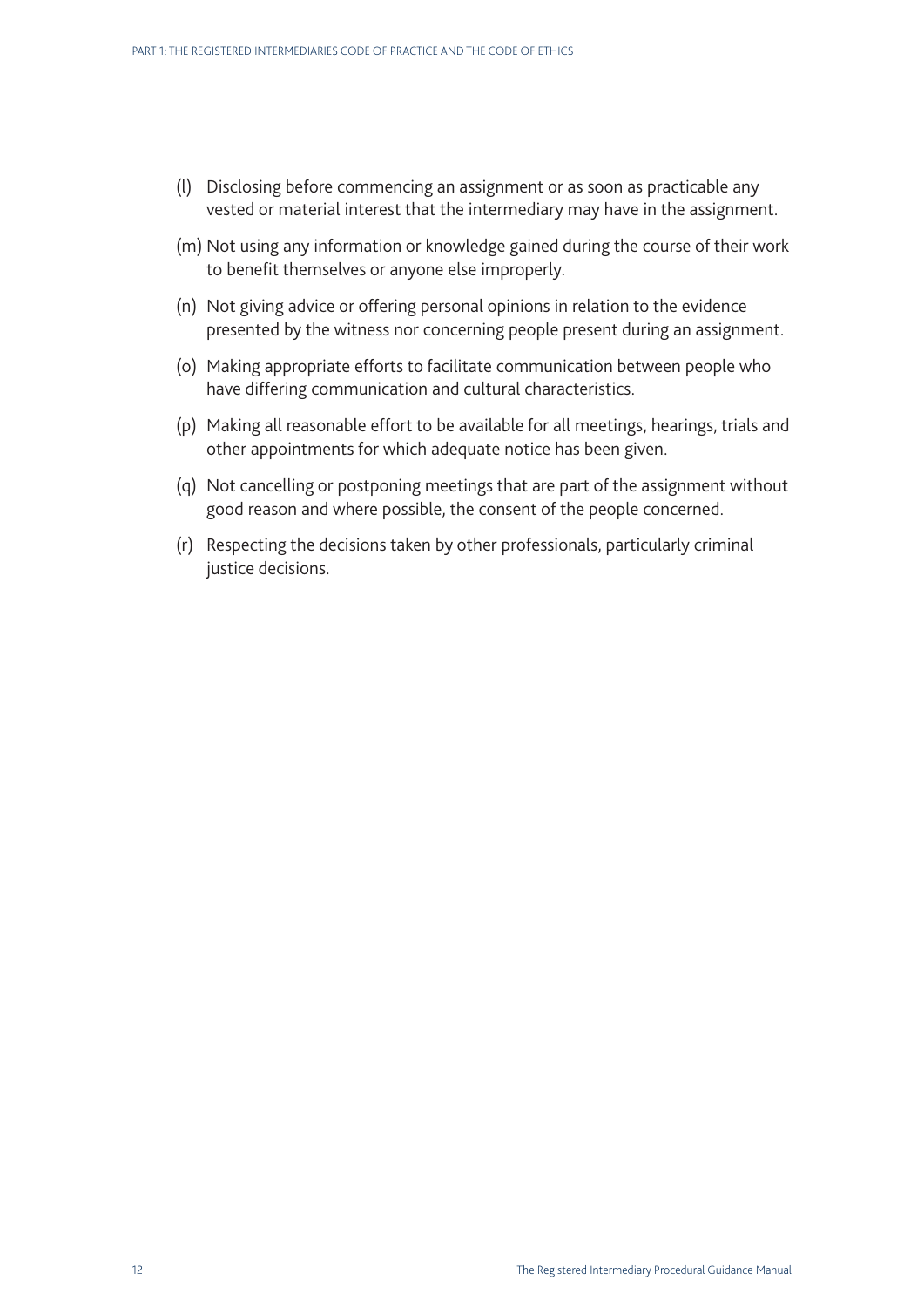## PART 2 PROFESSIONAL INFORMATION AND REQUIREMENTS FOR REGISTERED INTERMEDIARIES

### Governance of the Witness Intermediary Scheme (WIS)

- 2.1 Governance of the WIS is undertaken through the Intermediaries Registration Board (IRB) which focuses on its strategic direction, policy management and operation. It is the body that brings together the key stakeholders from across the CJS and through which the WIS policy decisions are made. Its members are responsible for representing their respective organisation on the Board and representing the Board within their organisation to ensure that the WIS continues to meet the needs of those it serves in the CJS.
- 2.2 Terms of reference for the IRB are published on the Registered Intermediary On-line forum (RIO).

### Quality Assurance of Registered Intermediaries

- 2.3 Ouality assurance and regulation and monitoring of the professional standards of Registered Intermediaries (RI's) is undertaken by the WIS's Quality Assurance Board (QAB). Membership of the QAB comprises of representatives of professional and vocational organisations and subject matter experts from the CPS and the National Crime Agency (NCA). Each of these individuals brings substantial and significant personal and professional experience to the QAB specifically in the field of professional regulatory issues and maintenance and monitoring of associated standards of practice.
- 2.4 Terms of reference for the QAB are published on RIO.

### Registered Intermediary representation

- 2.5 The Registered Intermediary Reference Team (RIRT) is the stakeholder consultation group that represents the RI community to the MoJ in the development, management and governance of the WIS. A nominated individual will represent the RIRT on the IRB and represent the IRB to the RIRT to ensure the WIS continues to meet the needs of those it serves in the CJS.
- 2.6 Terms of reference for the RIRT are published on RIO.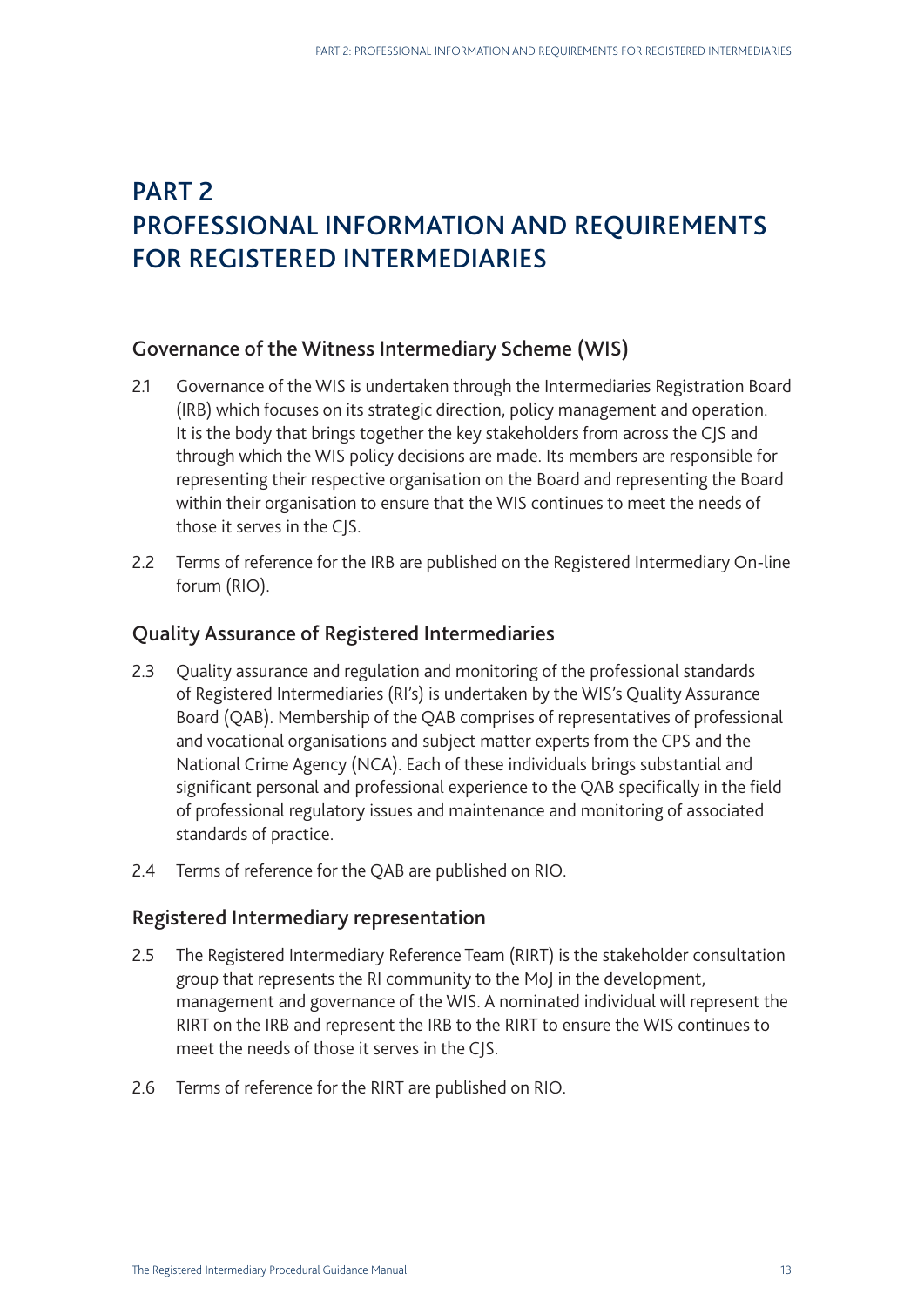### Time commitment expected as a Registered Intermediary

- 2.7 RIs are expected to commit to a minimum of 24 days a year in the role, i.e. in direct face-to-face contact with witnesses. Delivering or attending relevant training courses is an option that may be used to evidence RI specific Continuing Professional Development (CPD) activity but is not a substitute for undertaking the role itself.
- 2.8 Where RI's anticipate that they will be unavailable to be offered work in this role for known or extended periods of time – in effect, they are inactive – they should inform the NCA so the national database may be updated accordingly.

## Continuing Professional Development (CPD)

- 2.9 CPD is the means by which RI's maintain, improve and broaden their knowledge and skills and develop the professional qualities and competencies required in the discharge of their duties in this role. It is an important means by which the QAB can monitor and regulate the professional standards expected of RI's in the WIS and, in doing so, provide a guarantee to the IRB and WIS stakeholders of the quality of service to be expected from an RI. Additionally, it will help inform decisions around future training and development opportunities for new and existing RI's.
- 2.10 It is a requirement of continued registration as an RI that an annual CPD log is submitted for review, i.e. for the period from 01 April of one year to 31 March of the following year. Failure to submit a CPD log can result in suspension from the register.
- 2.11 Guidance on the completion of a CPD log, a template CPD log and a selection of anonymised examples of very good CPD logs are available on RIO. Additionally, reminders and calling notices regarding annual submission of CPD logs will be posted regularly on RIO as well as sent directly via secure email.
- 2.12 Newly registered RIs are expected to have a mentor to assist them in the early stages of their work. A list of mentors is available on the RIO site. RI's will usually be professionals in their own right, but support with the very different RI role is strongly advised. RI's are also expected to join a local peer support group to ensure that they are aware of new issues arising around the RI role and to participate regularly in these discussions.

### Rates of remuneration for Registered Intermediaries

2.13 Rates of remuneration for RI's are reviewed and agreed upon by the Remunerations Sub-Group of the IRB. This sub-group consists of End-User representatives who commission and pay for the services of RI's. The current rates of remuneration are published on RIO.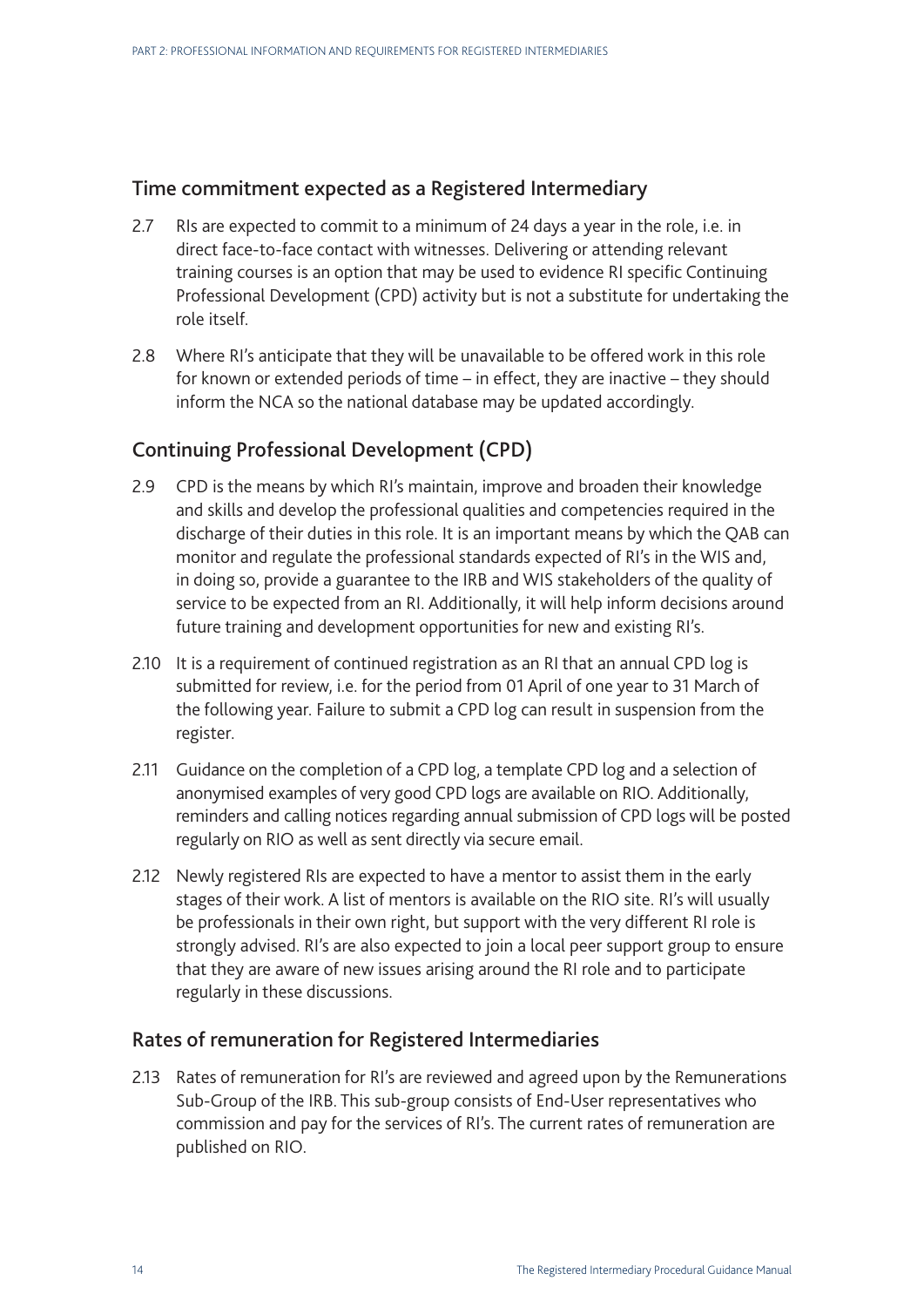## Invoicing and taxation

- 2.14 Payment for the services of an RI is made through an End-User direct payment process whereby the RI directly invoices the End-User for their services and is paid directly by them accordingly. The MoJ does not fund the costs of RI's for End-Users.
- 2.15 RIs are classed as self-employed individuals (although they may be in gainful employment elsewhere and make arrangements (i.e. take annual leave) with their employer to act in this role). They are not employees of the MoJ, the NCA or of the End-User who engages them to conduct work. RI's are therefore under no compulsion to accept work offered to them.
- 2.16 RIs are personally responsible for fulfilling any obligations in terms of submitting an annual self-assessment tax return to HM Revenue & Customs for any income received in this role.

## Data protection regulations

- 2.17 Due to the nature of RI work, RI's are required to register, and maintain their registration, with the Information Commissioner's Office (ICO) as Data Controllers (Tier 1 user) as they will receive information on cases that will often include personal information and details on an individual. Guidance on how to register with the ICO, and further information on its role, is provided at the following link <https://ico.org.uk/for-organisations/register>/
- 2.18 RI's must also ensure that they adhere to the Data Protection Act (DPA) 1998, an Act that makes provision for the regulation of the processing of information relating to individuals, including the obtaining, holding, use or disclosure of such information.
- 2.19 In order to adhere to the provisions of the DPA 1998 and to facilitate the safe transfer and exchange of personal information and details relating to a case, a secure email address, i.e. one that includes within its suffix .gsi, .cjsm or .pnn, must be used. RI's must therefore use the secure email address provided to them for this purpose. Should they have any doubts about the security of an email address to which they are requested to send information, they should confirm with the requester that it is a secure email address. Failing that, an alternative secure method of transferring and exchanging the information must be arranged.
- 2.20 Details of how to register for a secure email address, and any questions related to doing so, should be sought from the NCA.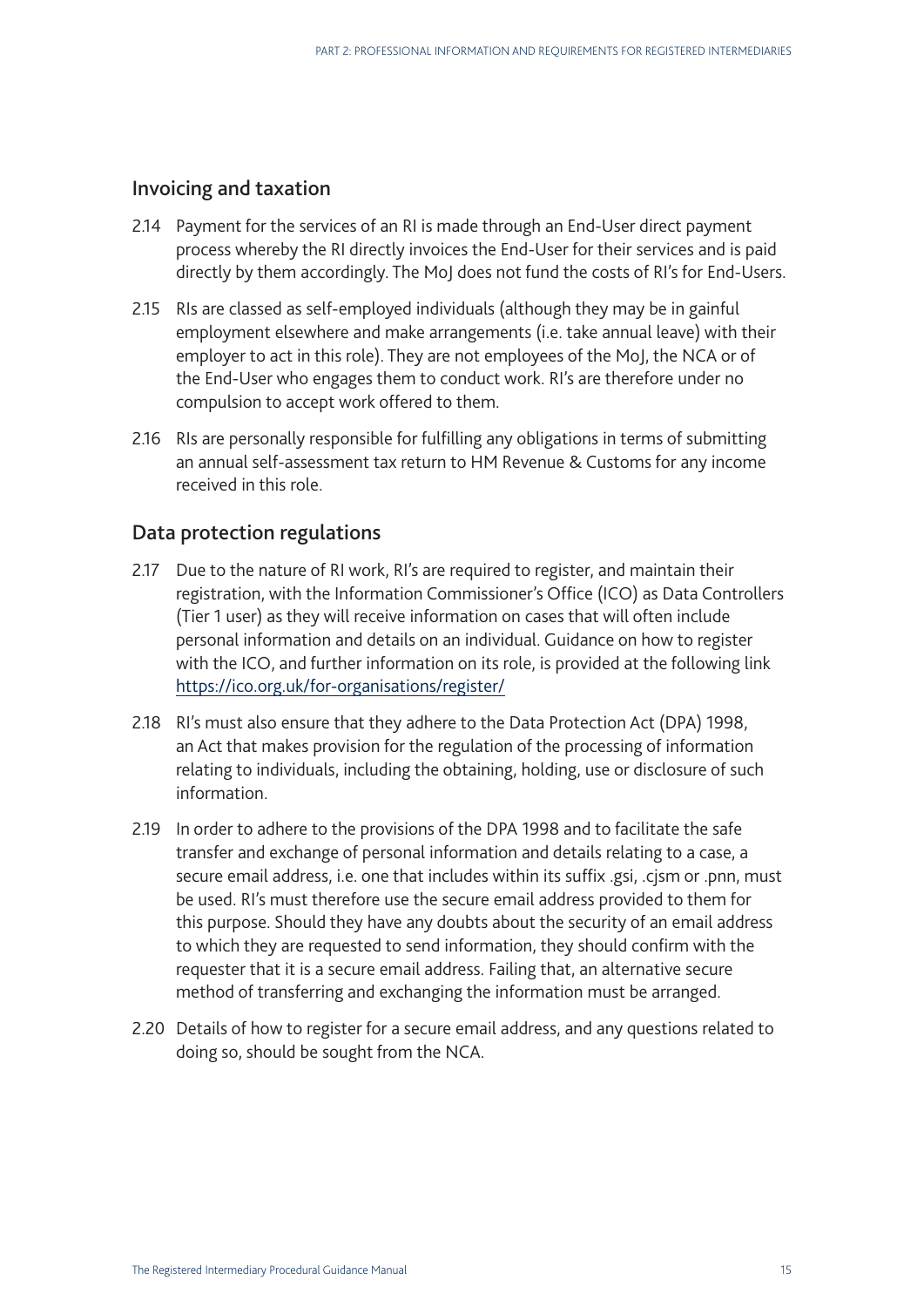## Insurance to practice in the role of a Registered Intermediary

- 2.21 Due to the nature of RI work, RI's are required to have, and maintain, adequate and appropriate personal indemnity insurance to practice in the role. The IRB does not specify the level of cover required although many RI's may already have appropriate cover through their current employer or through membership of a professional organisation. However, RI's are advised to check that this extends to their role as an RI. Alternatively, appropriate insurance can be arranged on an individual/personal basis through an independent insurance provider.
- 2.22 RI's should note that as self-employed, independent practitioners it is their individual responsibility to ensure that they have, and maintain, adequate and appropriate insurance to act in this role.
- 2.23 Information on this subject is available on RIO.

## Criminal Records Check

2.24 Due to the nature of RI work, RI's are required to have undergone a satisfactory criminal records check via The Disclosure and Barring Service (DBS), see [https://](https://www.gov.uk/government/organisations/disclosure-and-barring-service/about) [www.gov.uk/government/organisations/disclosure-and-barring-service/about](https://www.gov.uk/government/organisations/disclosure-and-barring-service/about)

#### Complaints Policy and Procedure

- 2.25 The WIS is overseen by the IRB with review and regulation of professional standards conducted by the QAB. The IRB welcomes feedback on the service that RI's provide but should anyone be unhappy with any aspect of this service, it is important that the IRB is made aware of this.
- 2.26 The QAB can take action in response to complaints. As such, a Complaints Policy and Procedure (CPP) is in place to deal with such complaints. Complaints concerning the professional conduct of an RI, or anyone associated with the RI profession, are likely to be resolved through the formal complaint procedure. Other complaints, not relating to matters of professional conduct, can be handled through informal means. The QAB reserves the right to determine the appropriate route for each complaint.
- 2.27 The CPP sets out how all complaints about the professional conduct of an RI, or anyone associated with the RI profession, are to be handled.
- 2.28 A complaint may be brought for a number of reasons, including professional misconduct or deficient performance.
- 2.30 The CPP is published on RIO.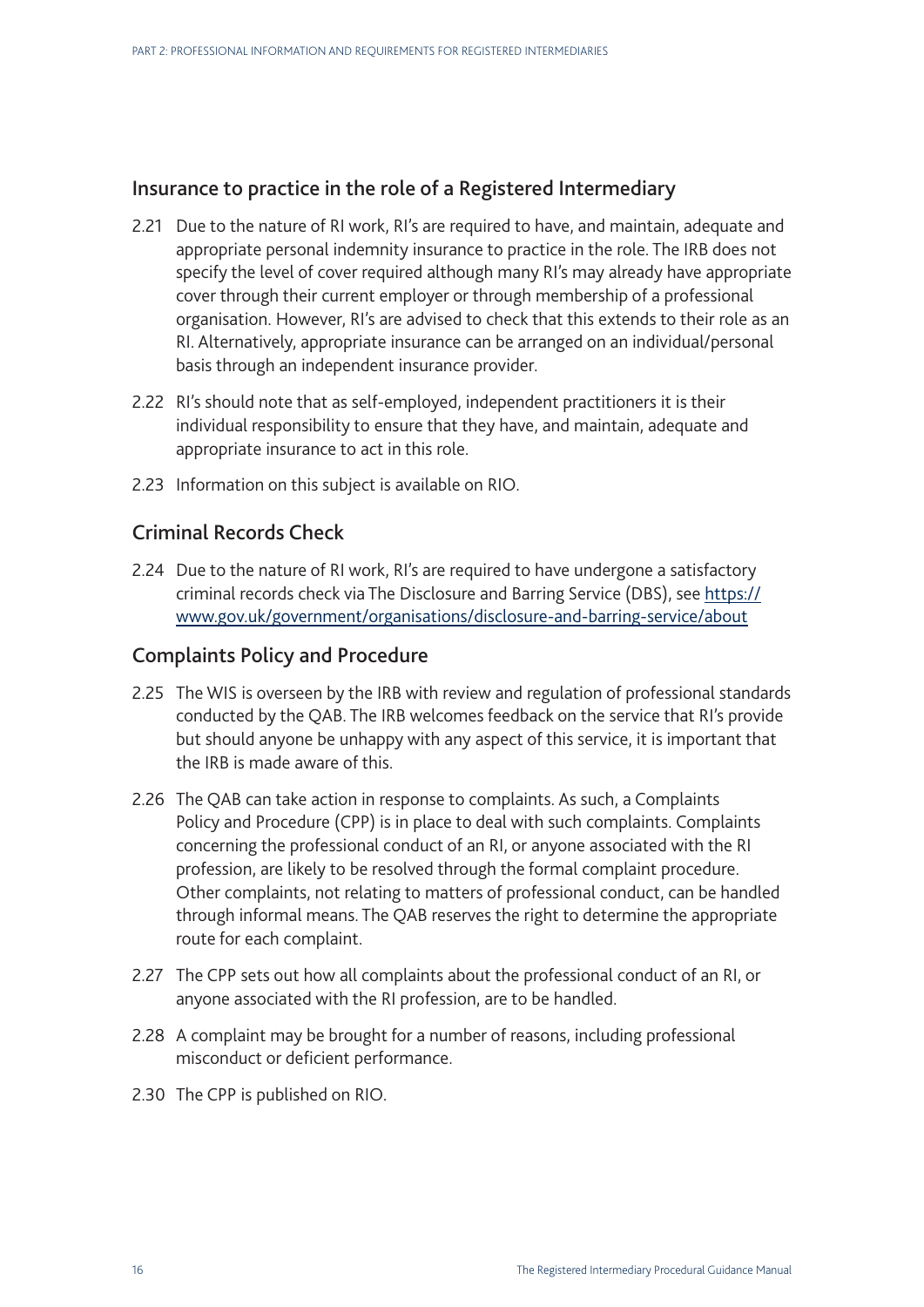## PART 3 THE INTERMEDIARY'S ROLE: LAW, PROCEDURE AND **PRACTICE**

## THE LAW

- 3.1. Intermediaries are a creature of statute. The Youth Justice & Criminal Evidence Act 1999 (YJCEA '99) provided for a range of 'special measures' for cases involving vulnerable and intimidated witnesses. The intention of Parliament was to allow them to give their best evidence in court. The use of intermediaries is one of those special measures. The MoJ has the statutory responsibility for victims and vulnerable witnesses and the Witness Intermediary Scheme ('WIS') falls within that remit. The WIS maintains the register of Registered Intermediaries (RIs) who have been recruited, selected, trained and accredited to assist vulnerable prosecution and defence witnesses. The scheme is available throughout England and Wales.
- 3.2. The YJCEA '99 specifically excluded 'the accused' from special measures. However, section 47 of the Police and Justice Act 2006 allows vulnerable defendants to give evidence by live link. Section 104 of the Coroners and Justice Act 2009 allows for certain vulnerable defendants to give oral evidence at trial with the assistance of an intermediary. This section has not yet been implemented, and RI's are therefore not available for defendants. In trials in which a defendant has communication or other difficulties, the judge has a duty under his inherent powers to ensure that there is a fair trial by making such adaptations to the trial process as seem reasonable in the circumstances in order to ensure the defendant's meaningful participation. Where a judge has made such adjustments, it is likely that the trial will be deemed to have been fair: *R v Anthony Cox [2012] EWCA Crim 549*.
- 3.3. The guidance in this document is complementary to the guidance on conducting video-recorded interviews *Achieving Best Evidence in Criminal Proceedings: Guidance on Interviewing Victims and Witnesses and Using Special Measures (March 2011), Equal Treatment Bench Book (November 2013) and the Criminal Procedure Rules and Directions 2015*.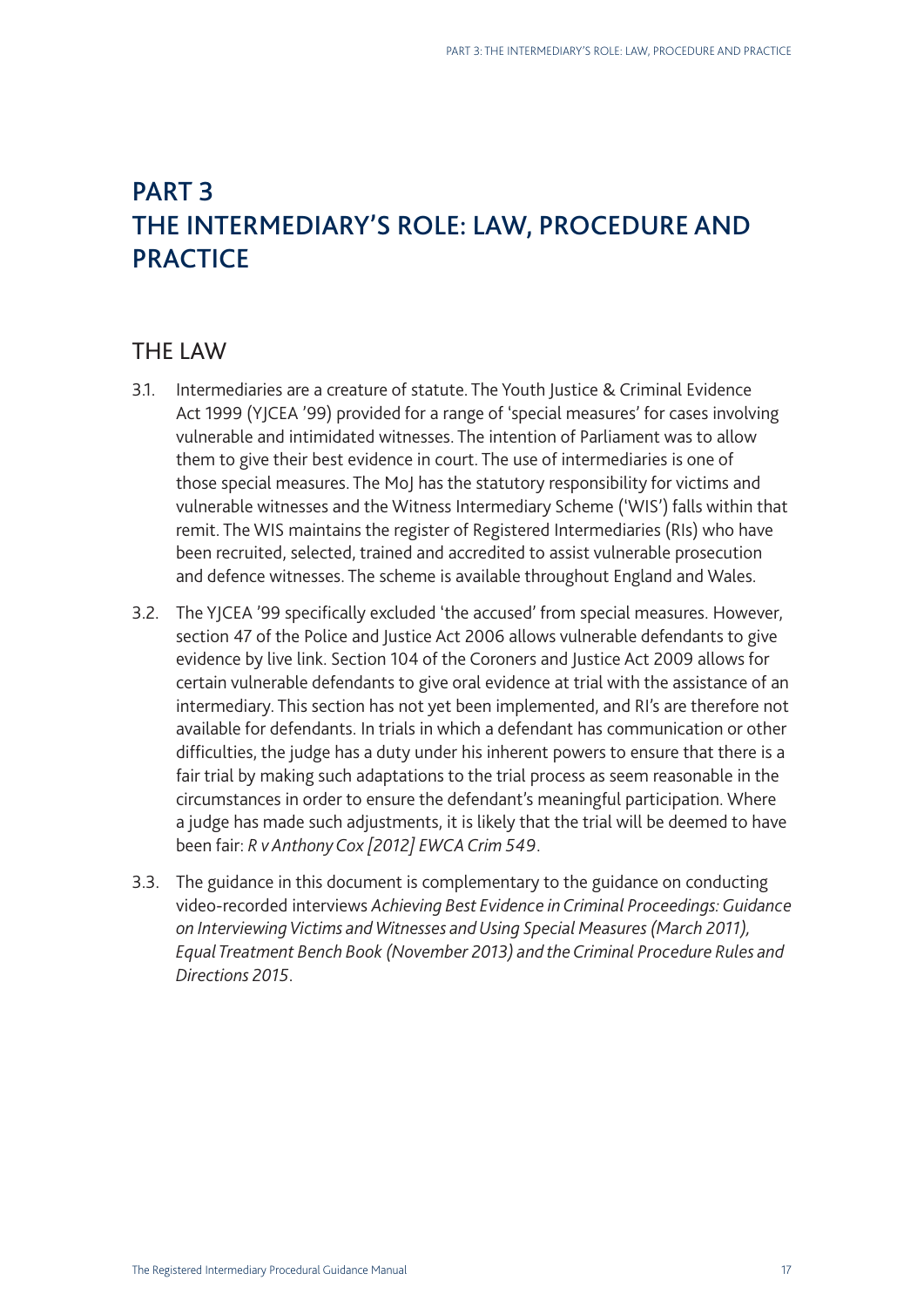## The test of competence

- 3.4 It does not fall within the RI's role to comment, advise or give evidence on the competence of a witness to give evidence. The question of competence is decided in accordance with a legal test which is found in sections 53 and 54 of the YJCEA '99. 'At every stage in criminal proceedings, all persons are (whatever their age) competent to give evidence'. However a person is not competent to give evidence if it appears to the court that he is not able to understand questions put to him as a witness and give answers to them which can be understood. It is for the party who wishes to call the witness to satisfy the court on a 'balance of probabilities' that the witness is competent. When deciding this, the court shall treat the witness as having the benefit of any special measures direction.
- 3.5 The Lord Chief Justice stated in *R v Barker* [2010] EWCA Crim 4 'The question [of competence] is entirely witness or child specific. There are no presumptions or preconceptions. The witness need not understand the special importance that the truth should be told in court, and the witness need not understand every single question or give a readily understood answer to every question. Whenever the competency question is addressed, what is required is not the exercise of a discretion but the making of a judgment, that is whether the witness fulfils the statutory criteria'. The Court Of Appeal said in *R v F* [2013] EWCA Crim 424 'The competency test is not failed because the forensic techniques of the advocate or the processes of the court have to be adapted to enable the witness to give their best evidence of which he or she is capable'. The Court of Appeal said in *R v Lubemba* [2014] EWCA Crim 2064, 'It is now generally accepted that if justice is to be done to the vulnerable witness and also to the accused, a radical departure from the traditional style of advocacy will be necessary. Advocates must adapt to the witness, not the other way round.'

## The eligibility criteria

- 3.6 Sections 16 and 17 of the YJCEA '99 set out the criteria for eligibility for special measures. The crown or defence can only apply for a special measures direction for the use of an intermediary for a witness if the witness falls within section 16 [section  $18(1)(a)$ ] that is:
	- i. A witness who is under the age of 18 or:
	- ii. Someone the quality of whose evidence is likely to be diminished by reason of any of the following circumstances.
	- The witness suffers from a mental disorder within the meaning of the Mental Health Act 1983.
	- The witness otherwise has a significant impairment of intelligence and social functioning.
	- The witness has a physical disability or is suffering from a physical disorder.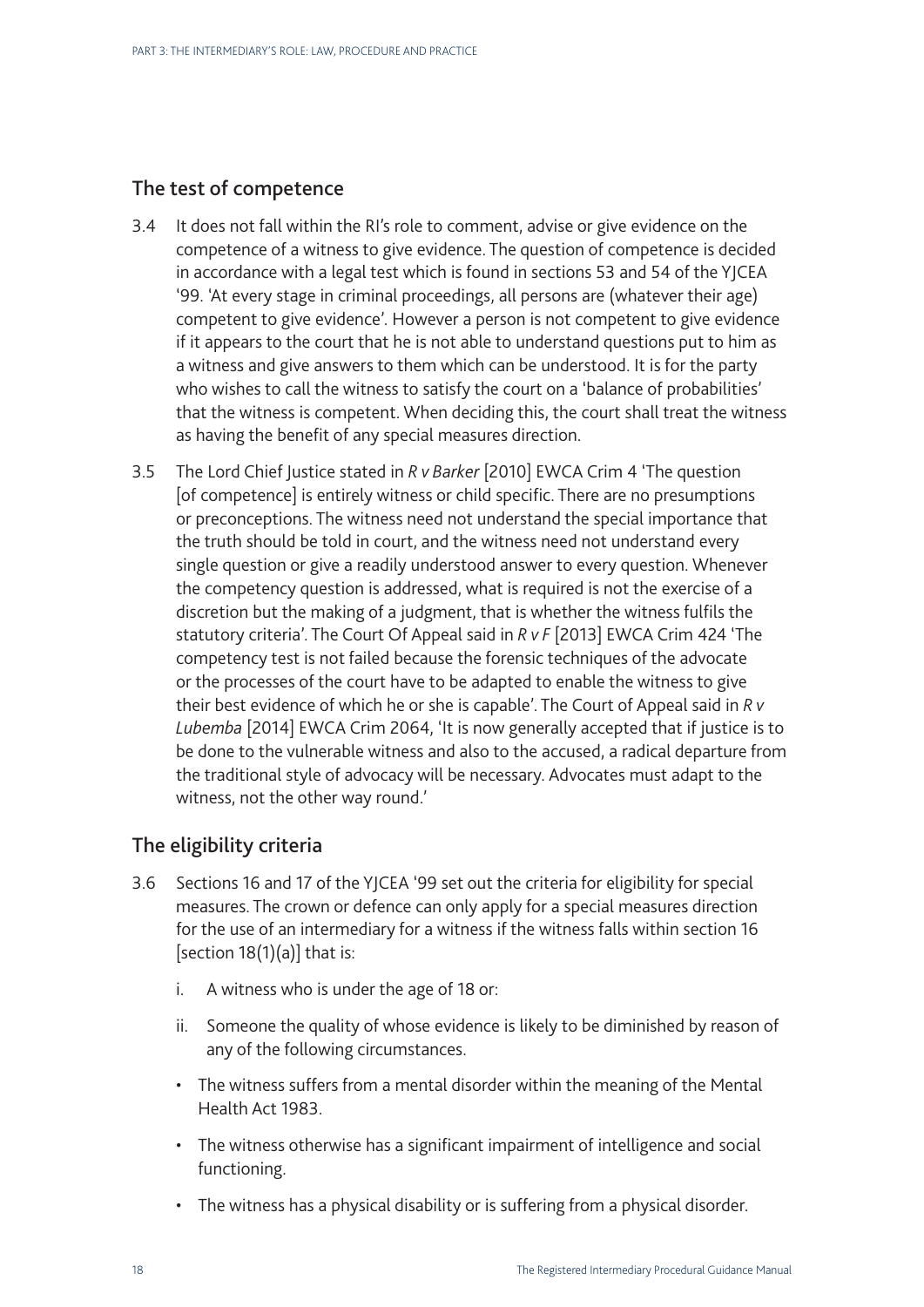- 'Quality of evidence' means quality in terms of completeness, coherence (that is the ability when giving evidence to give answers which address the questions asked and which can be understood both individually and collectively) and accuracy (although whether or not it is accurate is a matter for the jury or magistrates to decide). The court must consider the views of the witness in making any order for special measures.
- 3.7 If a witness falls within the section 16 category then they are eligible for the special measure in section 29 which provides:

'Any examination by a witness (however and wherever conducted) to be conducted through an interpreter or other persons approved by the court for the purposes of the section (an intermediary)'.

- 3.8 The function of the intermediary in section 29 is to communicate:
	- To the witness, any questions put to the witness; and
	- To any persons asking such questions, the answers given by the witness in reply to them; and
	- To explain such questions or answers so far as necessary to enable them to be understood by the witness or the questioner.
- 3.9 In practical terms, the central part of the intermediary's role is to assist in communication in its widest sense; in other words, to assist the court, both prior to and during the giving of evidence by the witness by facilitating two-way communication in order to allow the witness to give their best evidence. A witness does not have to manifest a disability in order to qualify for an intermediary or for any other special measure. The communication difficulty can be related to age (e.g., very young albeit normally developing children), learning difficulties, personality disorders and mental health issues. In the majority of cases in which an intermediary is used at trial, the witness's evidence-in-chief will have been recorded (section 27) and the witness wishes to give evidence at court from the live link room (section 24). However neither is a pre-condition for the use of section 29.
- 3.10 If the court decides that it is appropriate for a witness to take advantage of one or more special measures, then it makes a 'special measures' direction. This is an order of the court, made on the application of the party who is calling the witness (or on the court's own initiative, cf. section 19). It is not a matter which is merely agreed between the parties. The court is obliged first to decide whether any available special measure or combination of them would be likely to improve the quality of the evidence given by the witness. If it decides that quality would be improved, it identifies the special measure(s) and then makes an appropriate direction.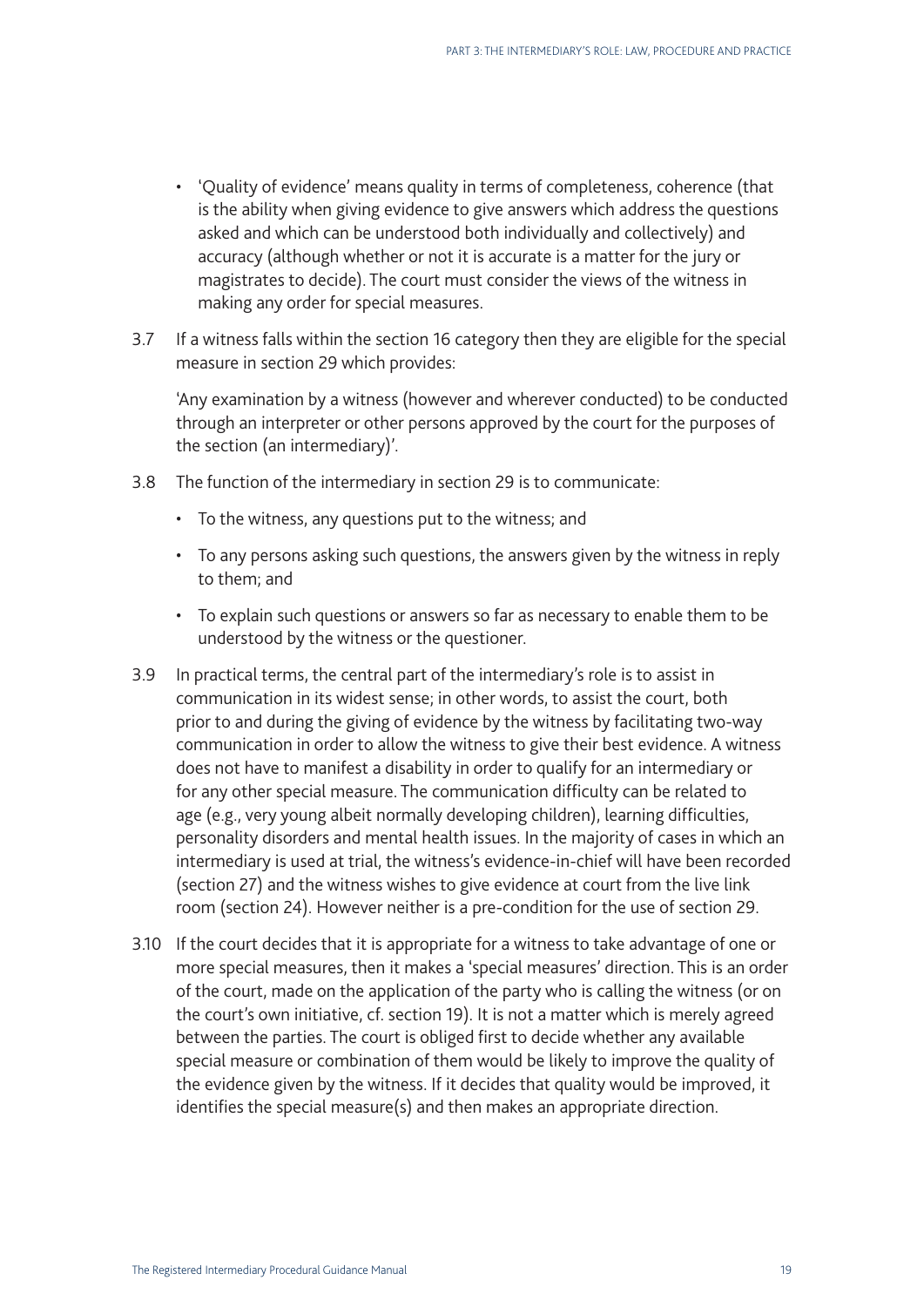3.11 The special measure direction can be retrospective in the sense that it allows a witness who has already made an ABE interview to use that interview as their evidence-in-chief and for them to have had the assistance of an intermediary during the making of the ABE, if such was the case. It is prospective in the sense that it allows the witness to give evidence at a trial which has not yet happened with the assistance of an intermediary.

## IN SUMMARY: A DEFINITION OF THE ROLE OF INTERMEDIARY AND PRINCIPLES OF PRACTICE

- 3.12 An intermediary may be defined as a person who facilitates two-way communication between the witness and any other participants in the criminal justice process to ensure that communication with the witness is as complete, coherent and accurate as possible. This includes communication at meetings between the witness and the police and/or the Crown Prosecution Service, in the ABE interview, during any identification procedures and during the trial process. It may also include communication at meetings between the defence solicitor and a defence witness.
- 3.13 An intermediary appointed through the Witness Intermediary Scheme (WIS) will be an RI, a professional who has passed the MoJ's recruitment and training process and whose details are recorded on the Intermediary Register. This manual is therefore written on the basis of the role of the RI operating within the WIS.

## PRINCIPLES OF REGISTERED INTERMEDIARY (RI) PRACTICE

- 3.14 The following principles apply to RI practice:
	- The RI is impartial and neutral. Their paramount duty is to the court.
	- They must adhere to the RI's Code of Practice and Code of Ethics (see Parts 1 and 2).
	- For each proposed step in the process there should be consent from the witness or, in the case of a child who is not competent to consent, from the person with Parental Responsibility. In the case of an adult who does not have capacity to consent, there should be a decision taken as to whether or not the proposed step is in their best interests.
	- There must be an effective 'matching' of the RI to ensure that he/she has the necessary skills to establish rapport and facilitate communication with the witness.
	- To enable the effective matching of an RI to a case, RI's must regularly inform the National Crime Agency (NCA) who maintain the matching service of any additions to and/or changes to their stated professional skills and qualifications and to their stated areas of expertise/specialisation. RI's must exercise their professional discretion and judgement in accepting any case and should not accept cases which are outside their stated level(s) of skills and expertise.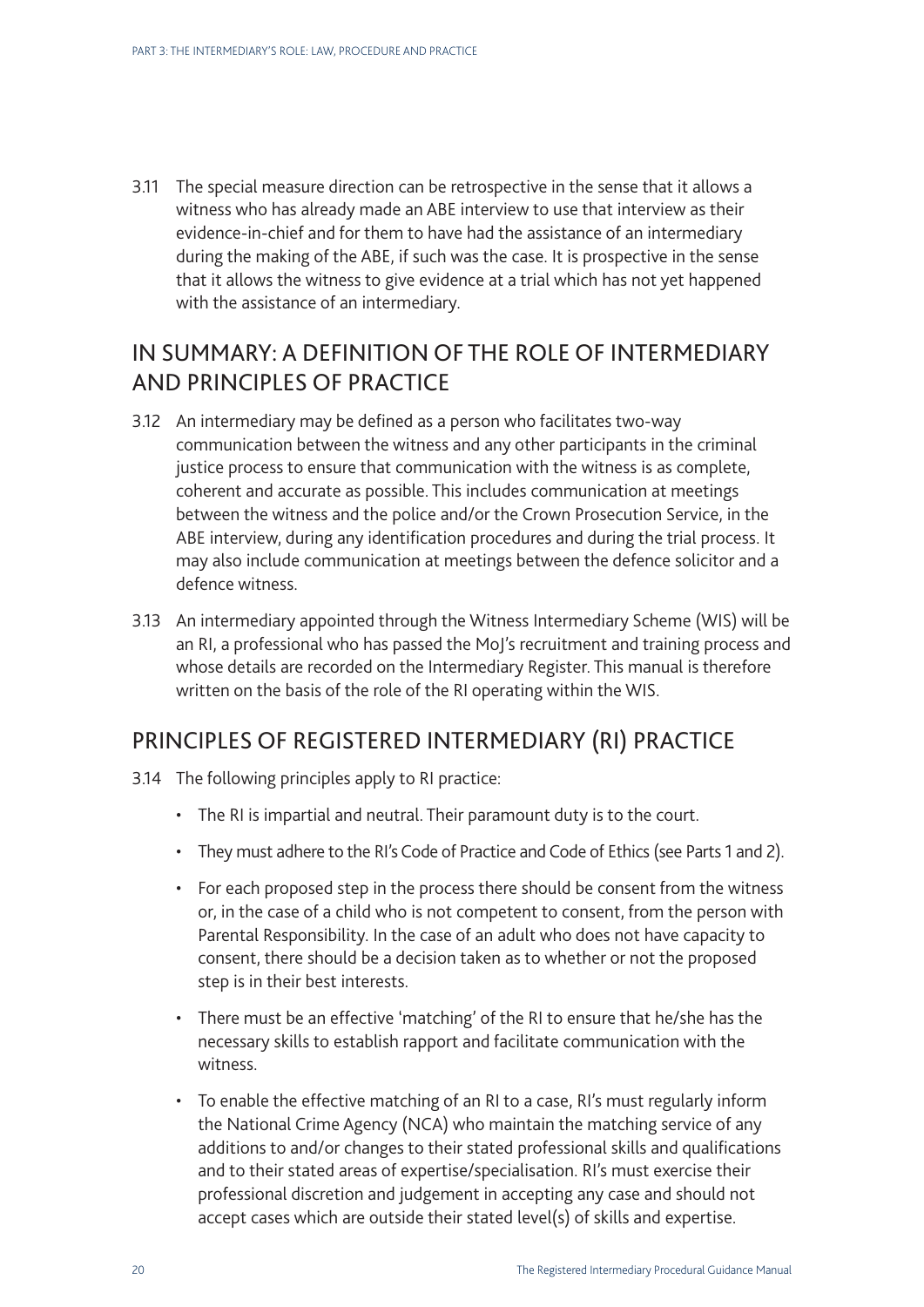- The RI must keep full records of their involvement throughout the process including notes of assessments. These are disclosable by the prosecution to the defence. The notes must be kept safe and comply with MoJ guidance on data protection as well as the law on data protection and confidentiality (cf. the Data Protection Act 1998).
- The RI must inform the officer-in-charge of the case of anything to which they become aware which could potentially undermine the case for the prosecution against the accused or which might assist the case for the accused, e.g., anything said by the witness in respect of the allegation. In respect of a defence witness, however, the RI must not disclose anything said by a defence witness or defendant to anyone other than the defendant's legal representatives without the express consent of the defendant.
- At no stage must the RI express an opinion on the truth or reliability of what the witness has said.
- At no stage must the RI express or offer any opinion as to whether the accused is guilty or not.
- At no stage prior to the making of the special measures direction must the RI assure the witness that the RI will in fact be assisting them at the trial or that any other special measure order will be made. The witness must instead be advised that these orders are a matter for the judge to decide.
- The RI must not be left alone with the witness at any point and the RI must take steps to ensure that when they meet the witness there is also a responsible third party. They must not contact the witness directly by telephone or email but must instead follow guidance on the correct method of contact.
- The RI is not a witness supporter, counsellor or legal advisor.
- The RI is not an appropriate adult.
- The RI is not an expert witness.
- The RI is not an interpreter.
- The RI's role must be transparent throughout.
- The RI should not take on a workload larger than they can reasonably deal with.
- Where an RI acts either as a non-registered intermediary or as an expert witness on the basis of their professional specialism then they must make clear to the court the distinction between their role as an RI and the role they have taken in this trial, and that they are not coterminous.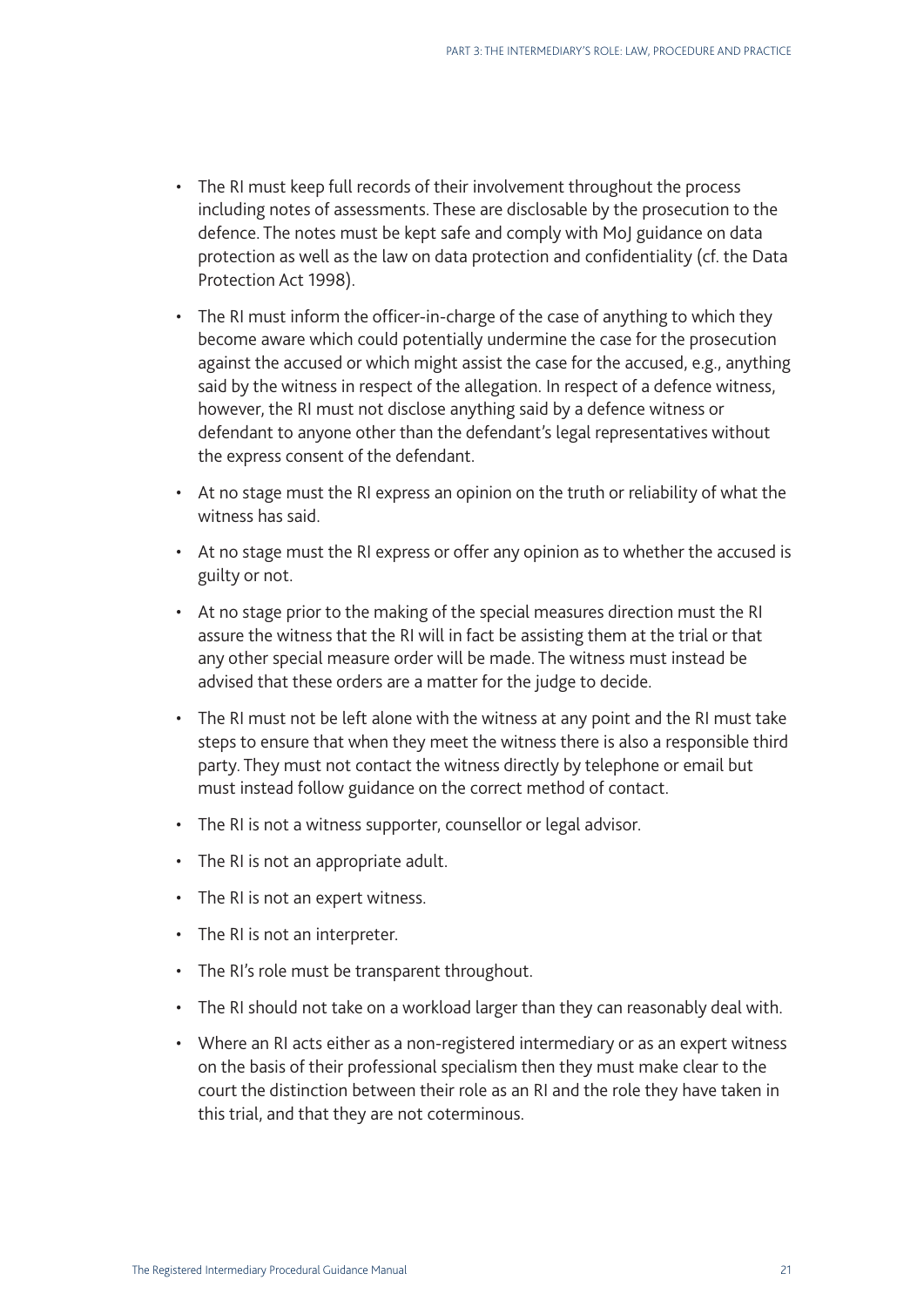## AN OVERVIEW OF THE RI'S INVOLVEMENT IN A CRIMINAL CASE

- 3.15 The steps described below give an overview of a RI's involvement in a criminal case when assisting communication with a prosecution witness, for whom the RI's work is primarily conducted.
	- a. The police officer in the case recognises that the witness may fall within the eligibility set out in the YJCEA '99 and may need an RI in order to assist with their communication. The officer ought then to contact the Crown Prosecution Service (CPS) to discuss the effect this might have on the case. This is called an 'early special measures meeting' which is most likely to be a telephone call. However, it is recognised that in practice this rarely happens.
	- b. The police obtain consent from the witness to obtain copies of relevant reports (for example medical or school reports) and for the RI to speak to those who may be able to assist the police and an RI (e.g., doctor, teacher, psychologist, etc.).
	- c. The police officer contacts the WIS matching service which is run by the National Crime Agency ((NCA), see 'Part 5 Further Resources: contact details and websites'). The officer completes and submits the Request-for-Service (RfS) form. The NCA 'matches' the case, that is they identify and contact an RI with the necessary skills and experience which appear to match the witness's needs, and who operates in the geographical area of the witness, and is available to conduct the work on the dates required. This process is undertaken in an auditable manner that ensures a fair rotation of RI's being offered work for which they are suitable and available to conduct. The NCA forwards the RfS to the RI.
	- d. The RI makes contact with the police officer, by phone or email within 24 hours. The officer and the RI discuss the details about the witness and the officer will provide an outline of the alleged offence. The RI is not told the details of the allegation but needs to know its nature, for example, whether the alleged perpetrator is a stranger or a family member. The officer and the RI discuss when and how the RI's assessment will take place. This includes ascertaining the identity of the responsible third party who ought to be the interviewing police officer. The RI then fills in part 8 (Letter of Engagement) of the RfS and forwards this to the requesting officer. This process forms the contractual agreement between the RI and the police.
	- e. Depending on the time scale, the RI should as far as is practicable obtain copies of any relevant reports from professionals on the witness's communication abilities and needs and speak to people who can assist. If consent has not yet been obtained, then it must be obtained.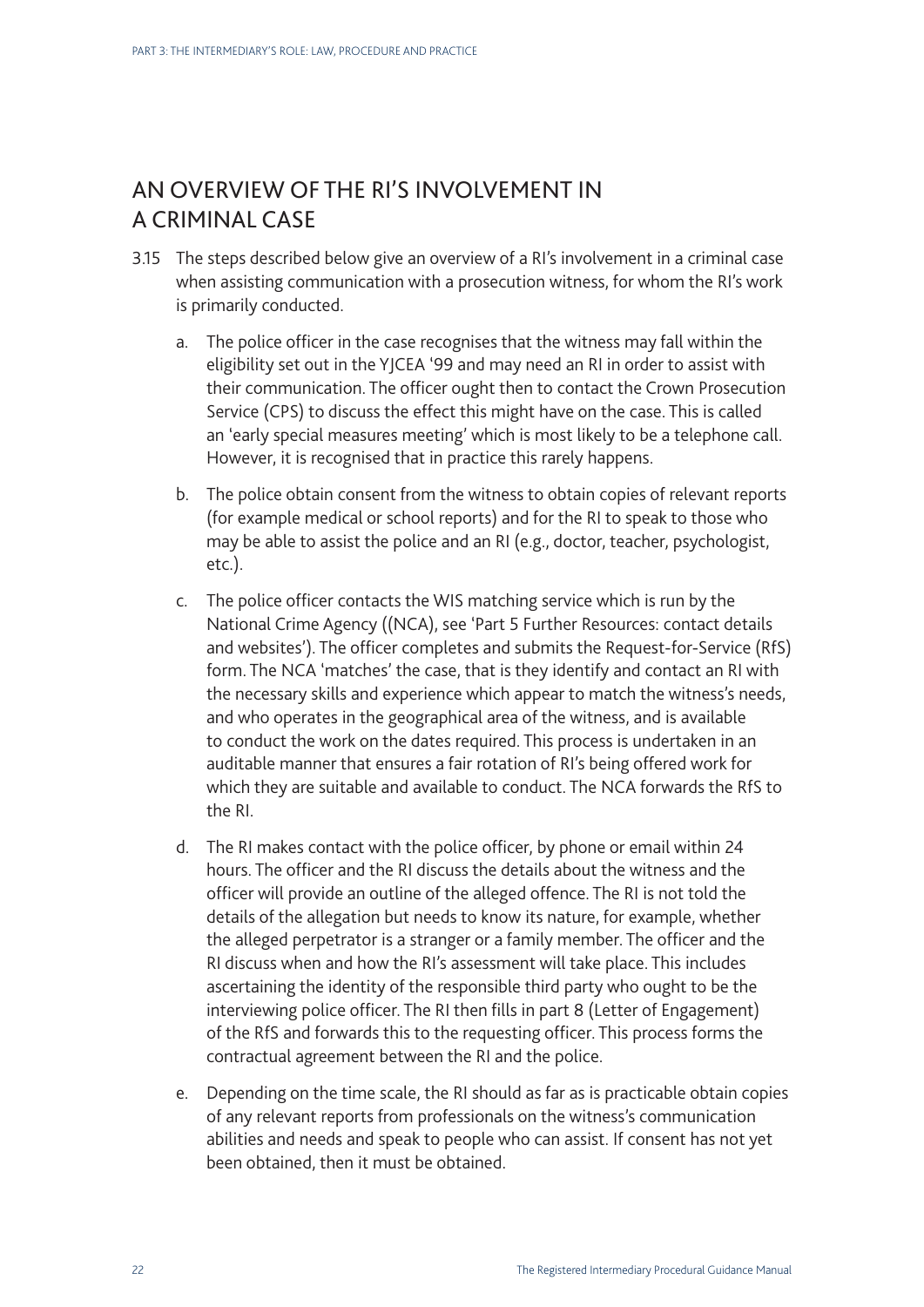- f. The RI conducts the assessment. There is no set procedure or template for this. The form and content of the assessment will depend on the witness's communication needs and on the RI's professional specialism. In practice RI's have developed their own methods based on the fact that the purpose of the exercise is to ascertain how the witness can answer questions from those who need to question them about the alleged offence. At the time of the meeting with the witness, the witness (or those who can give consent for him or her) must give consent for the intermediary to assist during the evidence-giving.
- g. Once the RI has established rapport with the witness then they will have a planning meeting with the interviewing officer for the ABE interview. The RI will prepare a preliminary report, either oral if the ABE takes place the same day, or in writing if it takes place subsequently. The planning includes a discussion of communication needs, the layout of the room, the use of props, vocabulary, and how to ensure that the witness stays calm and engaged.
- h. The ABE interview takes place. The RI is not a second interviewing officer. It is not their task to analyse a previous ABE if there was one or to give an opinion on its quality. They are present in order to assist with communication as required.
- i. If the police have already conducted an ABE interview or taken a statement from the witness before the referral, then the RI conducts the assessment before they watch the ABE or read the statement. Their eventual report should mention this and explain how if at all their assessment has been altered as a result of watching the ABE or reading the statement.
- j. The CPS may at any time make the request for an RI but in practice this usually takes place after the interview and at some later stage of the proceedings. The RI would still need to liaise with the officer in charge of the case in order to arrange to meet the witness and to make the other arrangements which it is the responsibility of the police to facilitate.
- k. After the stages set out above, the RI writes a report for court based on their assessment as well as other information such as other reports about the witness. The report writing template (see 'Part 4 Report Writing: guidance, template and checklist') should be used but the RI should note that it is designed to be used as a guide and not as a restrictive template.
- l. The RI sends the report to the End User as per the details set out in the RfS but in any event to the CPS and to the officer in charge of the case. The CPS will attach the report to the application for special measures which will be served on the defence and the court.
- m. If the application for special measures is opposed, then the RI should be in court for the contested application in order to assist the court in its decisionmaking and, if necessary, to respond to the judge's questions about the RI court report.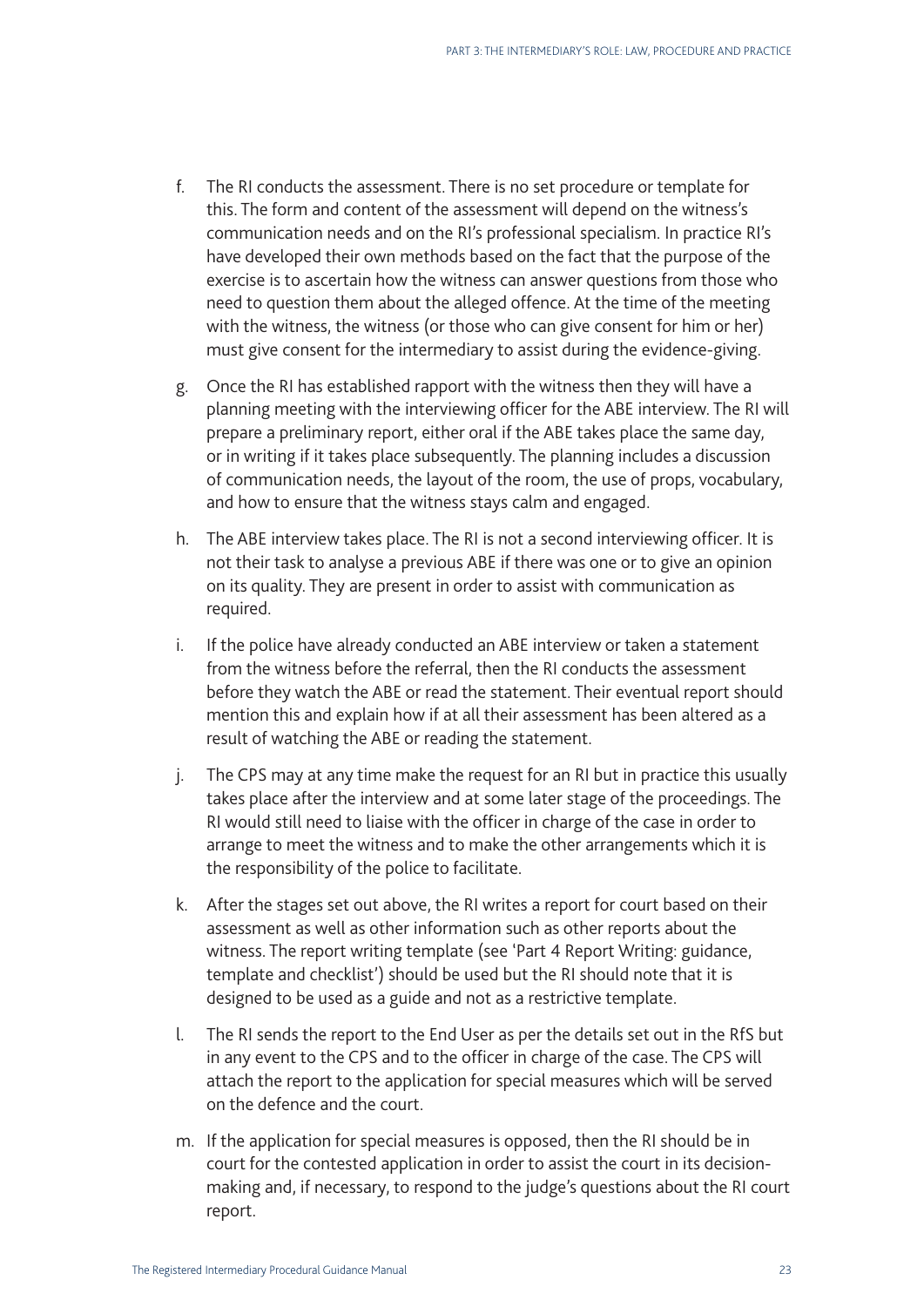- n. If the special measures application for use of the RI is granted by the court, the RI will be at the trial when the witness is due to give evidence.
- o. Prior to the witness giving evidence, the RI will attend when the witness has their court familiarisation visit and, subject to necessary consent, will inform the Witness Service of any relevant matters regarding the witness's care and well-being that might impact on the quality of the witness's evidence. If questioning is practiced with the witness, for example to give the witness the opportunity to become familiar with the process of being questioned over the live link, the proposed questions should be sent to the CPS in advance and their approval obtained. There must be no 'dress-rehearsal' of the evidence.
- p. In addition the RI will attend when the witness refreshes their memory by watching their ABE interview. This ought to take place in advance of the trial at a suitable time and place. It is one of the RI's tasks to advise on the best way of doing this, e.g. whether breaks will be needed and how often they should occur. There must be a third party there such as a OIC who is tasked with noting anything which the witness says while watching the DVD. The RI must not be the person who does this.
- q. As per Criminal Practice Rules Part 3 paragraph 3.9(7) and Criminal Practice Directions 3D.7, discussion of ground rules is required in all intermediary trials, where they must be discussed between the judge or magistrates, advocates and intermediary before the witness give evidence. The intermediary must be present but is not required to make the declaration. Matters to be discussed include the way in which the RI will intervene during the evidence.
- r. If the judge so orders, the RI may be asked to look at the proposed questions of the advocates and to advise on their suitability in terms of the witness's communication needs.
- s. RI's also assist during the giving of evidence. In order to monitor the witness's needs, they sit next to the witness in the live link room or stand/sit next to them in the witness box. They intervene when a communication issue arises. How often and to what extent they do so depends on what has been directed at the ground rules hearing (GRH) and the questioning that ensues. Issues may arise even though they were not anticipated. The witness may give evidence at trial or in advance of the trial in accordance with the section 28 YJCEA '99, the pre-recording cross-examination and re-examination. At the time of writing 'section 28' is operating as a pilot project only in three Crown Courts – Kingston Upon Thames, Leeds and Liverpool.
- t. In practice the RI may assist in other matters, e.g., helping a witness who is giving a Victim Impact Statement or taking part in an identification procedure, and also to help in the explanation to the witness of the outcome of the case.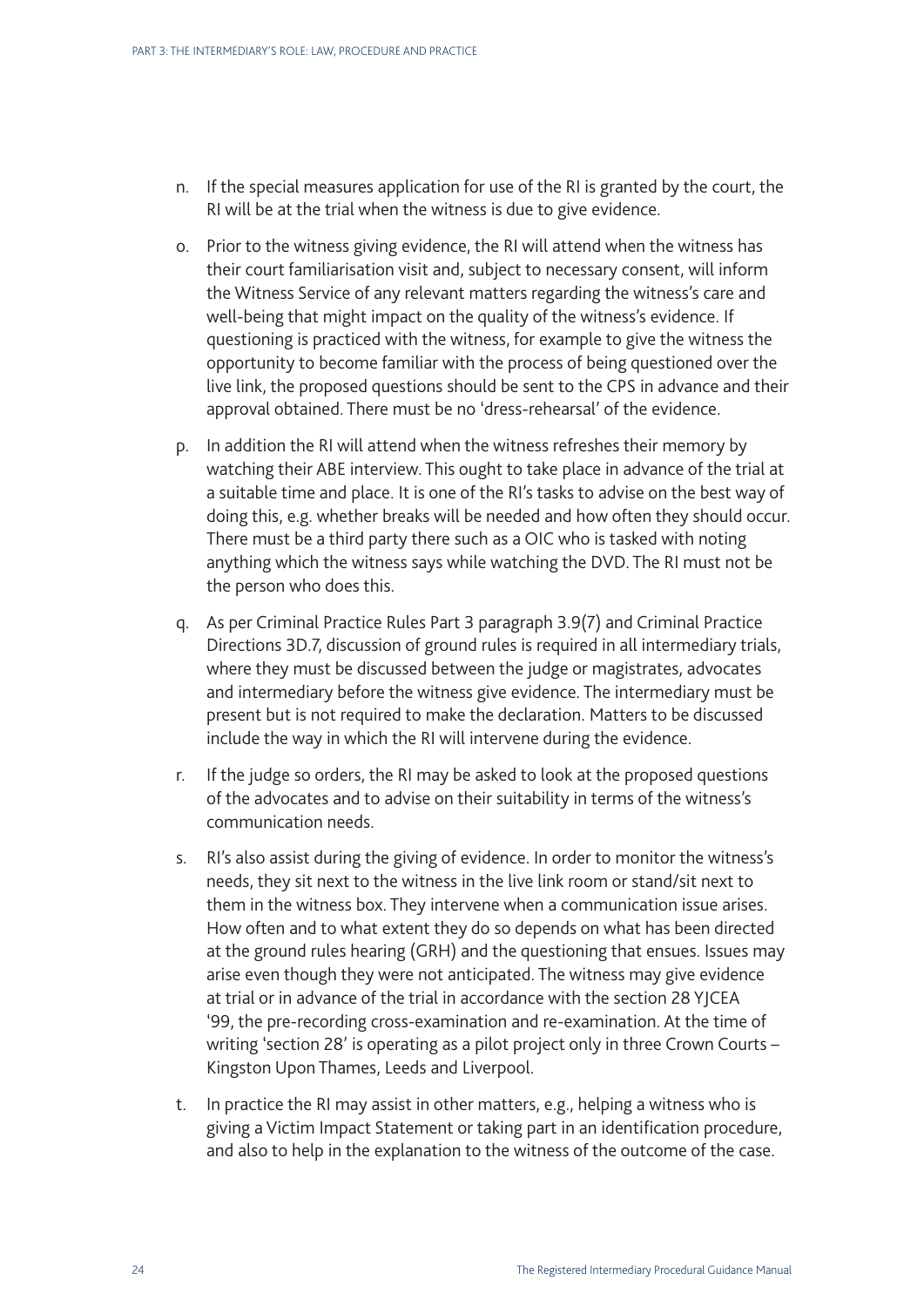## STEP BY STEP NOTES ON PROCEDURE

This section deals with the procedure when a RI assists with a prosecution witness.

## 'Think trial'

- 3.16 As soon as the RI becomes involved in the case, they should 'think trial'. The purpose of the special measures legislation is to enable vulnerable witnesses to be able to give evidence at court, although many investigations will not get that far and even cases taken to court do not necessarily result in a trial. The various steps along the way all lead in the direction of court and the issues that arise at trial. RI's should bear in mind the likely accumulating workload when cases come to trial and should ensure that they have sufficient capacity to follow cases through to trial.
- 3.17 As well as assisting during the trial, the RI may assist in other ways: most significantly the making of the ABE interview which will stand as the evidencein-chief, but also in identification procedures, in the familiarisation visit, and the memory refreshing. Although not a witness supporter, their knowledge of the witness and his or her needs can greatly assist those who do have responsibility for the witness's welfare.

### The communication process

- 3.18 It has sometimes been submitted that if a witness is not assisted by a RI during the investigative period then the RI is not required at trial. There is however no necessary link here. It may be that the communication needs were not realised until a later stage. It must be remembered that a police interview and a crossexamination are very different, quite apart from the difference in venue and atmosphere. In a police interview the witness is next to the officer; at court the witness is either speaking to a television screen or to an advocate across the court room. There is a difference in the language between the open questions of an interview and the closed/leading questions of cross-examination. There is most importantly a difference between the 'narrative flow' of an ABE interview in which the witness is encouraged to tell as much of the story as possible in their own words and at their own pace and the restricted and more controlled nature of cross-examination.
- 3.19 The work of the RI is not a science. In practice, the witness may be more 'able' to deal with some questions than anticipated, or less 'able', having regard to the stresses of the forensic process and the ability of the advocate to ask appropriate questions. RI's have to respond to the immediate situation.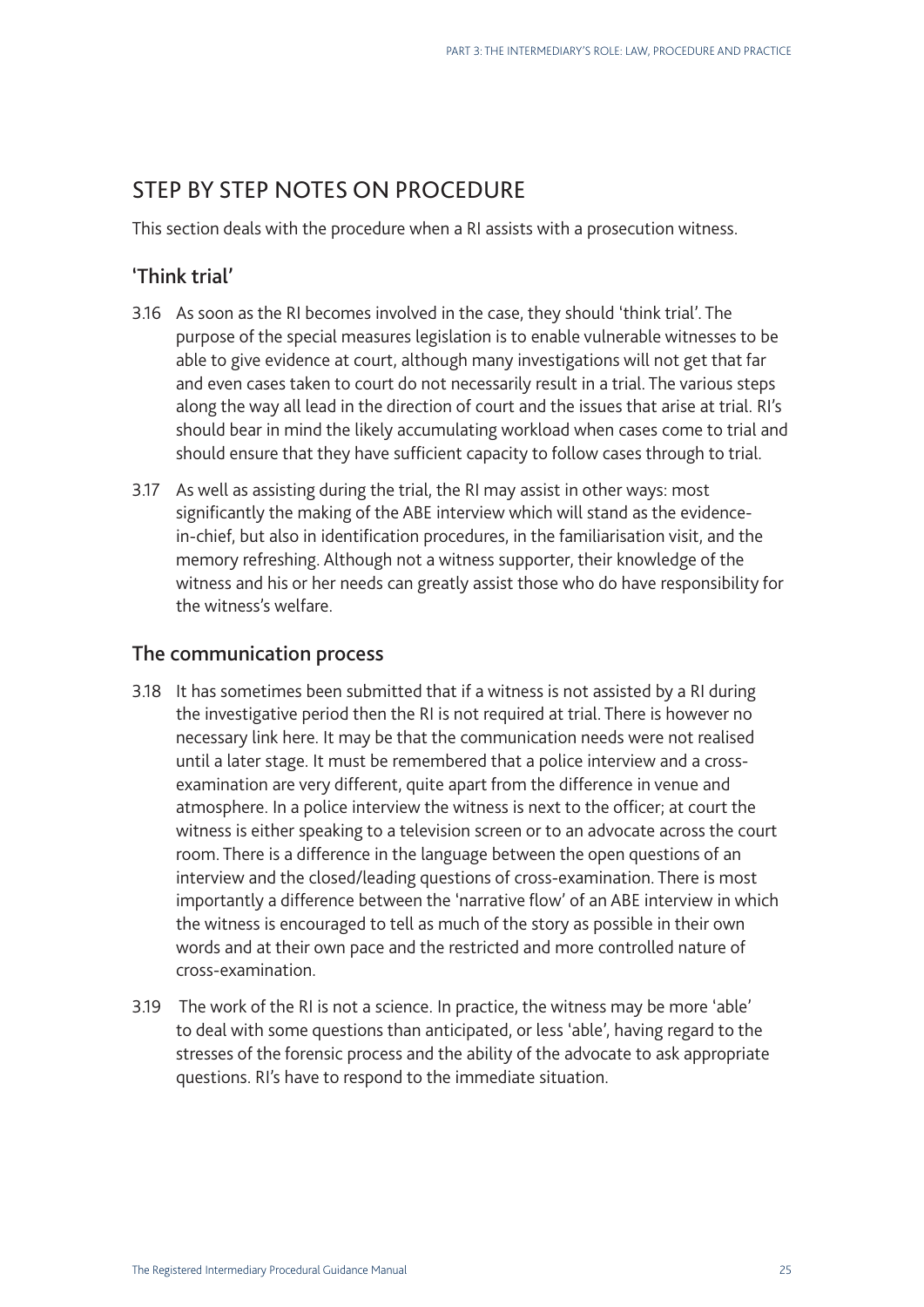- 3.20 Identification of the witness's needs may be more straightforward but others may be more difficult to identify, e.g. a child with a wide spoken vocabulary but in fact low levels of comprehension.
- 3.21 Communication may be affected by a broad range of factors including the ability to understand and make sense of words and images, the level of ability to use speech and language to express needs or ideas, age and level of development and physical disabilities. Communication may also be affected by anxiety which may be linked to a number of issues including mental health issues or the trial process or a condition such as autism spectrum disorder.
- 3.22 There is a need for all to recognise the complexities involved in the communication process. The following are examples of instances where communication problems may arise:
	- A child responding to the adult world but having a different understanding to an adult's due to their stage of intellectual and emotional development.
	- A witness trying to make sense of and giving meaning to speech, signs or symbols.
	- A witness finding it difficult to deal with abstract concepts relating to the past, present and future.
	- A witness experiencing difficulty in understanding questions where the content or form is complex or abstract.
	- A witness associating words and symbols with objects, people and activities.
	- A witness with sensory difficulty or hypersensitivity that impacts on their ability to concentrate on communication.
	- A witness with a mental illness that impacts on their ability to communicate.

### The police officer's initial contact with the RI

- 3.23 In a criminal investigation the police are usually the first agency to come into contact with the witness. Whether or not the witness is also an alleged victim, police officers have a responsibility to identify that there is a difficulty in communication. Where children are involved, there must be an automatic initial assessment of the nature of their vulnerability due to their age and consideration must be given to appropriate special measures.
- 3.24 CPD 3F.5 states that an intermediary assessment 'should be considered if a child or young person under 18 seems unlikely to be able to recognise a problematic question or, even if able to do so, may be reluctant to say so to a questioner in a position of authority . For children under 11 years and under in particular, there should be a presumption that an intermediary assessment is appropriate'.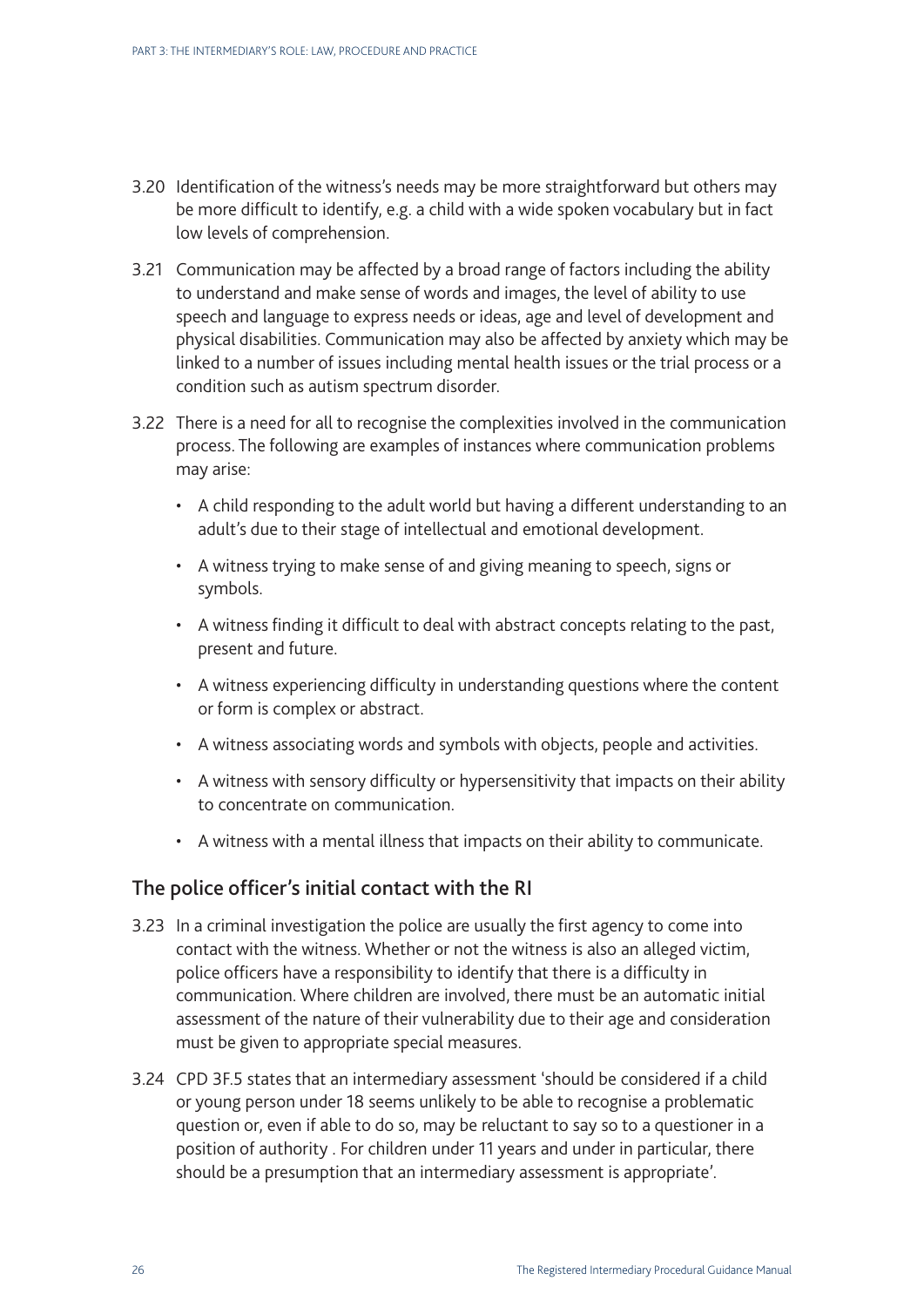- 3.25 If the officer feels that an intermediary assessment might be appropriate, then it should be discussed with the CPS in 'an early special measures meeting' since the use of an RI will affect the conduct of the case.
- 3.26 After identifying that the witness may have communication needs, the officer should attempt to obtain as much information about the witness as possible from those who have been involved with him or her—teachers, doctors, family, carers, social workers, etc. The officer needs to obtain consent from the witness (or from those with parental responsibility for a child witness who is not capable of consenting) for access to the reports and for consent to speak to others about the witness's communication needs.
- 3.27 The RI should have access to the reports as well. In due course what the reports say, in so far as it is relevant to the RI assessment and recommendations (though not the report itself), will be included in the RI's report. The report itself should be returned to the original provider or to the officer in the case or destroyed as appropriate, with the RI making a note of what has happened.
- 3.28 If the officer feels the witness may need a RI then the officer should make a referral to the WIS (see Part 5 Further Resources: contact details and websites). The officer will be sent a RfS form which, when completed, should include as much information as possible about the witness's needs. This will enable the Matching Service to match the witness with a RI with the requisite skills and having regard to where the witness lives in relation to the RI's availability. Not every RI is qualified to assist every witness and their preparedness to work in different geographic areas throughout England and Wales varies. They are advised not to take on cases beyond their professional experience. Any preference by the witness (e.g., by gender) needs to be identified and considered.

### The first involvement of the RI

- 3.29 Once the RI accepts the referral, this is the beginning of information-gathering in the case and therefore the moment when the RI begins to make notes. The RI notes are potentially disclosable to the defence. The RI should contact the police officer. This will normally be by telephone in the first instance. Matters which should be dealt with in the initial contact between the RI and the police officer include:
	- Clarification of a shared understanding of the role of the RI.
	- Contact details of the officer including the most effective way to get through to them or to someone responsible for the case when they are off-duty, and of the CPS lawyer and caseworker. These should be updated if the need arises.
	- Details of the witness—name, gender, address, date of birth, main carer, involvement with other agencies, first language, family members, etc.
	- Nature of the witness's vulnerability.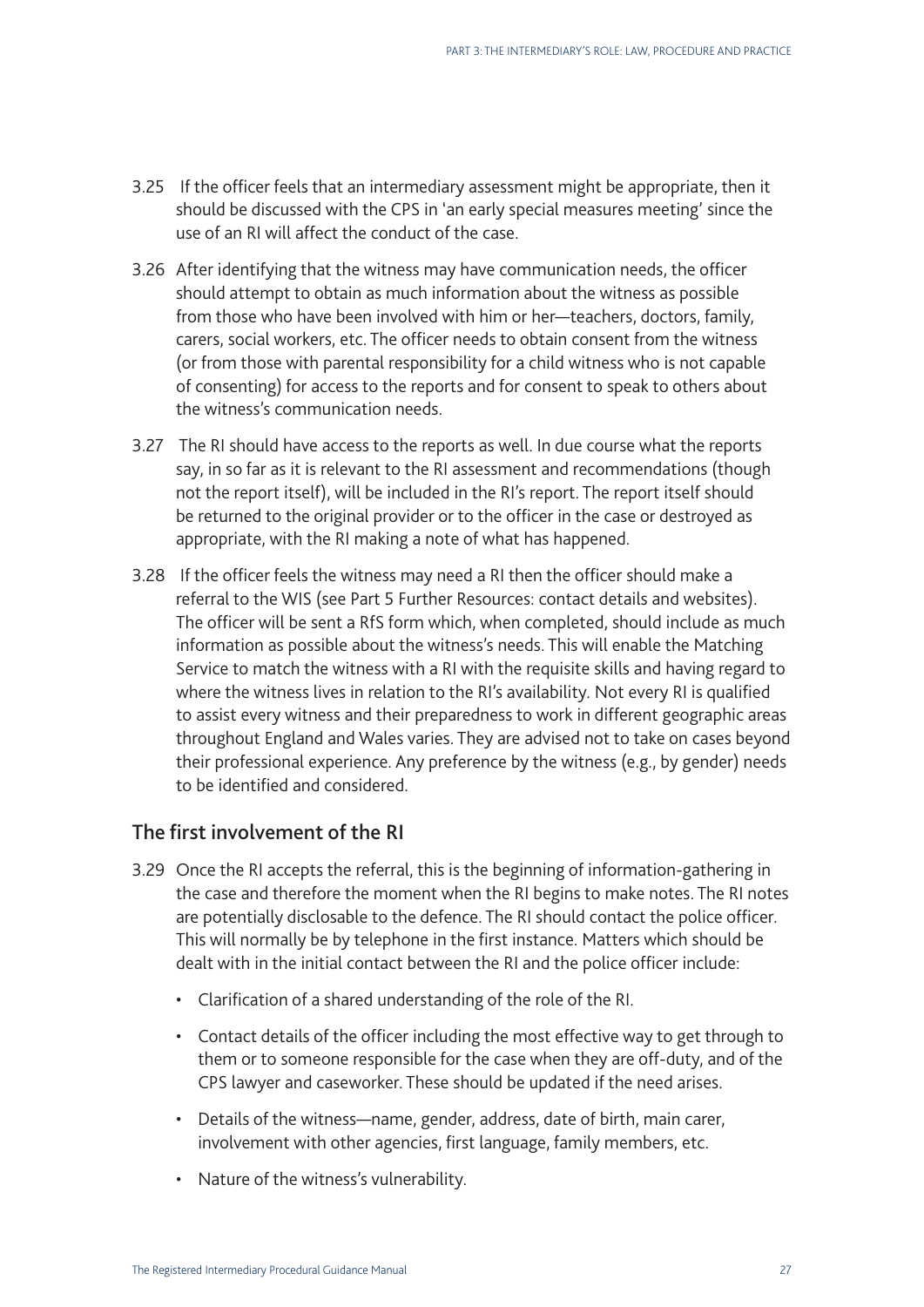- Arrangements for the RI assessment—where, when, who else will be present, etc.
- Consents obtained for the RI for the assessment itself and to obtain personal information from other sources.
- Any risks to the RI, the witness or anyone else present.
- Agreement as to who will be the responsible third party present at the assessment.
- 3.30 The officer needs to disclose sufficient information about the offence to assist the RI in the task ahead, e.g., if the alleged perpetrator is a family member, the RI will wish to avoid asking the witness about them. The details of the allegation and the evidence surrounding it should not be discussed before and during the assessment.
- 3.31 It is useful for both the RI and the officer to discuss their knowledge of the WIS and any experience in using RI's, so that each is clear of the role of the other. The officer should already have obtained the necessary consents for the RI to speak to those who have had involvement with the witness (teachers, doctors, carers, etc.) and to see any reports they have written about the witness and the witness's needs. If the officer has not yet done it then the RI will need to obtain those consents. It is necessary to explain to the witness and/or their parent or guardian that these reports may be referred to in the report which will be sent to the prosecution and to the defence lawyers. One issue may be the extent to which the report sets out information which will identify the witness's personal details. Sample consent forms are available for RI's to download from RIO.

#### The assessment of the witness

- 3.32 The purpose of the assessment is for the RI to ascertain the witness's communication abilities and needs, so that the RI may:
	- i. Indicate whether or not the witness has demonstrated the ability to communicate their evidence and if so how.
	- ii. Indicate whether the use of an RI is likely to improve the quality (completeness, coherence and accuracy) of the witness's evidence.
	- iii. Advise the police officer and advocates on the most effective way of communicating questions to the witness.
	- iv. Make recommendations as to special measures and other adjustments to enable the most effective communication with the witness.
- 3.33 Note that the RI is not assessing a witness as they might in another professional role, for example in order to diagnose or treat, but purely to advise on communication with the witness at police interview or at court. The method of assessment and any tools used would therefore be different.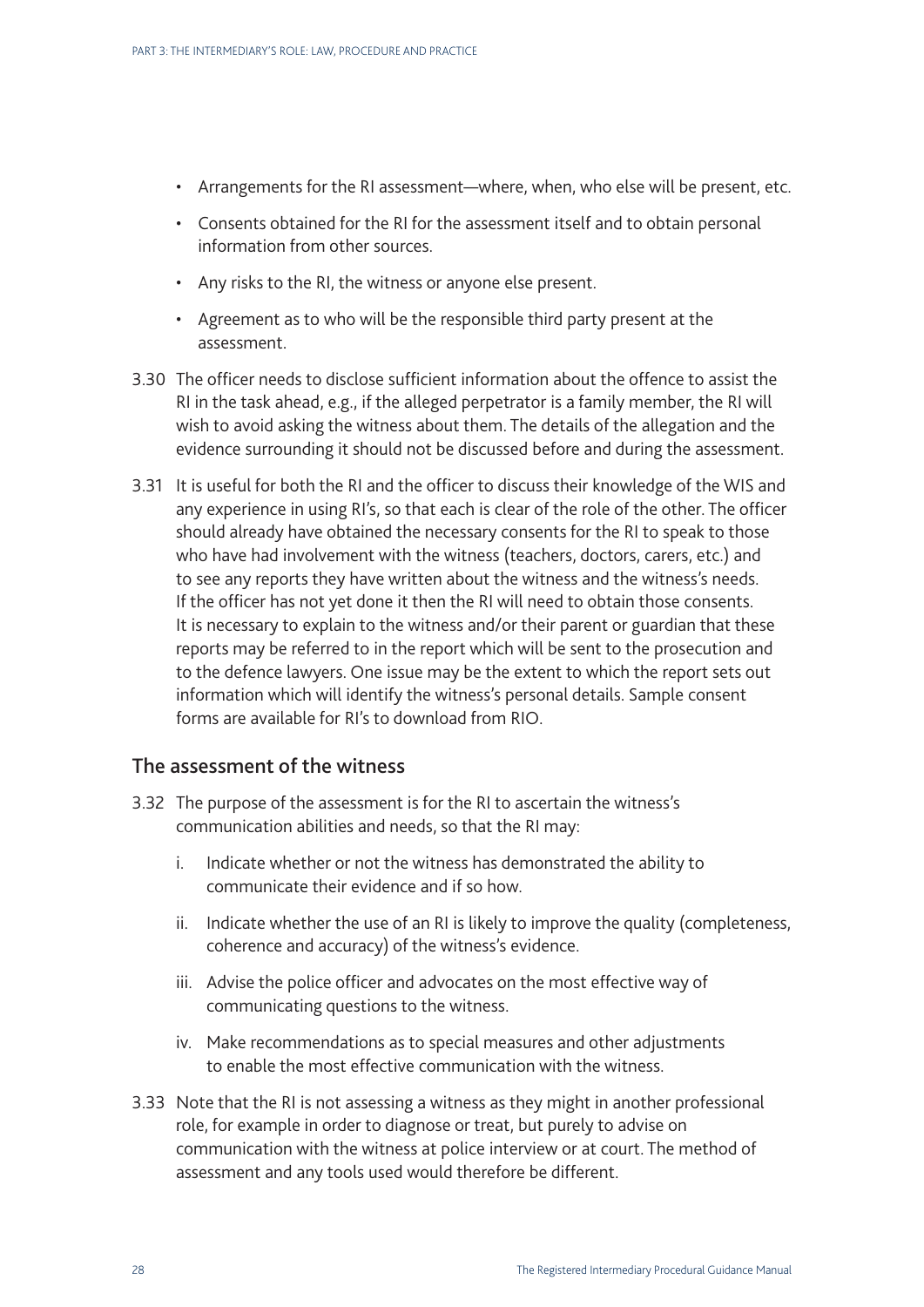- 3.34 If the RI concludes that they do not have the appropriate specialism for the witness's particular communication needs, they must contact the Matching Service as soon as possible so that another RI can be sought.
- 3.35 The method of carrying out the assessment, the length of time required to do so, the venue for the assessment and the number of occasions which are necessary to complete the assessment are all dependent on the requirements (communication abilities and needs) of the particular witness. The essential task is to establish how best to communicate with the witness; the RI does not have to assess the witness's ability to understand truth and lies nor is it the RI's role to assess whether the witness's recollection of events is truthful or accurate. However, if requested, they can advise the interviewing officer on how best the officer can deal with the 'truth and lies' requirement in the ABE guidance.
- 3.36 The assessment must take place in the presence of a responsible third party, who must not be another lay witness in the case. This is because there must be another witness who is able if needed to give an independent account of what happened. Whenever possible the responsible third party ought to be the interviewing officer. This enables the officer to gain significant first-hand experience of the witness's communication needs prior to conducting the ABE interview, by watching the interaction of the RI and the witness.
- 3.37 A witness supporter may also be present. The supporter, who must not themselves be a lay witness in the case, may be a parent, sibling, carer, care worker, social worker, or other volunteer advocate. The primary role of a witness supporter is to provide emotional support to the witness. The RI and the officer should discuss in advance exactly who should be present at the assessment and the role of staff when assessments are conducted in care homes and hospitals.
- 3.38 Although the RI must keep a note of what happened in the assessment, it is not necessary to audio record the meeting or to make a verbatim note, although it may be recorded if the witness consents to this. The RI should not be left alone with the witness during the assessment.
- 3.39 The RI should explain to the officer in advance that it may not be possible to conduct the ABE interview on the same day as the assessment. The witness may be too tired and/or a further assessment session may be required. If an officer needs to interview a witness as a matter of urgency and before a RI is available, then they are obliged to record the reasons for this and to notify the CPS.
- 3.40 Following the assessment the RI must pass on their findings to the officer including any conclusion that the witness does not require the assistance of a RI or that the witness has not demonstrated an ability to give evidence even with the assistance of an RI (the latter is not an opinion on competence; that is a matter for expert evidence). If the interview takes place the same day then the report can be done orally. If the interview takes place on a subsequent day then the RI should write their findings in a preliminary report.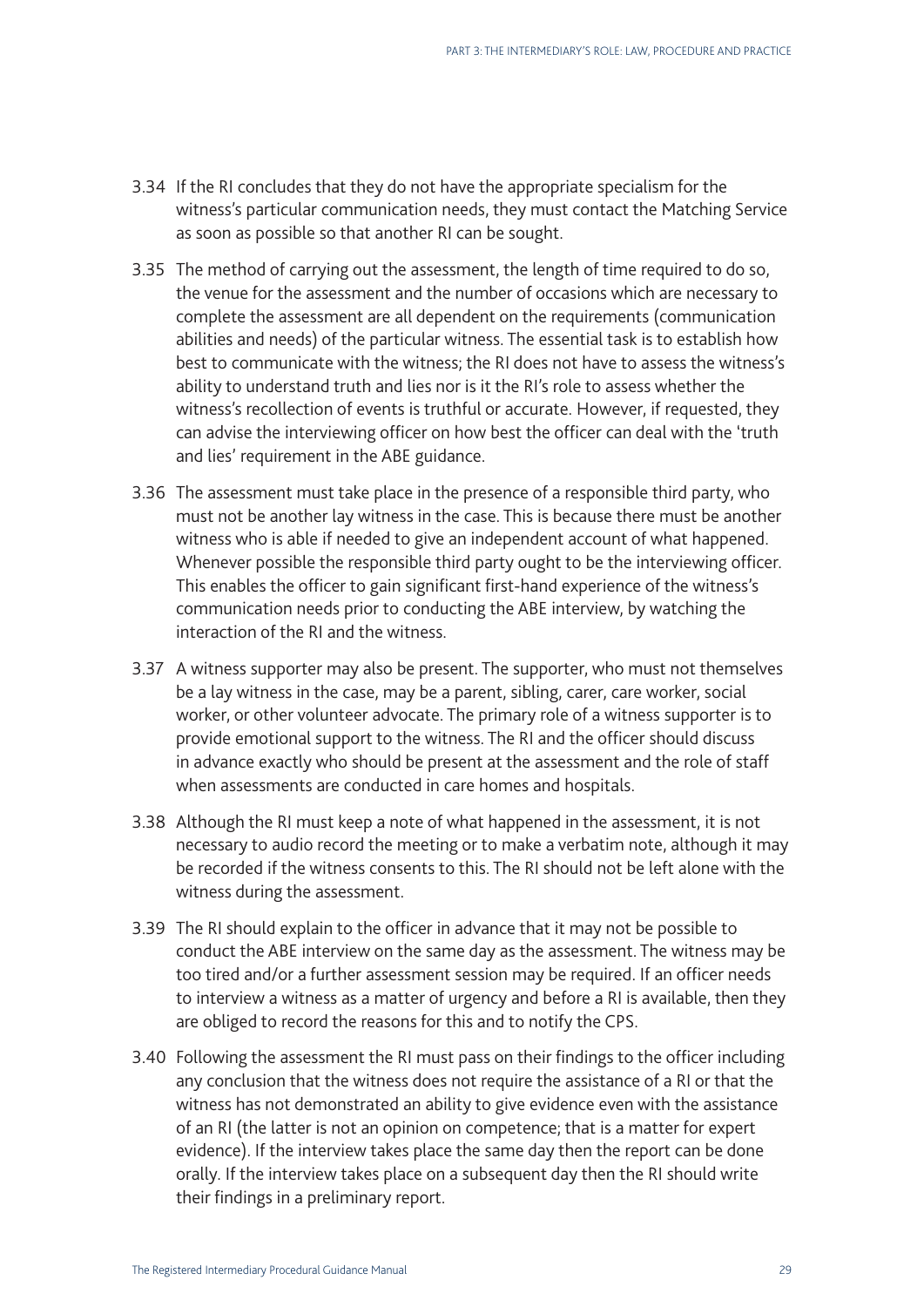### Assessment of a defence witness

3.41 The assessment of a defence witness follows the same principles. The responsible third party will probably be the solicitor. The preliminary report is addressed to the defence solicitor, who interviews the defence witness.

#### The RI assisting the police interview of the prosecution witness

- 3.42 The purpose of the preliminary report is to assist in the planning of the ABE interview. The RI's input into the planning of the interview is one of their most important functions. Planning discussions with the interviewing officer may include:
	- How to check the witness understands what is going to happen/is happening in the interview.
	- Language: vocabulary, complexity of sentences, style of questioning, what forms of questions to avoid.
	- Setting up the room in the most appropriate way the position and nature of seating.
	- How best to explain the cameras and the recording equipment.
	- How to use any communication aids, visual aids, or props if necessary, e.g., drawing tools.
	- The frequency and duration of breaks.
	- How it is best for the RI to intervene if necessary.
	- Any other circumstances relating to the communication abilities and needs of the witness.
- 3.43 It is important that the officer realises that the RI is not a second interviewing officer; the RI in turn must realise that the officer has conduct of and manages the interview. There should be an understanding between them about roles and how the RI will indicate a wish to intervene, for example to check the witness understands, to assist the police officer to rephrase a question or to ask for a break on behalf of the witness.
- 3.44 There may be other people involved in the interview such as a social worker. The RI may need to advise on how many people should be in the room with the witness, if this is likely to affect the witness's communication.
- 3.45 The role of the RI in interview must be transparent, that is anyone watching the recording must be able to see and hear the whole communication exchange between the RI and the witness. It should be agreed in advance what the RI will do if the officer needs to leave the room since there must be a responsible third person in the room with the RI and the witness.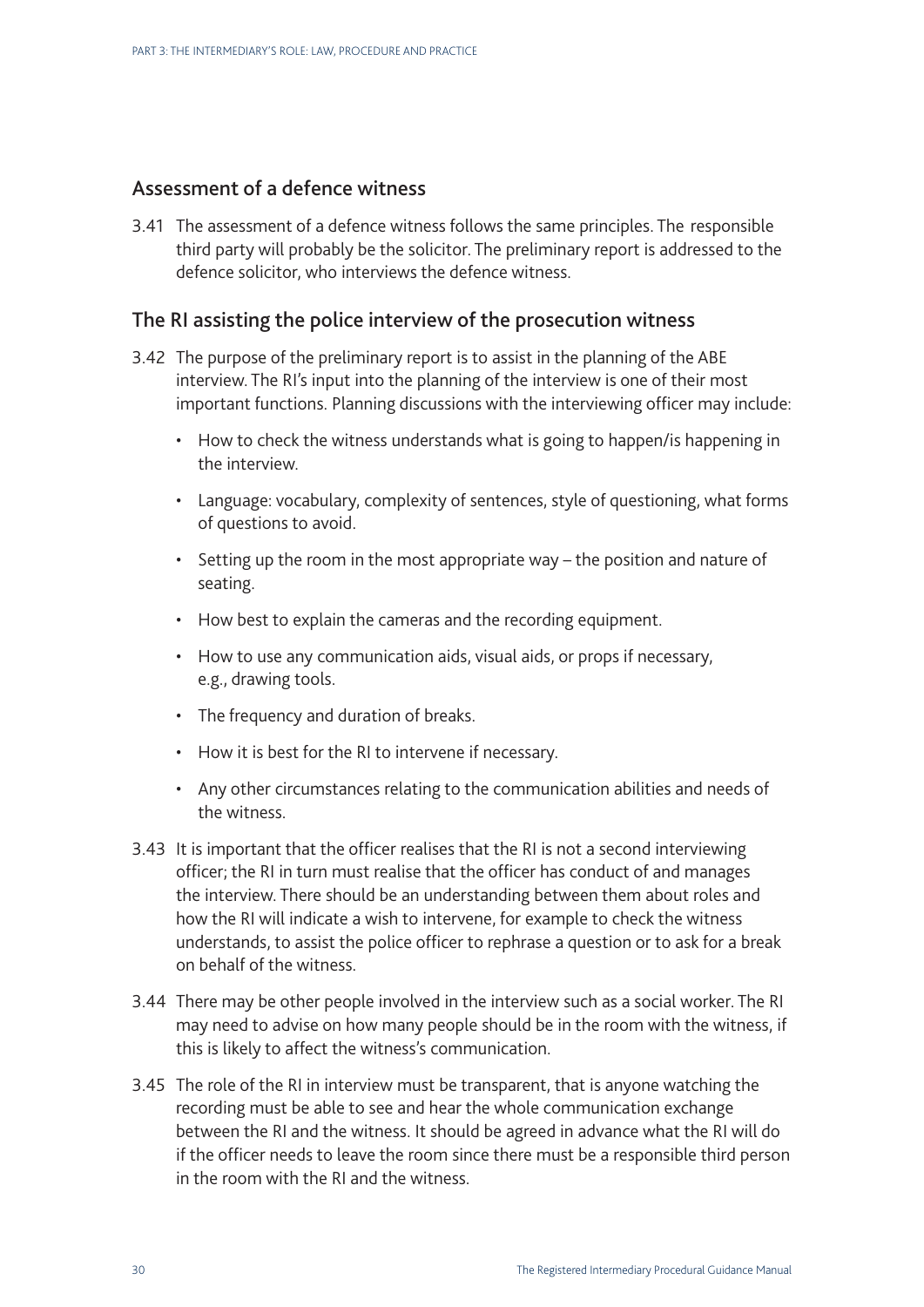3.46 Section 29(5) of the YJCEA '99 (and Criminal Practice Rules 18.7) requires that the RI makes the RI declaration before the interview commences. This should be explained to the witness beforehand. It may be felt to be more appropriate for the RI to make the declaration on tape before the witness comes into the room.

The declaration is: *"I solemnly, sincerely and truly declare [or I swear by Almighty God] that I will well and faithfully communicate questions and answers and make true explanation of all matters and things as shall be required of me according to the best of my skill and understanding."* 

### RI and the interviewing officer during the interview

- 3.47 During the interview it may be necessary for the RI to intervene if the question for example is too long or the words too complex or if the RI feels that the witness would be helped at this point by a visual aid, e.g., drawing or using post-it notes. The RI may also help to settle and to focus the witness. During breaks the interviewing officer and the RI may discuss any communication issues that have arisen and anticipate what might be a problem in the next section.
- 3.48 Interventions by the RI about communication arise spontaneously during the course of the interview, as the need occurs. Although the RI should not feel inhibited from intervening, they may scarcely need to do so if after the planning meeting the officer manages to ask appropriate questions and no fresh issues manifest themselves.
- 3.49 The RI may assist the witness in other aspects of the investigation such as procedures for identification of a suspect or if the police need to explain to the witness what is going to happen next or why the case will not be proceeding. They must not however take part in clinical decision-making which needs to be done by other professionals in order to care for the witness. The RI must be conscious throughout that their role in facilitating communication is entirely different from the clinical role they may have in their day-to-day job.

#### Defence witnesses

3.50 In the case of defence witness, the above sequence is similar. However it is the defence solicitor who would need to identify the fact that the witness may need assistance from a RI and who would need to obtain the necessary consents, to obtain the referral and to act as a responsible third party in the assessment. While officers will have been trained in conducting an ABE interview, the solicitor will not, and they may be dealing with a vulnerable witness for the first time. The RI's involvement in the interview must be transparent to anyone viewing the recording of the proposed evidence in chief.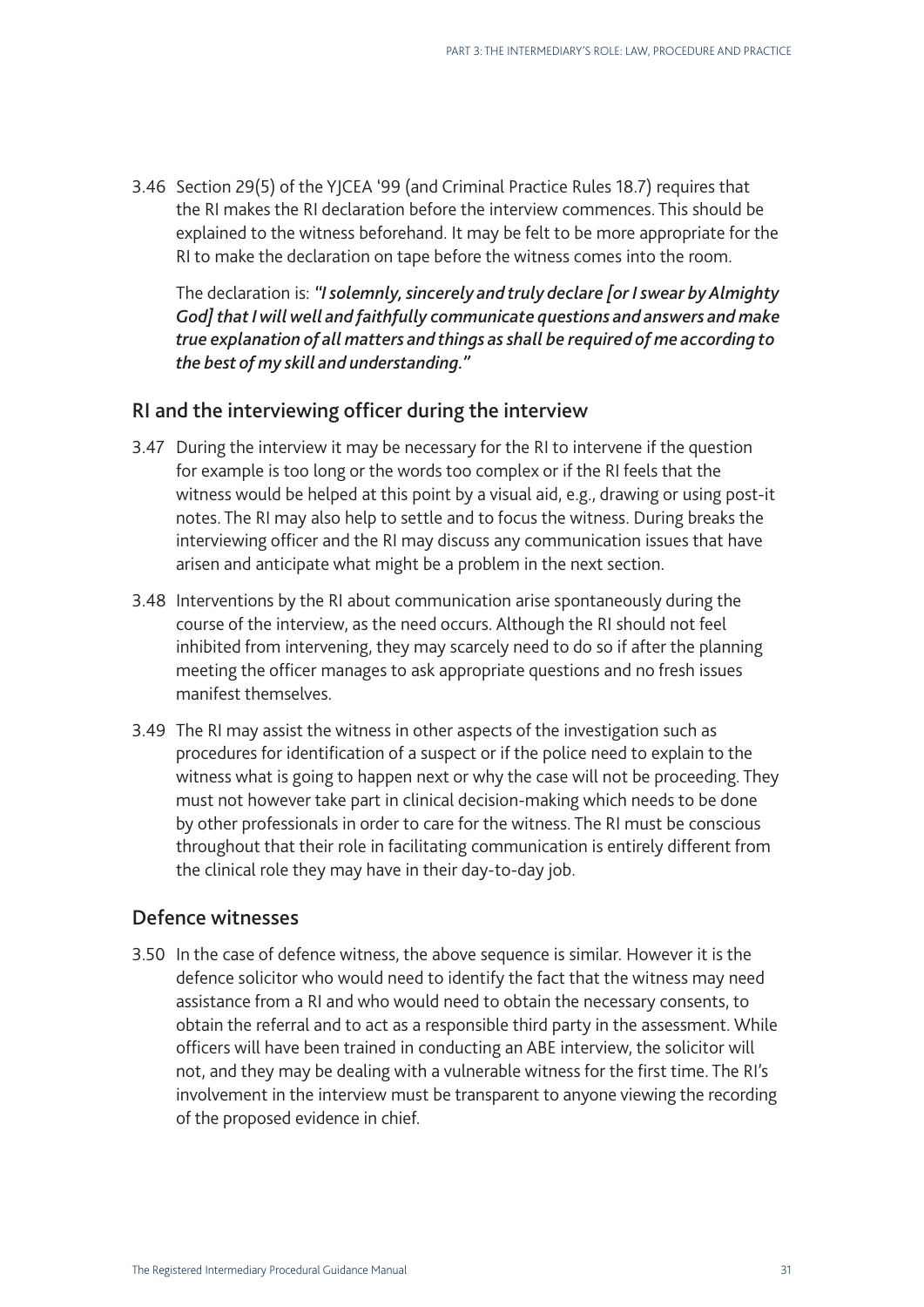## After the ABE interview

- 3.51 Following the ABE interview the RI writes a report for the court (see Part 4 Reporting Writing: guidance, template and checklist) to set out the witness's background, what was ascertained during the assessment and the interview, and details about the witness's communication needs and abilities, with practical suggestions on how the witness can best be questioned at court. It also needs to demonstrate how the RI has the necessary skills to meet the particular communication needs of the witness. In respect of defence witnesses, the RI would produce a similar report. The recommendations in a well written RI report will serve as the agenda for the GRH. The recommendations will be demonstrably based on the RI's assessment of the witness's communication needs and abilities.
- 3.52 The RI who assisted the witness at interview should, whenever possible, continue to assist the witness up to and including the trial. If this is not possible for any reason, there must be a 'hand over' process between the RI who wrote the report and the RI who will be acting at the trial. The new RI must themselves meet with and assess the witness and establish rapport with the witness. They must also write their own report even if they agree with most or all of the previous RI's recommendations and conclusions. The reason is that the trial RI must be able to justify their interventions on the basis of what they personally have learned about the witness through the assessment and what they have recommended. The GRH will be based on the trial RI's report. If there has already been a GRH and a new RI takes over, there should be a further GRH involving the trial judge, advocates and the new RI to ensure that there is a shared understanding of and agreement to comply with the ground rules already set.
- 3.53 It is important that the RI keeps checking on the status of the case and their involvement in it. Although the End-User should keep the RI informed, it may not always happen that they receive the necessary information regarding trial dates, etc. in good time. It is recommended that the RI also makes regular contact with the CPS to ensure that trial dates have not been re-arranged. In turn, the RI must inform the End-User immediately if for any reason they are unable to assist on the fixed trial date.
- 3.54 It should be noted that the RI's assessment report for court is attached to the application for special measures. The report is not shown to the jury.
- 3.55 The report is a 'free standing' document. It is not an exhibit and the RI is not a witness. RI's do not make a witness statement exhibiting their report. The RI assists with the witness's communication needs but they do not give evidence to the court about it.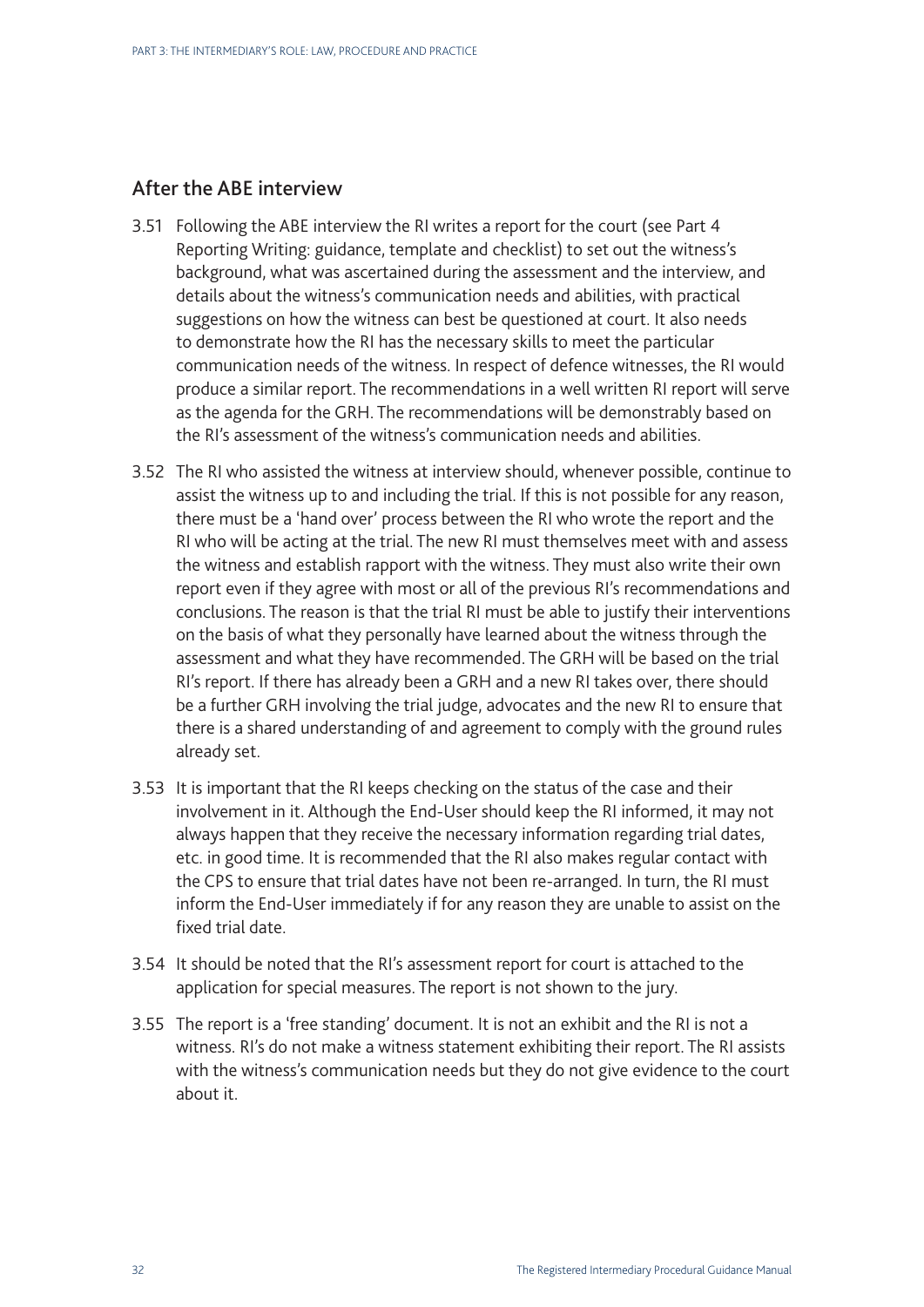#### Late or post-ABE interview referrals

- 3.56 If the referral is sought after the ABE has taken place, or after a written statement has been taken from the witness, the RI should not watch the recording or read the statement prior to carrying out the assessment. This protects the integrity and credibility of the RI by ensuring that the initial assessment conclusions are based on what the RI has discovered from the witness assessment and the other usual enquiries from teachers, carers, etc., which may be made. In addition, the RI must be confident that they are able to facilitate communication with the witness based solely on their initial direct involvement with the witness.
- 3.57 Following their assessment and subject to the consent of the witness, the RI may watch the recording to further assist with their understanding of the witness's communication needs. This should be clearly noted and documented in their report. The RI should refer expressly to any additional observations as a result of watching the recording. It may be helpful to add this as an addendum or cross-refer in the report to the addendum under subject headings. It is a matter for the police and the CPS to decide whether or not to conduct a second ABE interview with the witness being assisted by a RI. If there is such a second interview then the RI needs to have a planning meeting with the officer in the same way as they would have done in the case of a first ABE interview. They should not however engage in an analysis of 'what went wrong' the first time.
- 3.58 There may be various reasons for the referral being 'late', e.g., the communication needs of the witness were not yet recognised or those dealing with the matter may not have been aware of the availability of the WIS. Although each witness must be assessed in their own right, it is important to recognise that the experience of giving evidence at trial and of being cross-examined at court is very different from open, narrative questioning at an ABE interview, and the fact that the witness was not assisted by an RI in the ABE does not in itself prove that one is not required for the trial.
- 3.59 In practice the NCA may decline to accept a referral if it is too close to the trial date and the RI would not have sufficient time to assess the witness and to write their report.
- 3.60 If there is a hand-over between the RI who assessed the witness and the RI who assists at the trial, then the 'new' RI must themselves meet with and assess the witness and establish rapport with the witness. They must also write their own report even if they agree with most or all of the previous RI's recommendations and conclusions. The GRH will be based on the trial RI's report.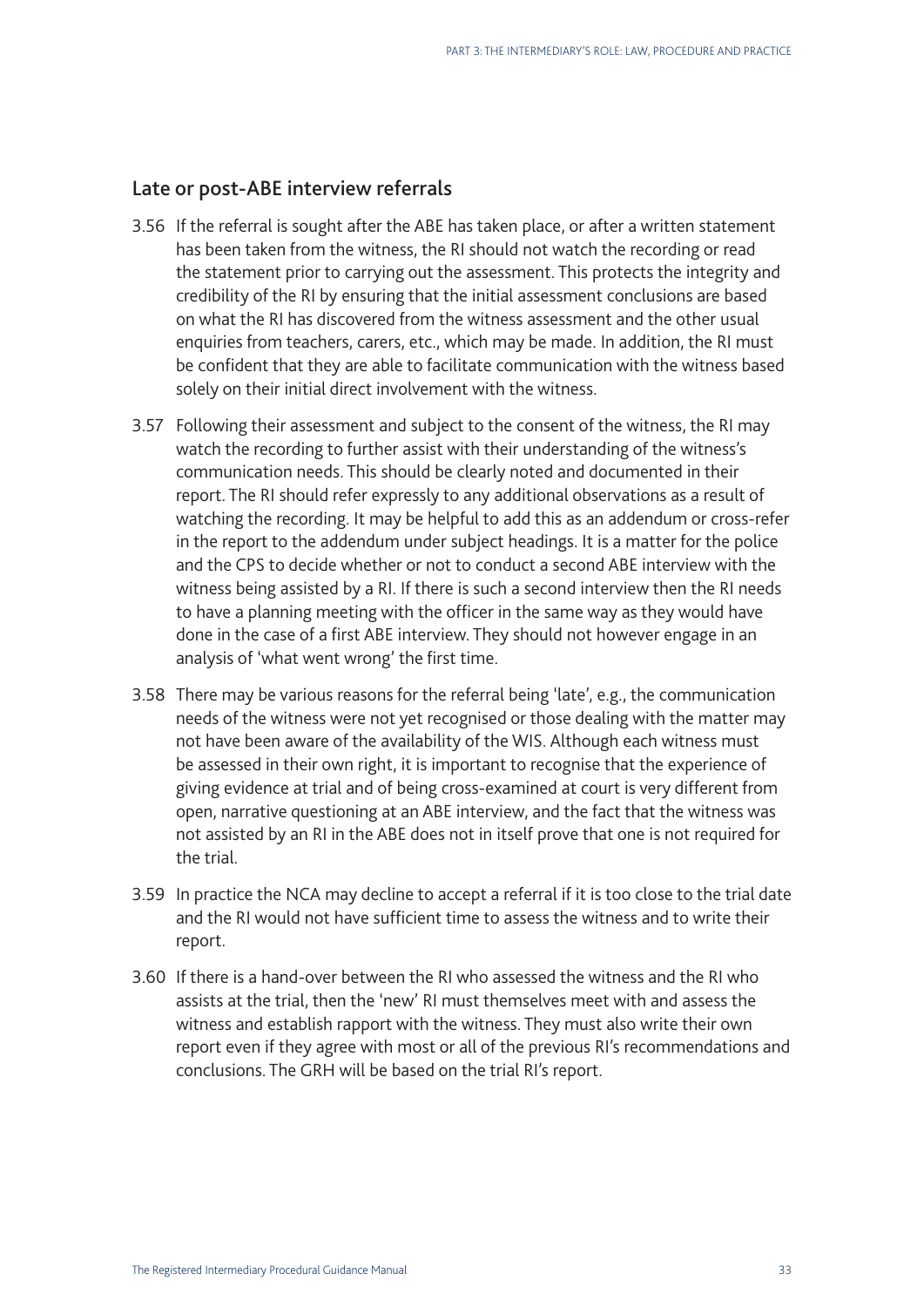## The application for special measures

- 3.61 The rules relating to special measures are contained in Part 18 of the Criminal Procedure Rules 2015. This should be read in conjunction with the Plea and Trial Preparation Hearing Form which must be completed by both parties for all cases sent to the crown court. The PTPH is part of judicial case management and may be only one of the hearings which take place before the trial itself. The prosecution are obliged to indicate whether they are seeking special measures and whether the application has been served. Under 'Part 2—Plea and Trial Preparation Hearing Orders' the court should indicate the following:
	- The date of any Ground Rules Hearing (paragraph 8).
	- Any special measures orders that can be made 'without further formality' (paragraph 9). The form has tick boxes for ABE evidence, Live Link and Screens.
	- An order that a young or vulnerable witness to which an Advocates' Gateway toolkit applies are to be examined and cross-examined in accordance with that toolkit unless that is superseded by specific ground rules.
	- A date for the prosecution to serve a special measures application if they have not already done so (paragraph 25).
	- Require the defence to serve any special measures application for a defendant or defence witnesses (the prosecution to reply, within 14 days) (paragraph 33).
	- Require the defence to serve any response to a prosecution special measures application (paragraph 38).
	- Order the prosecution to serve an intermediary report with draft specific Ground Rules if required (paragraph 50) and the defence to serve a response to the report (paragraph 58).
	- Order the defence to serve an intermediary report for a defendant or defence witness with draft Ground Rules (prosecution to reply within 14 days) (paragraph 59).
- 3.62 Special measures are an order of the court which is binding on all parties until the order is varied or discharged because there has been a change in circumstances. They are not merely 'agreed'.
- 3.63 The procedure in Criminal Practice Directions 2015 Part 18 can be summarised as follows:
	- A party who wants the court to make a special measures direction must apply in writing as soon as reasonably practicable and in any event not more than 28 days after a defendant in the magistrates' court pleads not guilty or 14 days after the defendant has pleaded not guilty in the crown court and to serve the application on the court officer and each other party.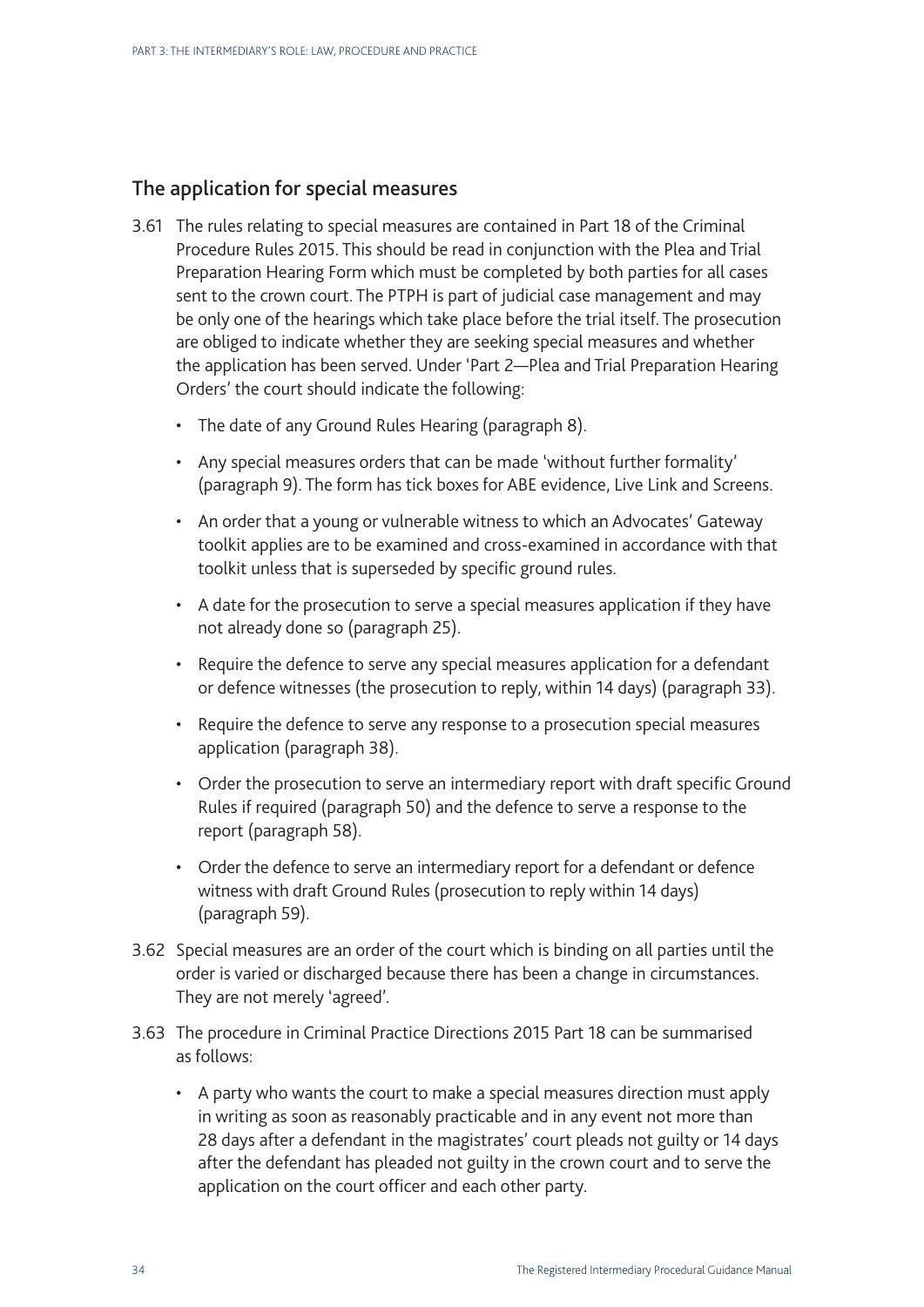- A party that applies for an order must inform the witness of the court's decision as soon as reasonably practicable and explain to the witness the arrangements that as a result will be made for him or her to give evidence.
- The court may of its own initiative make a special measures direction for a child to whom the primary rule applies.
- The application must explain (i) how the witness is eligible; (ii) why special measures are likely to improve the quality of the witness's evidence; (iii) propose the measure that would be likely to maximise the quality of that evidence; (iv) report the witness's views on their eligibility, the likelihood that the special measures would improve the quality of their evidence and the measure proposed by the applicant; (v) identify someone to accompany the witness when giving evidence by live link; and (vi) 'attach any other material on which the applicant relies. If the applicant wants a hearing, ask for one, and explain why it is needed'.
- 3.64 If the application for the use of an intermediary is opposed then the RI must attend the application hearing. The Equal Treatment Bench Book (2013) chapter on 'Children and Vulnerable Adults' (para.47) states that: 'The intermediary should always attend the hearing to explain their recommendations and in what way their presence will facilitate "complete, coherent and accurate" communication'. The RI should always remember that they are making recommendations only and it is the judge who decides whether to put in place the special measures. This guidance to the judiciary sets out the factors if it is suggested that the intermediary is not needed at trial. In particular:
	- Communication with a witness during the trial process is more challenging than the investigative interview, leading to greater stress and potentially more opportunities for miscommunication.
	- The intermediary may have taken no active part in the ABE interview because they had already provided advice to the interviewer about how to adapt his or her questions and therefore did not need to intervene.
	- In practice, many advocates find it more difficult to adapt key questions than they anticipate. It can be difficult to keep in mind all aspects of questioning that may be problematic for the individual witness. An intermediary who has already assessed the witness's communication is able to alert the court to any problems or loss of concentration.
- 3.65 The RI must never promise the witness that they will be at the trial prior to a judge making the special measures direction. If asked if they will be there, they should explain that it is a matter for the judge to decide.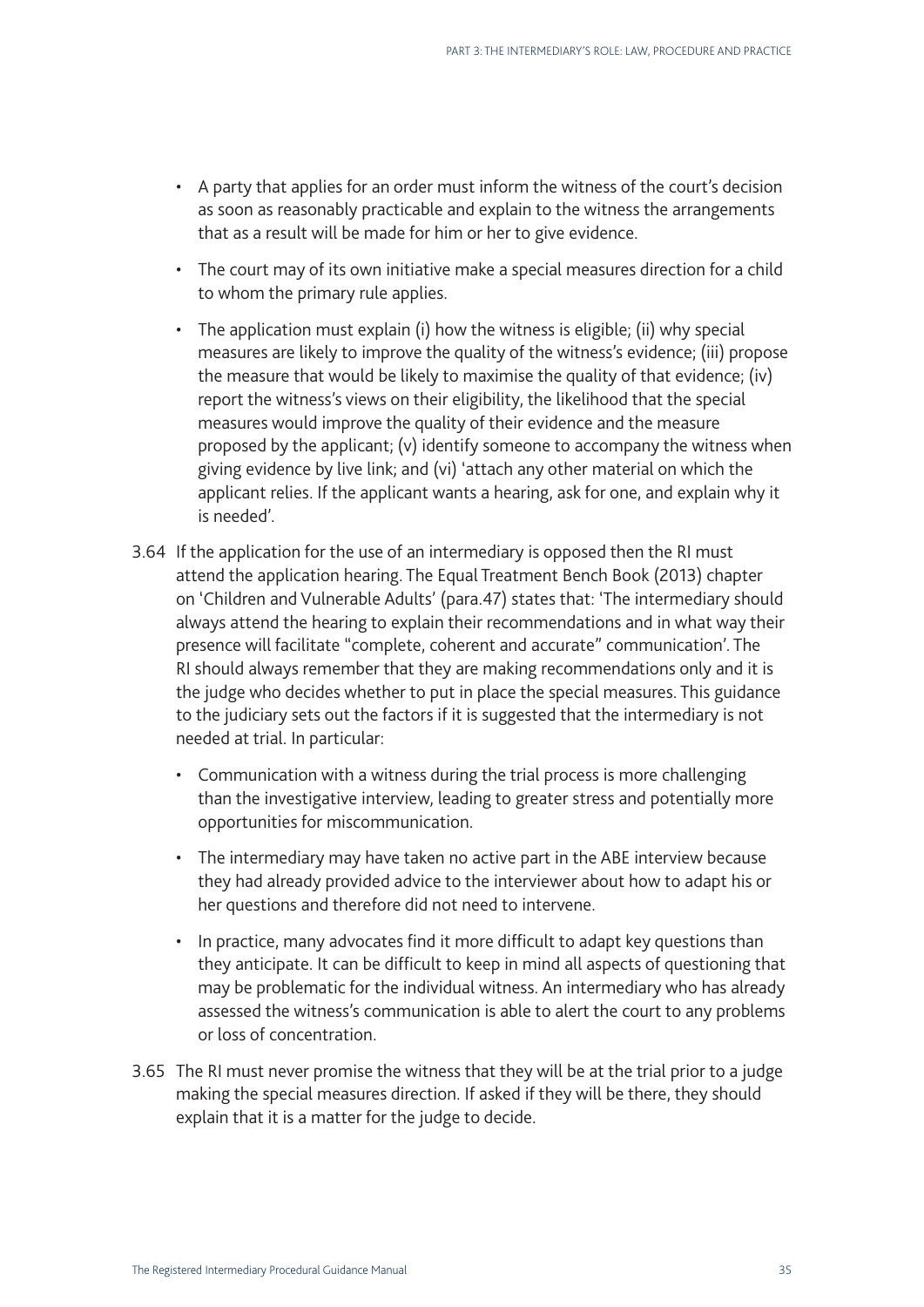## Pre-trial

- 3.66 The RI should accompany the witness to the court familiarisation visit. The Equal Treatment Bench Book chapter cited above (para 36) recommends that intermediaries should be provided by the court with photos of live link rooms and screens, or allow intermediaries to take photos for the purpose of preparing the witness. See also CPD 3F.7
- 3.67 Witnesses are entitled to practice speaking and listening on the live link. The RI can assist here by providing the court officials with questions unrelated to the case which the witness can be asked as a means of practising. Such questions should be submitted first to the CPS for approval to ensure that they do not in fact trespass into aspects of the evidence which may come up in the trial.
- 3.68 The witness is entitled to refresh their memory by watching their DVD before the trial and the RI must be there for that. 'Decisions about how, when and where refreshing should take place should be made on a case-by-case basis. There is a risk that a viewing combined with the court familiarisation visit will result in "information overload"' (Equal Treatment Bench Book, para 39). Someone should be designated to take a note and report to the judge if anything is said during the viewing, but that person must not be the RI in case there is any conflict of evidence between the witness and the person who made the note.
- 3.69 In their report, the RI should advise on the best time for the witness to give evidence, e.g., first thing in the morning, so that the CPS can take steps to have the trial timetabled accordingly.
- 3.70 Although the RI is not a witness supporter, they may learn things about the witness (e.g. personal care issues) which impact on their experience in court. The RI should convey these things to the Witness Service and CPS (or defence solicitors) so that they can make suitable arrangements. The witness or their guardian should be told of this occurring.
- 3.71 The RI may be asked to assist at any pre-trial meeting with counsel, the CPS (or defence solicitors if a defence witness) when consideration is given to the steps that need to be taken in order to assist the witness to give their best evidence.
- 3.72 Any further insights in respect of the witness's communication needs and which are gained through attending the court familiarisation visit and the memory refreshing should be conveyed immediately to the CPS and officer in charge of the case (or defence solicitors), particularly if these lead to a further recommendation or supplementary report about steps that may need to be taken to adapt things in order to assist in the witness's communication. Example: an intermediary noted during the live link practice that the child witness communication through small gestures which would not clearly come over on the live link; she therefore recommended that examination of the witness should take place with counsel and the intermediary in the live link room with the witness.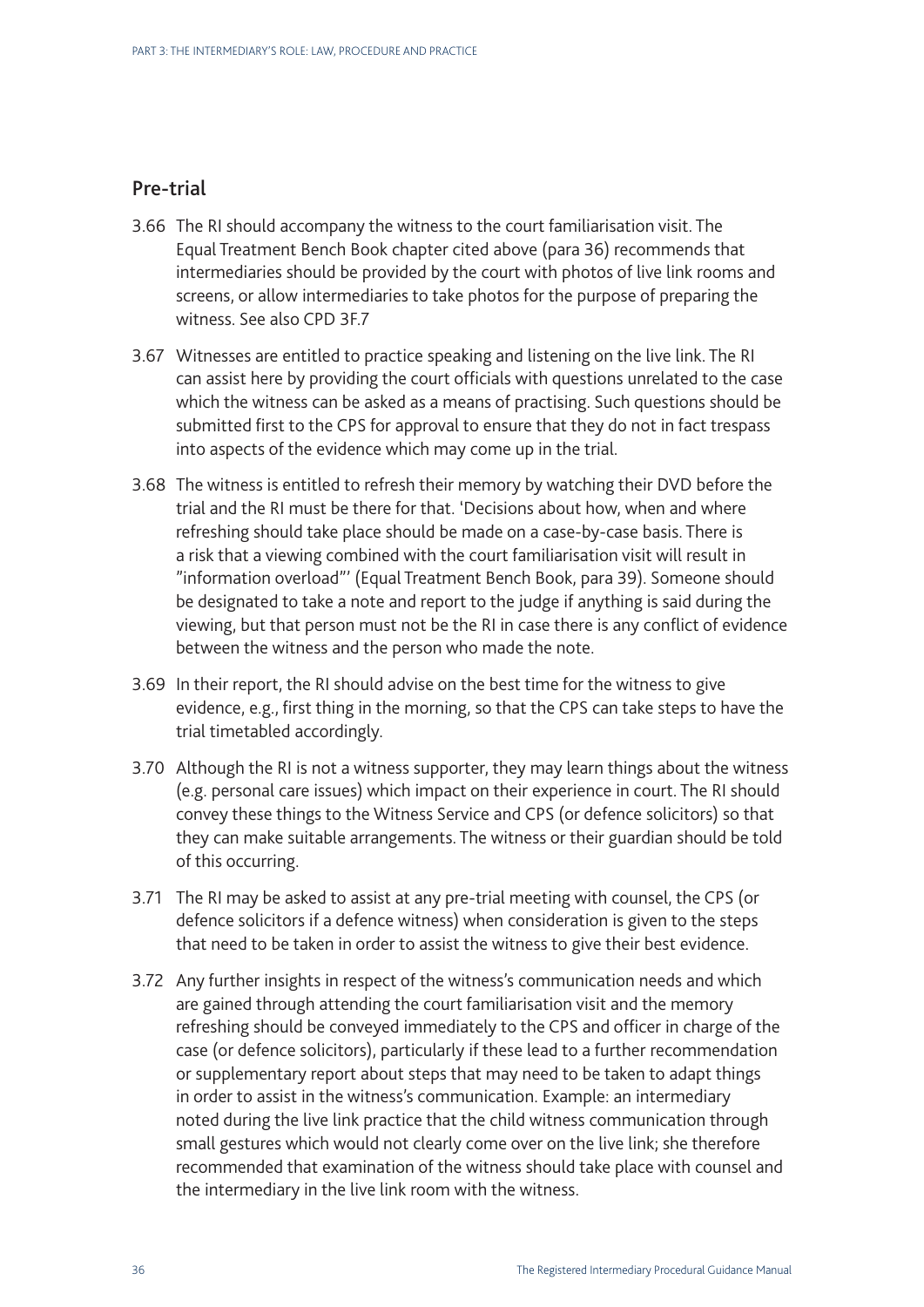## Ground Rules Hearing ('GRH')

- 3.73 Under CPR Part 3 (paragraph 3.9(6)) part of the case preparation powers of the court is facilitating the participation of any person, including giving directions for the appropriate treatment and questioning of a witness, 'especially where the court directs that such questioning is to be conducted through an intermediary'.
- 3.74 Part 3 (paragraph 3.9(7)) mandates the court ('where directions for appropriate treatment and questioning are required, the court must') must invite representations by the parties and by and intermediary, and set ground rules for the conduct of questioning which may include:
	- A direction relieving a party of any duty to put that party's case to a witness or a defendant in its entirety.
	- Directions about the manner of questioning.
	- Directions about the duration of questioning.
	- If necessary, directions about the questions that may or may not be asked.
	- Where there is more than one defendant, the allocation among them of the topics about which a witness may be asked.
	- Directions about the use of models, plans, body maps or similar aids to help communicate a question or an answer.
- 3.75 In *R v Lubemba, R v JP [2014] EWCA Crim* 2064 the Court of Appeal said:

"The court is required to take every reasonable step to encourage and facilitate the attendance of vulnerable witnesses and their participation in the trial process. To that end, judges are taught, in accordance with the Criminal Practice Directions, that it is best practice to hold hearings in advance of the trial to ensure the smooth running of the trial, to give any special measures directions and to set the ground rules for the treatment of a vulnerable witness.

We would expect a ground rules hearing in every case involving a vulnerable witness, save in very exceptional circumstances. If there are any doubts on how to proceed, guidance should be sought from those who have the responsibility for looking after the witness and or an expert." [42] And in *R v Sandor Jonas [2015] EWCA Crim* 562 the Court of Appeal also noted that modern best practice is to hold a GRH before a vulnerable witness gives evidence and to include specific directions about cross-examination when there are multiple defendants separately represented: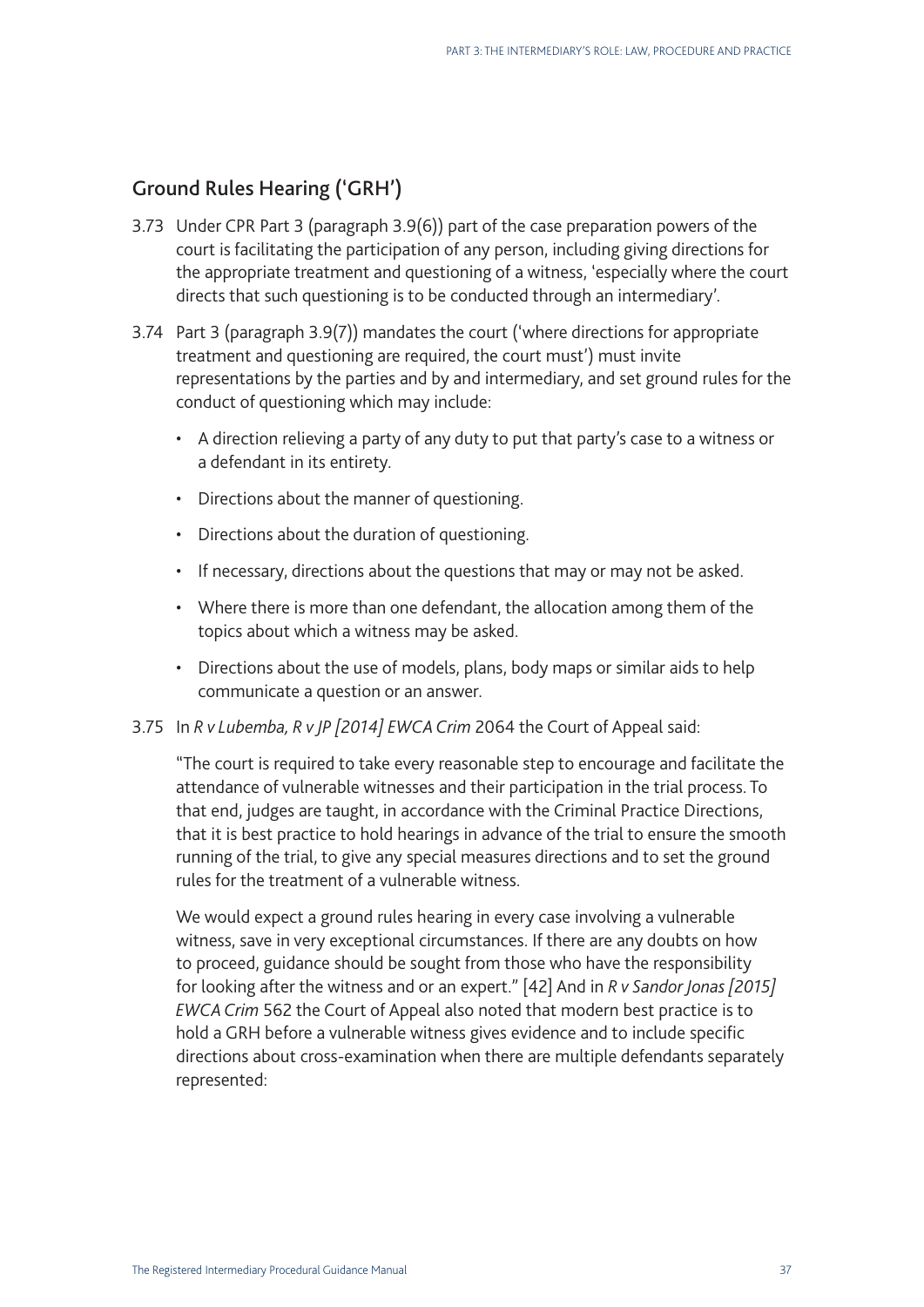"Advocates must accept that the courts will no longer allow them the freedom to conduct their own cross-examination where it involves simply repeating what others have asked before, or exploring precisely the same territory. For these purposes defence advocates will now be treated as a group and, if necessary, issues divided amongst them, provided, of course, there is no unfairness in so doing." [34]

- 3.76 *The Equal Treatment Bench Book* chapter on *Children and Vulnerable adults* sets out guidance for the judiciary on the conduct of a GRH:
	- Discussions can take place in court, in chambers or over a remote live link where the intermediary is at a different location with the witness.
	- The hearing is an opportunity for the judge and advocates to plan any adaptations to questioning that may be necessary to facilitate the evidence of a vulnerable person.
	- Judges and magistrates still have a paramount duty to control questioning as required by the overriding objective. Witness testimony must be adduced as effectively and fairly as possible.
	- Witnesses must be able to understand the questions and enabled to give answers they believe to be correct. If the witness has not understood the question the answer will not further the overriding objective.
	- The manner, tenor, tone, language and duration of questioning should be appropriate to the witness's developmental age and communication abilities.
	- The GRH should take place in the presence of the trial judge or magistrates, advocates and intermediary.
	- The GRH should consider:
	- (a) Whether a departure may be necessary from normal cross-examination in which leading questions are asked "putting the case".
	- (b) Whether a departure may be necessary from normal cross-examination relevant to their client's case without repeating the questioning that has already taken place on behalf of the other defendants.
	- (c) Whether the judge should impose reasonable time limits on cross-examination. The judge should keep duration under review at trial.
	- (d) Questions which are likely to cause difficulty for the individual witness such as tag questions and assertions.
	- (e) What information should be given to the jury in respect of any restrictions on questioning and the role of the intermediary.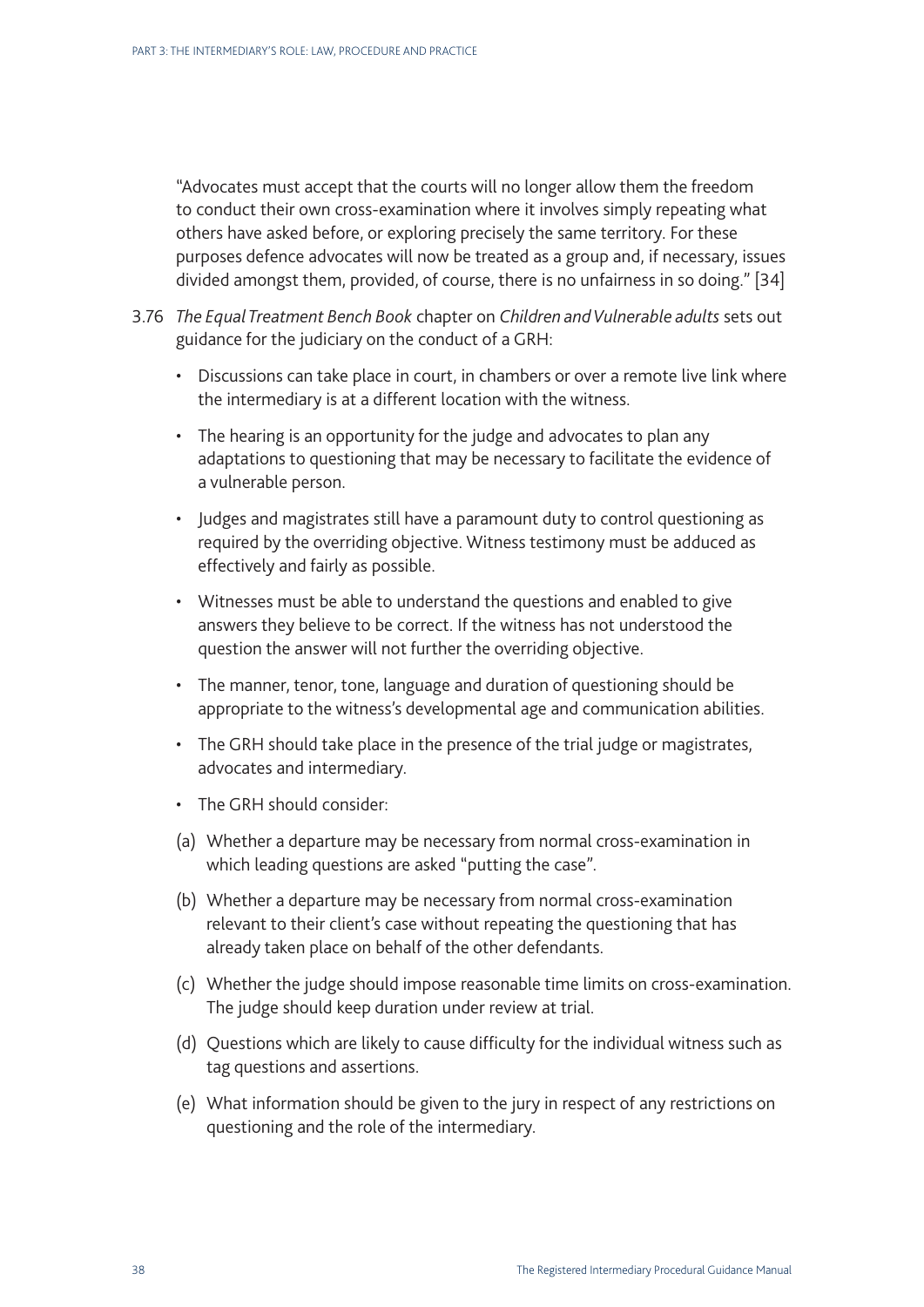- 3.77 The RI must think of all the practical aspects of the witness's evidence: seating, how to signal an intervention, what to do if breaks are needed, vocabulary, style of questioning, type of questions, etc. These should be brought to the court's attention at the GRH even if they already appear in the report and even if they do not appear.
- 3.78 A GRH is also required in respect of defence witnesses. These are more likely to take place only after the defence have decided whether or not to call the evidence.
- 3.79 The GRH should ideally take place at least a day before the witness is due to give evidence, but since it must involve the trial judge, the trial advocates, and the intermediary, it is not always practicable. Where a GRH has already taken place but there has been a change in judge, advocate or intermediary, then there should be a further GRH, however brief. The reason is that the trial participants must themselves agree to the rules. The ground rules should be embodied in a Practice Note which is issued by the judge, with copies for all counsel and the RI.
- 3.80 See also *R v RL [2015] EWCA Crim 1215*. The Court of Appeal refused permission to appeal in a section 28 pilot case where the judge placed restrictions on the questioning of two children. Counsel beforehand submitted a list of questions which were vetted by a Registered Intermediary. Relying on the advice in The Advocates' Gateway Toolkit Number 1, the questions were further pruned by the judge where they were thought to be unnecessary and repetitious. It should be noted that the appellant conceded that (i) advice contained in The Advocates' Gateway 'is commonly followed'; (ii) the trial judge has a discretion to prevent cross-examination which he regards as unnecessary, improper or oppressive; and (iii) the trial judge gave an entirely sufficient and proper direction to the jury about the limitations put on the questioning of the children.

### Reviewing counsel's questions

3.81 The RI may be asked to look at counsel's proposed questions prior to the actual cross-examination. In *R v Lubemba, R v JP [2014] EWCA Crim* 2064 the Court of Appeal (paragraph 43) stated that 'So as to avoid any unfortunate misunderstanding at trial, it would be an entirely reasonable step for a judge at the GRH to invite defence advocates to reduce their questions in writing in advance'. Where this occurs the RI should review the submitted questions and advise on those which are likely to cause communication difficulties for the witness. The judge has the final decision about which questions are asked. The decision further states, 'Advocates must adapt to the witness, not the other way round'.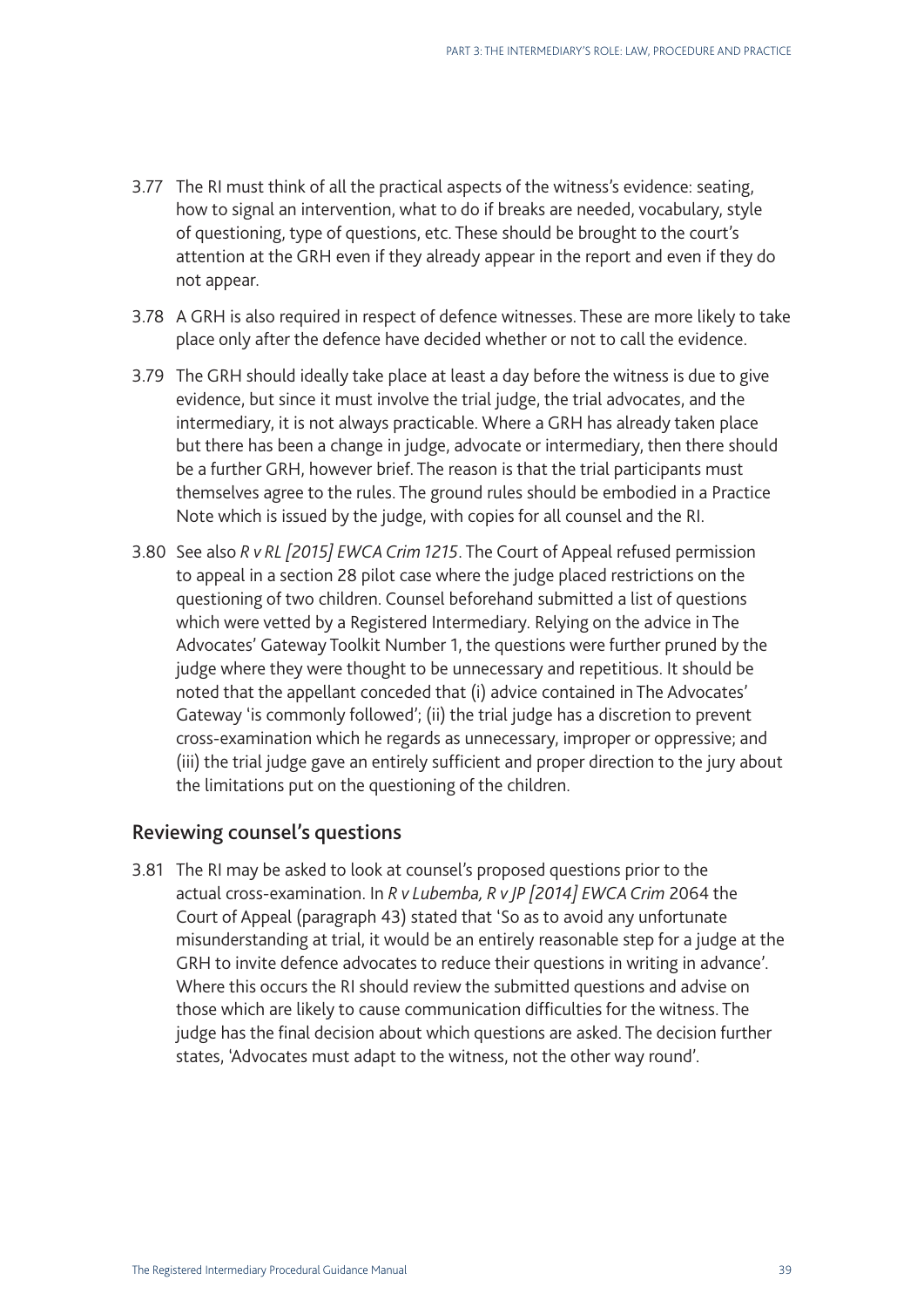- 3.82 Another example: In *R v FA [2015] EWCA Crim 209* the Court of Appeal heard evidence from a complainant with the assistance of a RI. In the judgment (para. 13) it was noted that the RI and both counsel 'have worked as a team, the better to promote the interests of justice in the conduct of this case. It is clear they have had in mind not only the course of the hearing and the welfare of KK but also the interests of the applicant himself. Questions to be put by [counsel for the appellant] to KK in cross-examination were reviewed by the RI, whose sensible expert suggestions were unhesitatingly adopted'.
- 3.83 When reviewing counsel's questions, RIs must keep in mind the function of crossexamination, that is, to challenge the witness. The defence are required to set out in their Defence Case Statement where they take issue with the prosecution but they do not normally disclose in advance each matter on which they take issue with a particular witness. There may also be disagreement between defendants in a multihanded trial as to what took place and/or who was responsible. The RI's task here is to help the advocate in phrasing questions in a way that the witness can fairly deal with them but not to 'protect' the witness from being challenged on their evidence. They therefore need to examine the questions from the stand point of the witness's communication needs. They must not disclose the content of the questions to the prosecution or to any other defence counsel. In that sense there is a duty of confidentiality between each counsel and the RI.

### At trial

- 3.84 The prosecution (or defence solicitors) bear the responsibility of telling the RI of the case listing and the likely or fixed date of the case, to ensure that they remain available. The RI however needs to be pro-active when it comes to keeping in touch with the person who is commissioning their services—the police, the CPS or the defence solicitor. It is important to check that the special measures application has in fact been successfully made and to ensure accurate information about this.
- 3.85 When the RI arrives at court they should make themselves known to the court usher, the Witness Service, to the officer in charge of the case and to the trial advocate. They should bring spare, clean copies of their court report. They should also bring copies of the relevant Rules and cases cited in this guidance manual.
- 3.86 The judge should explain the RI's role to the jury. The RI must make the declaration as set out in paragraph 3.46 above. This again is required by statute. Many RI's have found it helpful to carry a small, laminated copy of the declaration in case the court does not have one available. The declaration can be made either in court or in the live link room.
- 3.87 The RI may need to explain their qualifications, training and role for the jury and magistrates.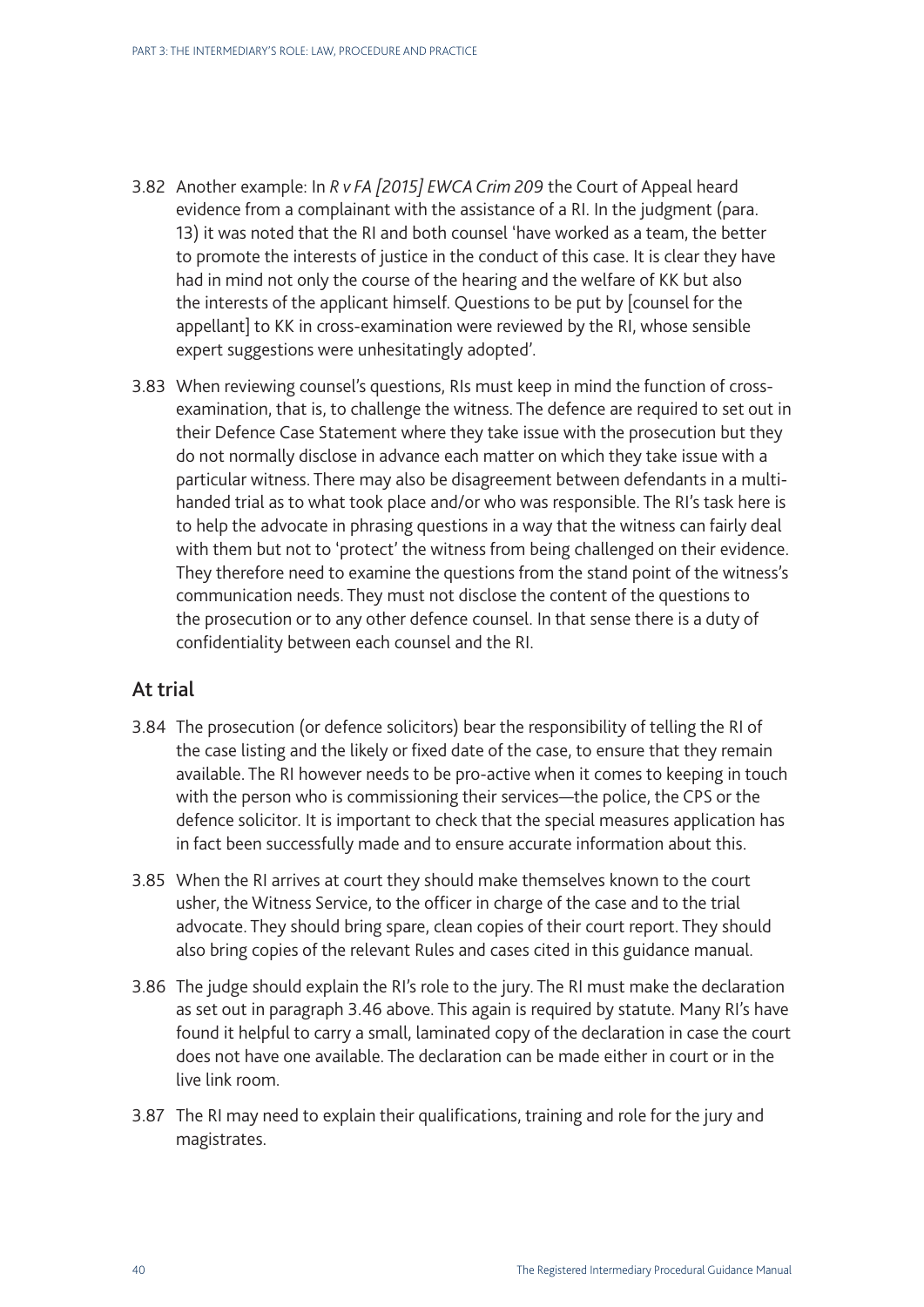- 3.88 The RI's role during cross-examination must be transparent. Throughout the evidence the RI should be in view of the jury or magistrates and not out of the camera angle. The reason is that the RI must be able to monitor the witness' reactions and the jury or magistrates must see that the answer is coming from the witness.
- 3.89 The RI should not be alone with the witness at any time. There should always be a responsible third party present.
- 3.90 The court may not always hear every word that the witness says. It is the RI's duty to bring to the court's attention anything that it said or done particularly in the live link room which the court may not clearly have heard regardless of what impact they think this may have on the witness's evidence.
- 3.91 The RI should intervene as soon as possible when they feel that an intervention is required, e.g. if the question is too complicated for the witness. This is a matter of judgment and balance; it is not a science. It needs to be resolved on the spot on the basis of the knowledge the intermediary has gained about the witness. The questioning should flow if possible and the witness should not feel disempowered. If counsel is able to adapt their questions appropriately it is no criticism of the RI if they do not in fact have to intervene. The lack of intervention may well reflect the quality of the work carried out before the trial, and that counsel have observed the ground rules. It is important to remember that proper preparation for crossexamination is likely to reduce the need for intervention.
- 3.92 The RI's interventions should be based on the GRH which in turn should be based on the report which in turn is based on the assessment. However matters may arise spontaneously at trial; difficulties which have been flagged up may not manifest themselves but other matters which were not anticipated may occur. The RI should not be inhibited from intervening simply because the issue which has arisen is a fresh one.
- 3.93 The advocate should be given an opportunity to rephrase the question before the RI is asked to phrase it differently. The intervention is not akin to an objection in law by an advocate. It should be resolved by the judge there and then without the jury being asked to retire.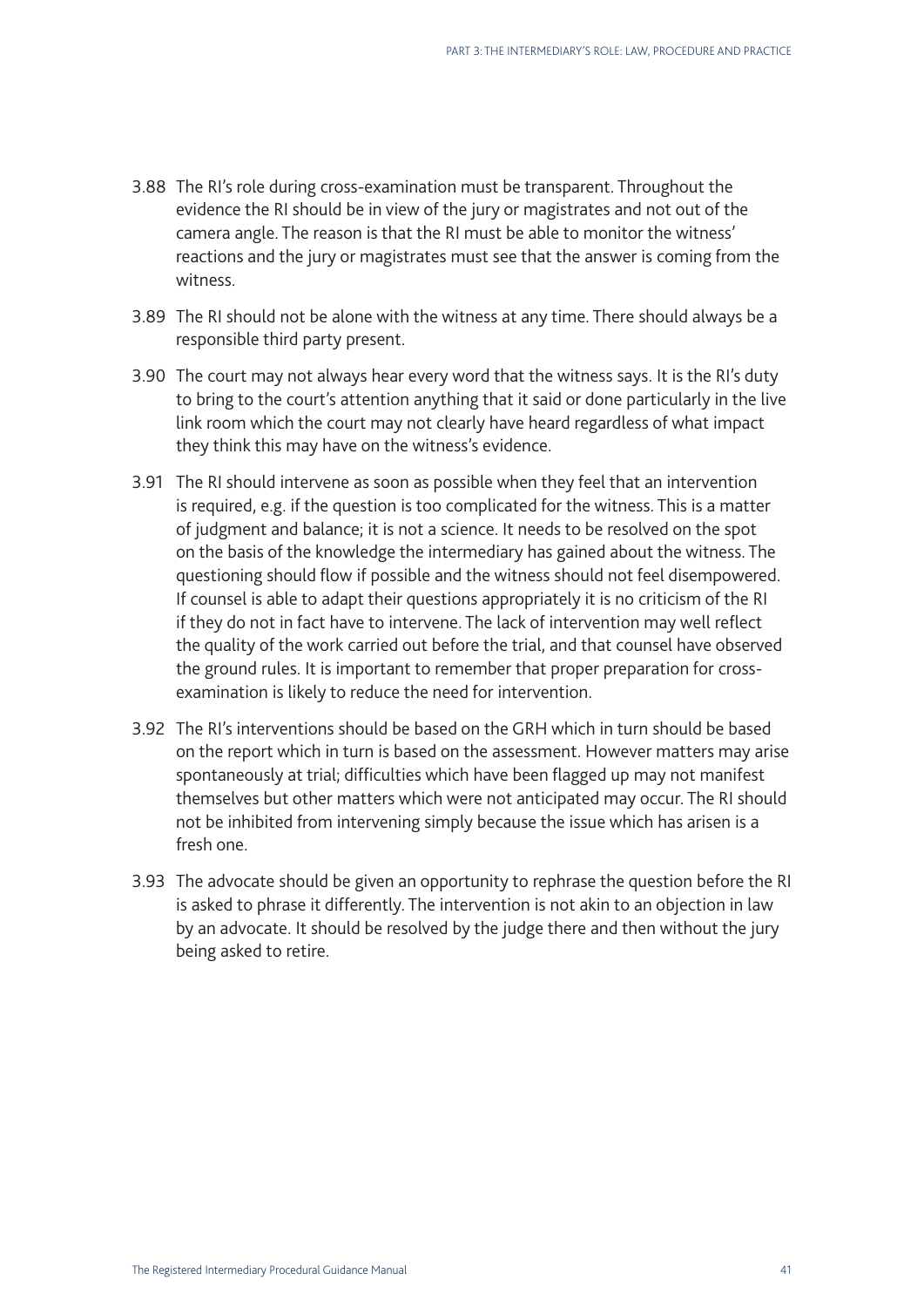- 3.94 All parties should understand that when a witness is asked an inappropriate question they can be become distressed because they realise that they cannot answer it and therefore they are not assisting the court. Other witnesses may give answers such as 'don't know' or 'yeah' as a way of bringing the questioning to an end even though they are not genuinely agreeing with what they have been asked. The RI needs to be alert to this and to the issues which arise if the advocate persistently asks inappropriate questions. If there is such a fundamental problem during the trial and if no one else takes the initiative then the RI should say to the judge, "there is a matter which would best be dealt with in the absence of the jury" which is 'code language' for asking the judge to send the jury out so that the judge, advocate's and RI can discuss the issue between themselves.
- 3.95 It is the decision of the judge whether or not to uphold the RI's intervention. Ordinarily interventions should be addressed directly to the judge ('Your honour . . .') who will decide whether counsel should change the question or whether the witness should be asked to deal with it as asked. The RI can address counsel directly if the ground rules permit it.

## RI'S DUTIES WHILST AT COURT

- 3.96 Below is a checklist of RI duties whilst at court:
	- A RI owes their primary responsibility to the court and to upholding the overriding objective that criminal cases are dealt with justly.
	- They should confirm their understanding of their duties and make their declaration at the start of the ABE interview and again at trial.
	- They will not discuss any aspect of the case or of the witness's testimony with the witness.
	- They will communicate questions put to the witness by the court or legal representatives as accurately as possible, in a way that facilitates the witness's understanding.
	- They will communicate the witness's answers to questions to the court as accurately as possible.
	- They will communicate the witness's reply as given, however irrelevant or illogical it might seem. It is for the court to seek clarification if necessary.
	- They will seek clarification from the court of any questions that they have not understood before putting the question to the witness in the form the court wishes. Such clarification should relate to matters of understanding and comprehension and not any legal issues.
	- They will not interrupt the advocates question unless there is an urgent need to seek clarification or to indicate that the witness has not understood something.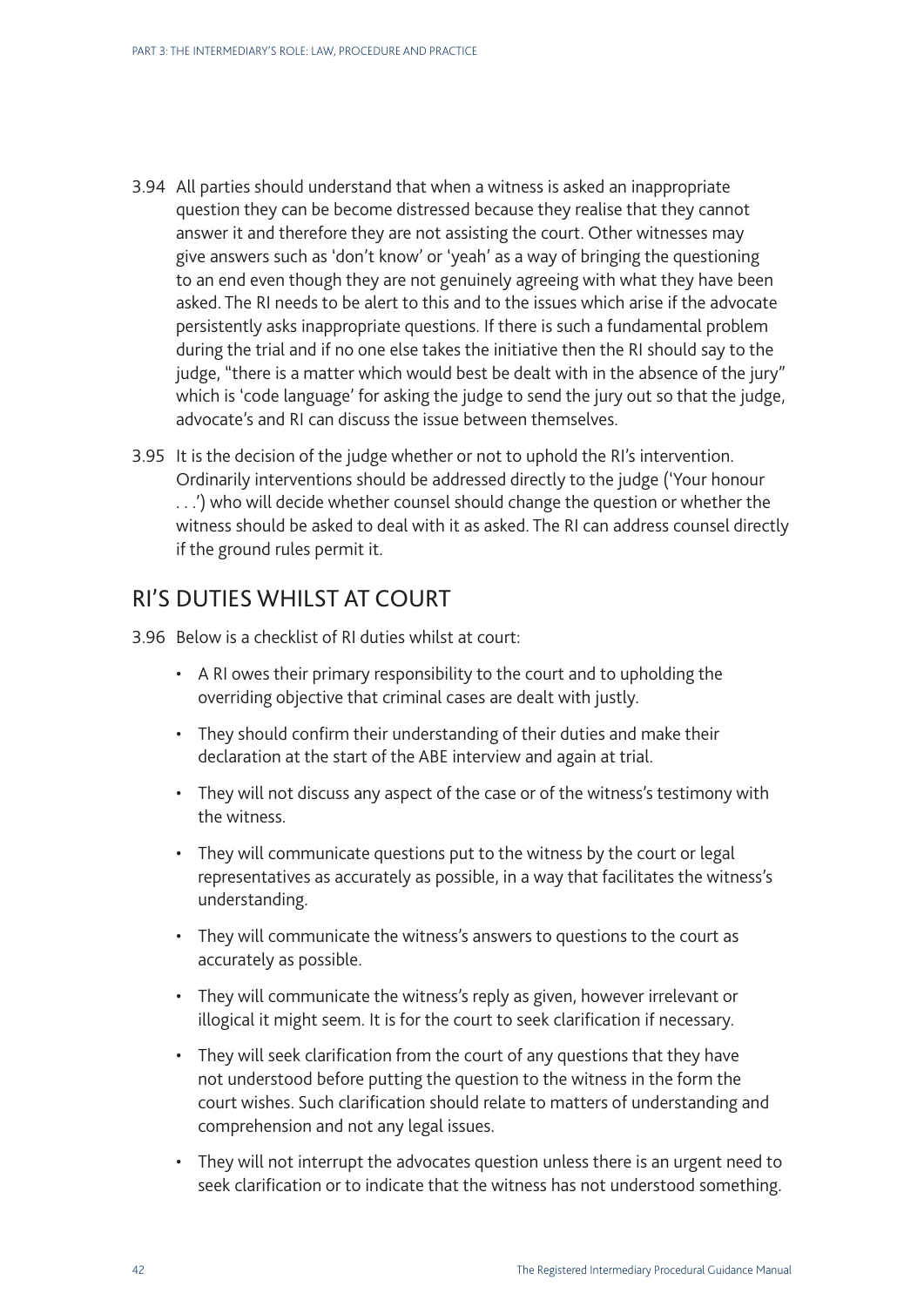- They will not hypothesise as to the intentions or motives of the witness.
- They will not anticipate the intention of the questioner.
- They will not alter the question put or answer given in the first instance but may if required offer an alternative form of the question to facilitate understanding.
- They will not alter the precise nature or thrust of the questions put to the witness or the witness's answer in order to shield or protect the witness.
- They will not unnecessarily impede or obstruct the pace and flow of court proceedings.
- They will follow the directions of the court as instructed by the judge or magistrate and will respond to the directions and requests when required to do so.
- They will not engage in private conversation with the witness during the giving of evidence or in any way distract the witness from attending to the court process.
- They will address the court through the judge or magistrate unless invited to respond to others by the judge or magistrate.
- They will conduct themselves in a manner which is consistent with their role as a RI and in accordance with the RI Codes of Practice and Ethics (see Part 1).
- They will make use of appropriate pauses and breaks in the court process to raise any matters of concern affecting the quality of the witness's evidence or when necessary bring matters of immediate concern to the attention of the court at the time they occur.
- They must not discuss any evidential aspect of the case with the witness on any future occasion.

## OTHER SOURCES OF INFORMATION AND SUPPORT FOR THE **WITNESSES**

3.97 Interpreters. Interpreters may be used where the witness does not have a sufficient command of English to communicate with those who question them. Interpreters are tasked to provide an accurate transfer of meaning from one language to another without adding to the question or answer. They must not explain the questions to the witness nor explain the witness's answers. They are however allowed to intervene to ask for clarification and to alert parties to possible misunderstandings and missed cultural references. A RI may have to deal with an interpreter if the witness's first language is not English.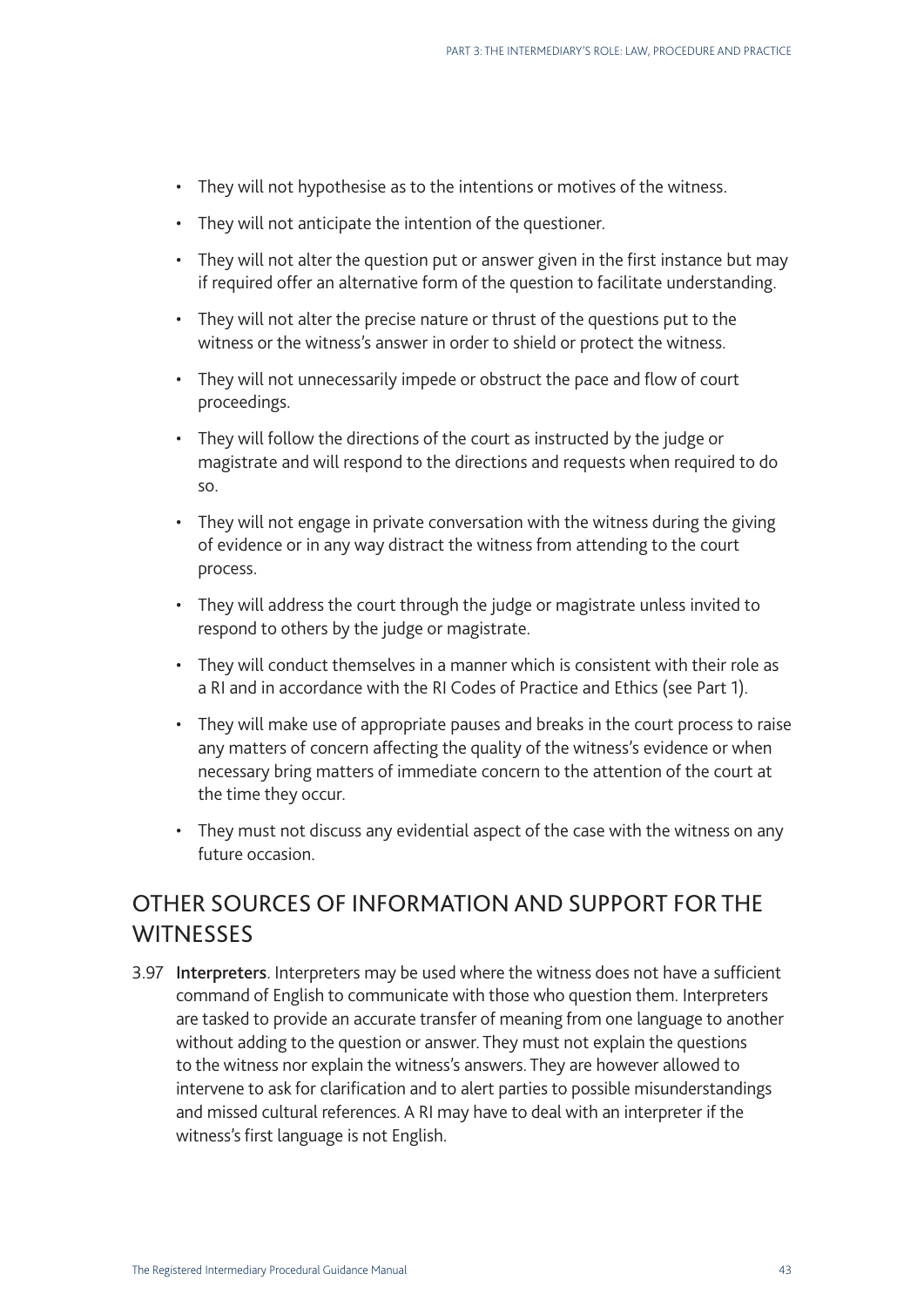- 3.98 British Sign Language (BSL). The role of the BSL interpreter is similar except that they are using signing as the language of interpretation particularly for those for whom BSL is their first language. There are deaf Registered Intermediaries who use deaf relay interpretation with the witness but who also need a BSL interpreter to convey the words to the court.
- 3.99 Expert witnesses. An expert witness is someone who has specialist knowledge or experience which is outside that of the court and who is entitled to give opinion evidence rather than just evidence of fact, e.g., for example whether a witness is competent to give evidence in accordance with the statutory requirement. A RI cannot be an expert witness in the same case in which they appear as a RI even though they possess professional training and experience in fields which qualify them to give expert evidence in other circumstances.
- 3.100 The Witness Service. The Witness Service offers information, including pre-trial visits and support, to all witnesses before and during hearings. This is available both to prosecution and to defence witnesses. The RI will in practice have to liaise with the Witness Service to arrange the pre-trial familiarisation visit and to assist them with any information about the witness's needs of which the RI is aware. The Witness Service is run by Citizens Advice.
- 3.101 Victim Support. Victim Support is a national charity which provides help and support for victims, witnesses and familiarise whether or not there is a court process.
- 3.102 The National Society for the Prevention of Cruelty to Children (NSPCC) Young Witness Service. Witnesses under the age of 18 can receive support before and during their appearance as a witness which includes familiarisation with the court process and physical and emotional support of young witnesses at all stages of the legal process. Young witness support schemes are also operated by Local Criminal Justice Boards and the Witness Service. Support is provided through the use of guided activities and materials in the Young Witness Pack as well as dealing with questions and concerns and being present at court to support the young witness. This role is distinct from the role which certain NSPCC workers may take part in, as part of the joint investigative teams which work alongside the social services and the police.

## Safeguarding

- 3.103 There may be occasions when an RI is required to share concerns about a vulnerable witness because s/he thinks that the vulnerable witness may be at risk of significant harm and not being safeguarded.
- 3.104 In relation to children, significant harm is defined as 'the threshold that justifies compulsory intervention in family life in the best interests of the child. Children Act 1989'.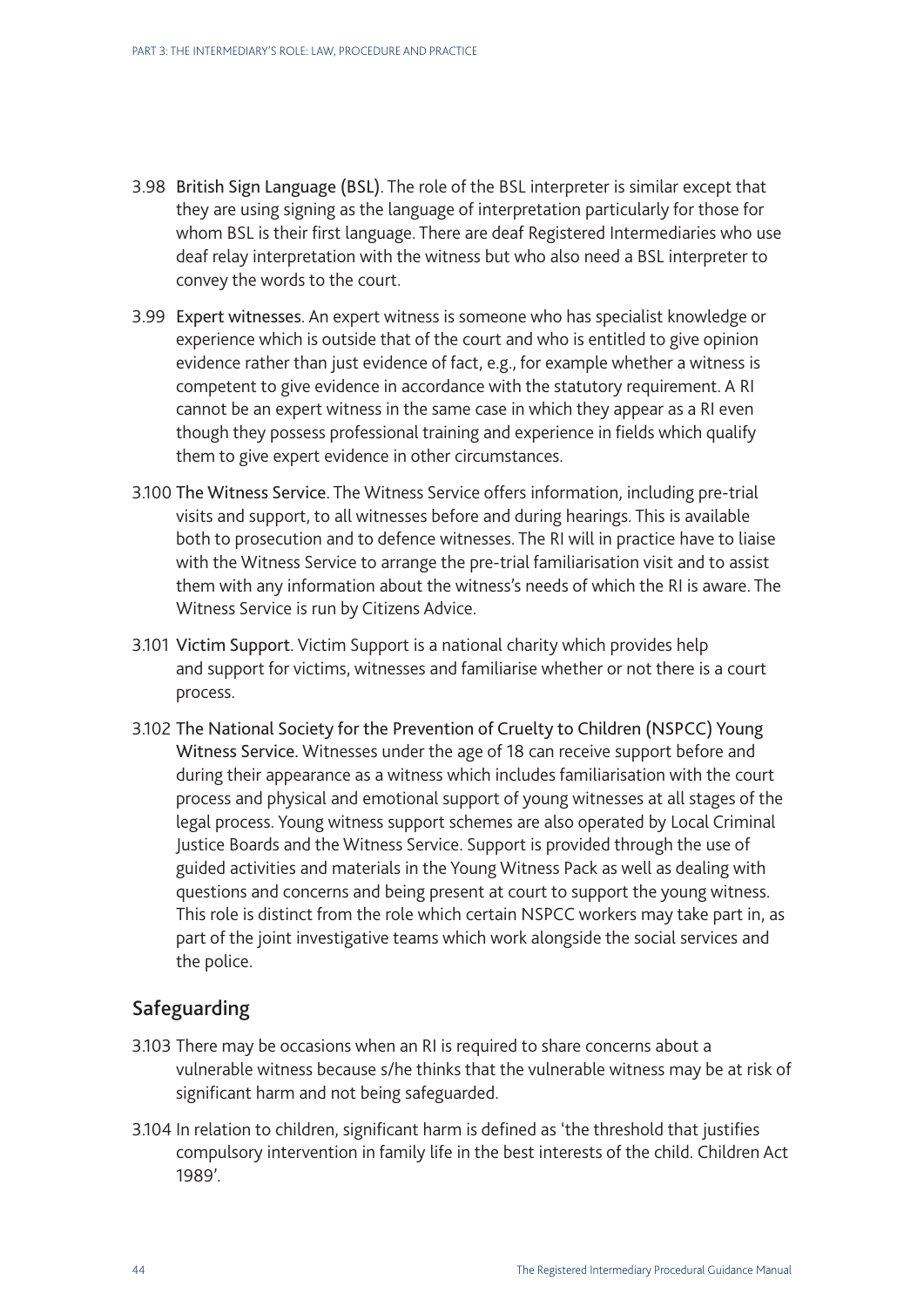- 3.105.In relation to adults at risk, safeguarding is defined as 'protecting an adult's rights to live in safety, free from abuse and neglect. It is about people and organisations working together to prevent and stop both the risks and experience of abuse or neglect, while at the same time making sure that the adult's wellbeing is promoted, including, where appropriate, having regard to their views, wishes, feelings and beliefs, in deciding on any action.' Care and Support, (2014).
- 3.106 RIs must act in line with the relevant statutes and guidance that inform decision making regarding safeguarding. This includes:

Children's Safeguarding:

- Children Act 1989
- Children Act 2004
- Adoption and Children Act 2002
- Data Protection Act 1998
- Working Together to Safeguard Children: a guide to inter-agency working to safeguard and promote the welfare of children, Department for Education, March 2015
- Information Sharing: Advice for practitioners providing safeguarding services to children, young people, parents and carers (2015)

Adults at risk safeguarding:

- Care Act 2014
- Mental Health Act 2005
- Data Protection Act 1998
- 3.107 If the RI assesses that a child or vulnerable adult, is at risk of significant harm they should make the relevant agency/ies aware of the safeguarding concerns verbally, as soon as possible, and follow this up in writing within 24 hours. Relevant agencies include the police, local children's services and adult safeguarding services. If advice regarding a policing matter is needed a RI can call the NCA.
- 3.108 The RI should keep a clear record of what they have done (including if s/he decides not to share information) and the reasons why. Any information subsequently provided by the safeguarding agency on action taken should also be recorded. This record should be submitted to the Quality Assurance Board (QAB), who will refer matters to the Intermediaries Registration Board (IRB) as appropriate.

NCA who will anonymise this data and provide a report to the IRB on numbers of safeguarding referrals, trends and issues in order that this can be addressed through training and governance of WIS.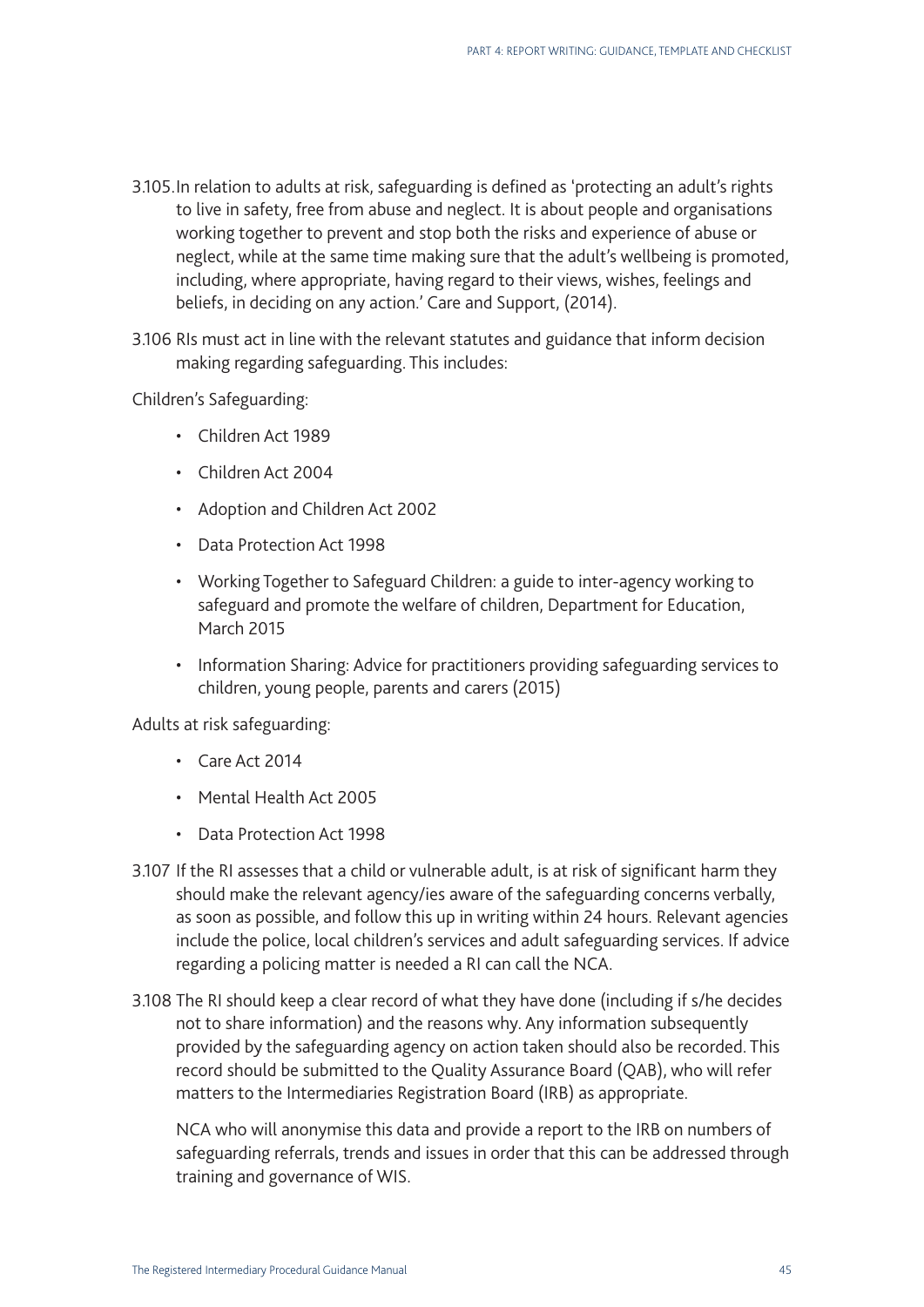## Disclosure, Barring and Vetting

- 3.109 All RIs must have a current enhanced DBS certificate.
- 3.110 RIs must inform QAB if they are subject to any safeguarding allegations, police investigation, cautions or criminal offences immediately. QAB will then decide on appropriate action in relation to any undertakings for further RI work, referring matters to IRB as appropriate.

### Safeguarding concerns about professionals involved in the case

- 3.111 Any allegation made against someone 'working with children or adults at risk', must be referred to the same point of contact (local children's services or adult safeguarding team) as a concern about a child's or adult at risk's welfare. This ensures that cases are dealt with in a coordinated manner with allegations against those who work with children and vulnerable adults being addressed alongside corresponding welfare concerns in relation to the child or adult involved.
- 3.112 An allegation may relate to a person who works with children or vulnerable adults who has:
	- behaved in a way that has harmed a child or adult at risk;
	- possibly committed a criminal offence against a child or adult at risk; or
	- related to a child or adult at risk in a way that indicates they may pose a risk of harm to them
- 3.113 If there is a direct safeguarding concern about another RI, or a concern about their decision making, then this must be reported to the QAB for consideration and action – where appropriate the QAB will refer matters to IRB.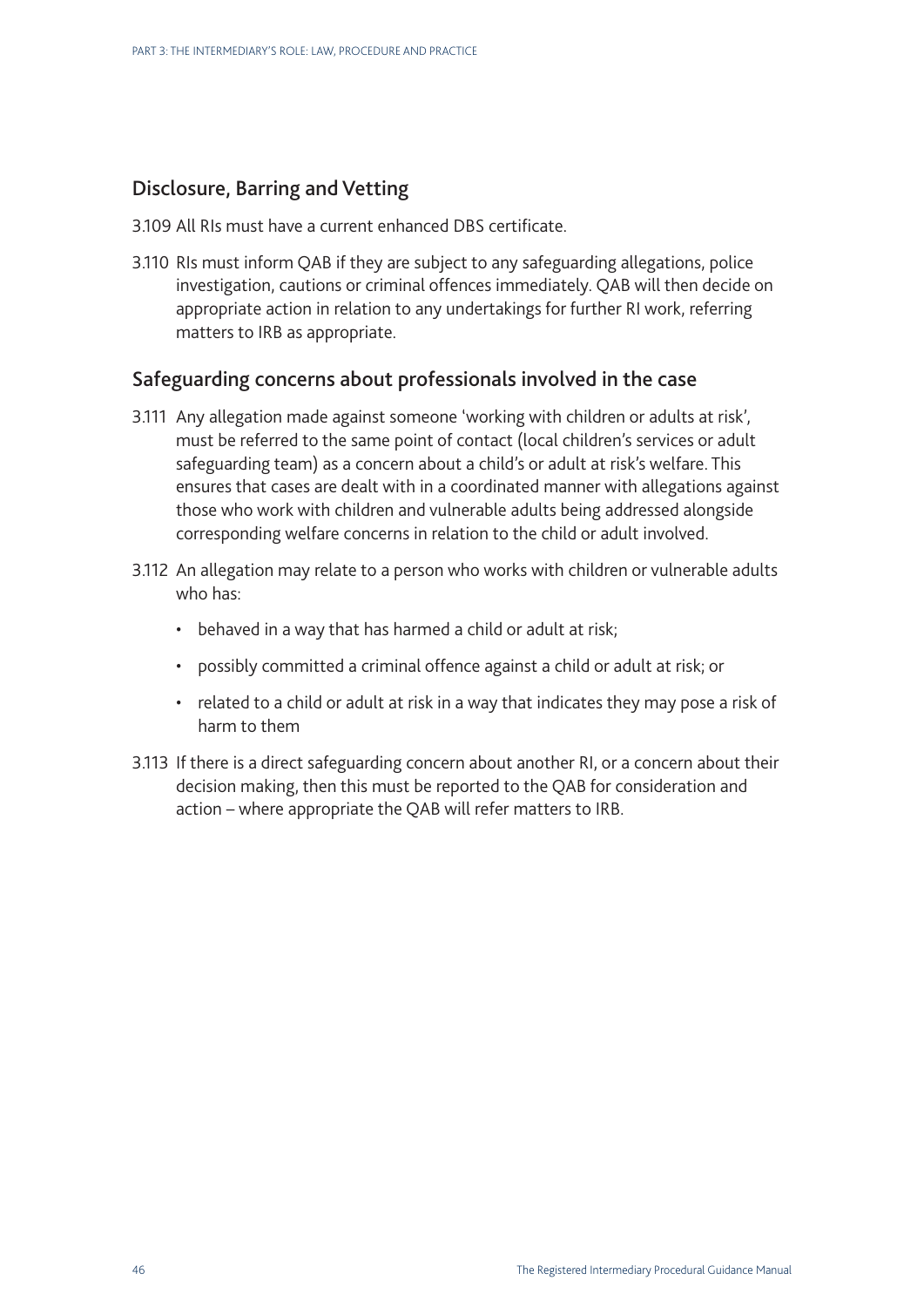## PART 4 REPORT WRITING: GUIDANCE, TEMPLATE AND CHECKLIST

- 4.1 Having completed an assessment of the witness and having gathered relevant information from all available sources, the RI will be required to write a report for the court about the communication needs of the witness.
- 4.2 The effectiveness of the RI at any contested special measures hearing, at the ground rules hearing and at the trial is is dependent on the quality of the assessment and the written report for court. In order to perform their function well at court, the RI needs to be confident about the assessment, conclusions and recommendations in their report.
- 4.3 This section contains advice about a RI's full, written report for the court. This is not the same as a preliminary report which a RI may provide to the police officer after the initial RI assessment but before the ABE interview. A preliminary report may be written or oral but it is not the same as the report for court which comes at a later stage.
- 4.4 The report for the court will be used in three main ways:
	- It will be taken into consideration by the prosecution, defence and the court when the application for special measures is made.
	- It will advise the prosecution and defence (in particular the advocates) and the magistrates/judge about how best to communicate with the witness at the trial.
	- It will help shape the discussions and the directions made at the GRH.
- 4.5 The report for court should be set out in a way that assists the parties and the magistrates/judge. It should be clear and concise. Most judges and advocates have had little or no training on developmentally appropriate questioning or how to communicate with vulnerable witnesses hence the need for clear and wellexplained, impartial advice from the RI in the case.
- 4.6 This section suggests a structure for the report and gives a checklist for the written style, formatting and content. However, the content of any report should be adapted as necessary to suit the particular case.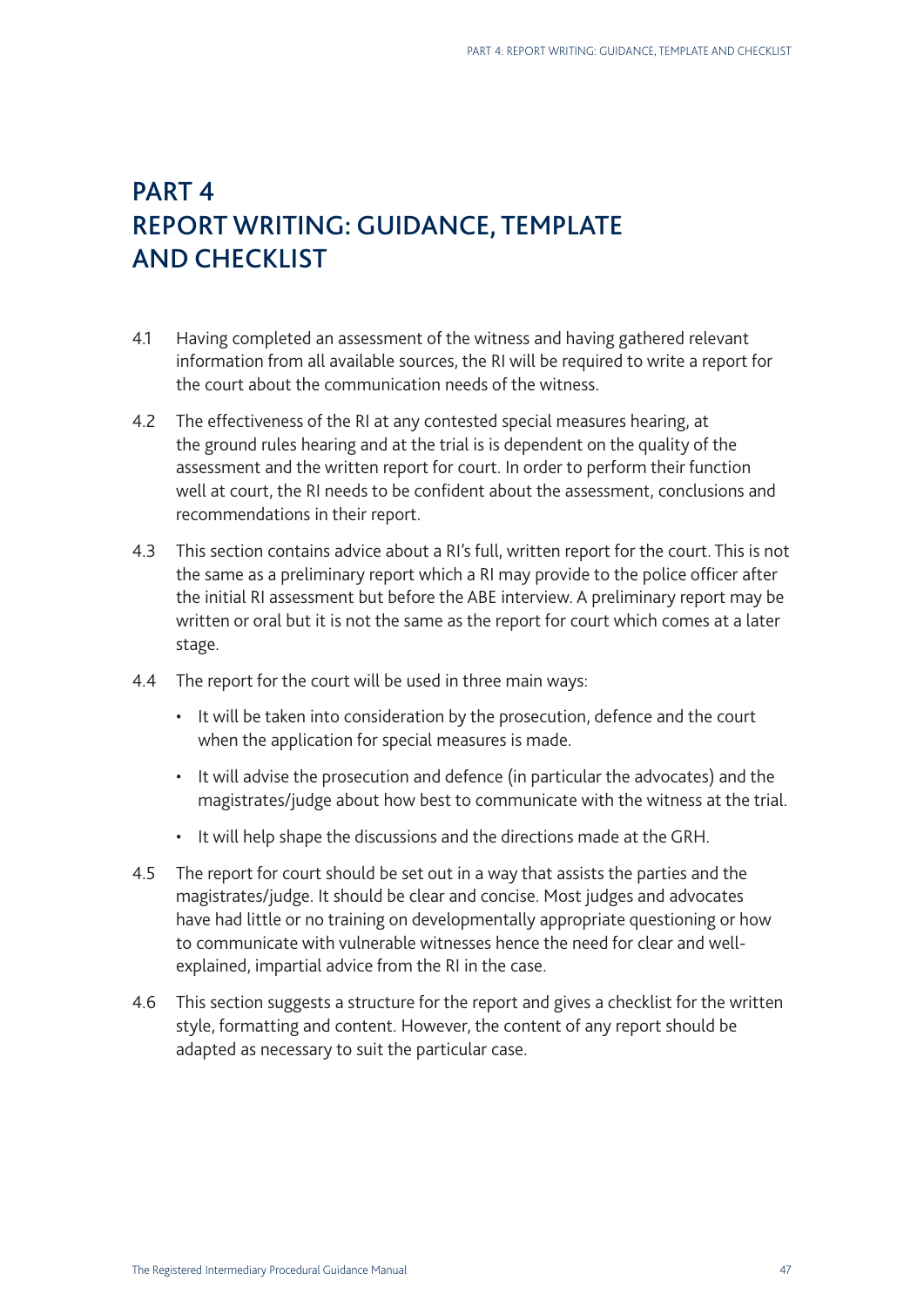- 4.7 Once completed, the RI should send the report to the person who commissioned it, i.e. the CPS paralegal if it is about a prosecution witness or the defence solicitors if it is about a defence witness. The CPS paralegal/defence solicitor is then responsible for serving the report i.e. circulating the report to the parties and the court.
- 4.8 The suggested structure of a full court report follows.

## Suggested structure of the full court report

#### Front page

Contents page and page numbers

- Section 1: Summary of RI's qualifications and experience
- Section 2: Background, instructions and chronology
- Section 3: Summary of conclusions and recommendations
- Section 4: Witness assessment
- 4.1 General observations
- 4.2 Attention and listening skills
- 4.3 Auditory comprehension/understanding of spoken language
- 4.4 Spoken expression (expressive language)
- 4.5 Speech sound intelligibility
- 4.6 Reading and writing ability
- 4.7 Non-verbal communication
- 4.8 View of witness on being assisted by a RI
- 4.9 Other relevant information, i.e. social, health, medical background, level of education and development, emotional state, etc.

Section 5: Conclusions and recommendations for special measures

- 5.1 Conclusions
- 5.2 Recommendations on communication and questioning
- 5.3 Other recommendations/special measures
- 5.4 Plea and Trial Preparation Hearing ('PTPH')
- 5.5 Pre-trial hearing to set the Ground Rules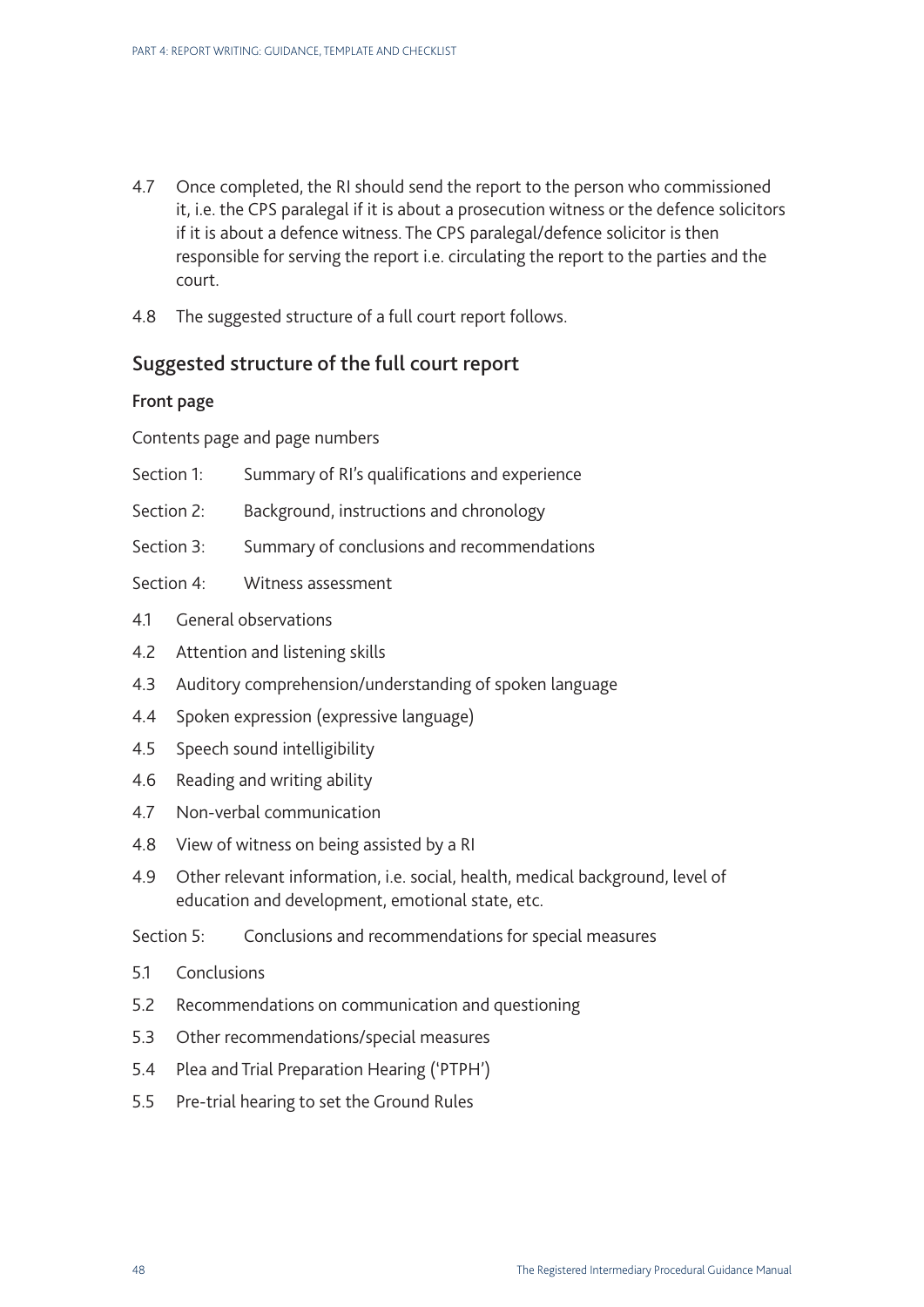#### RI Declaration

Appendices

- Appendix 1: CV of the RI
- Appendix 2: Description of the role of a RI
- Appendix 3: Notes on communication aids
- Appendix 4: Giving feedback about the WIS

#### Front page of the full court report

R v [Name of defendant/s]

Case reference number:

Registered Intermediary Report and Recommendations on Special Measures in respect of [Name of witness]

> Report prepared at the request of [Name and address]

Author: [Registered Intermediary name] Registered Intermediary Registration Number: [Number]

[Date]

## Confidential Report

This report is confidential and is intended only for the parties and the court in this case.

It should not be disclosed outside these proceedings without the permission of the court. This report is for advice only and is not evidence in the case.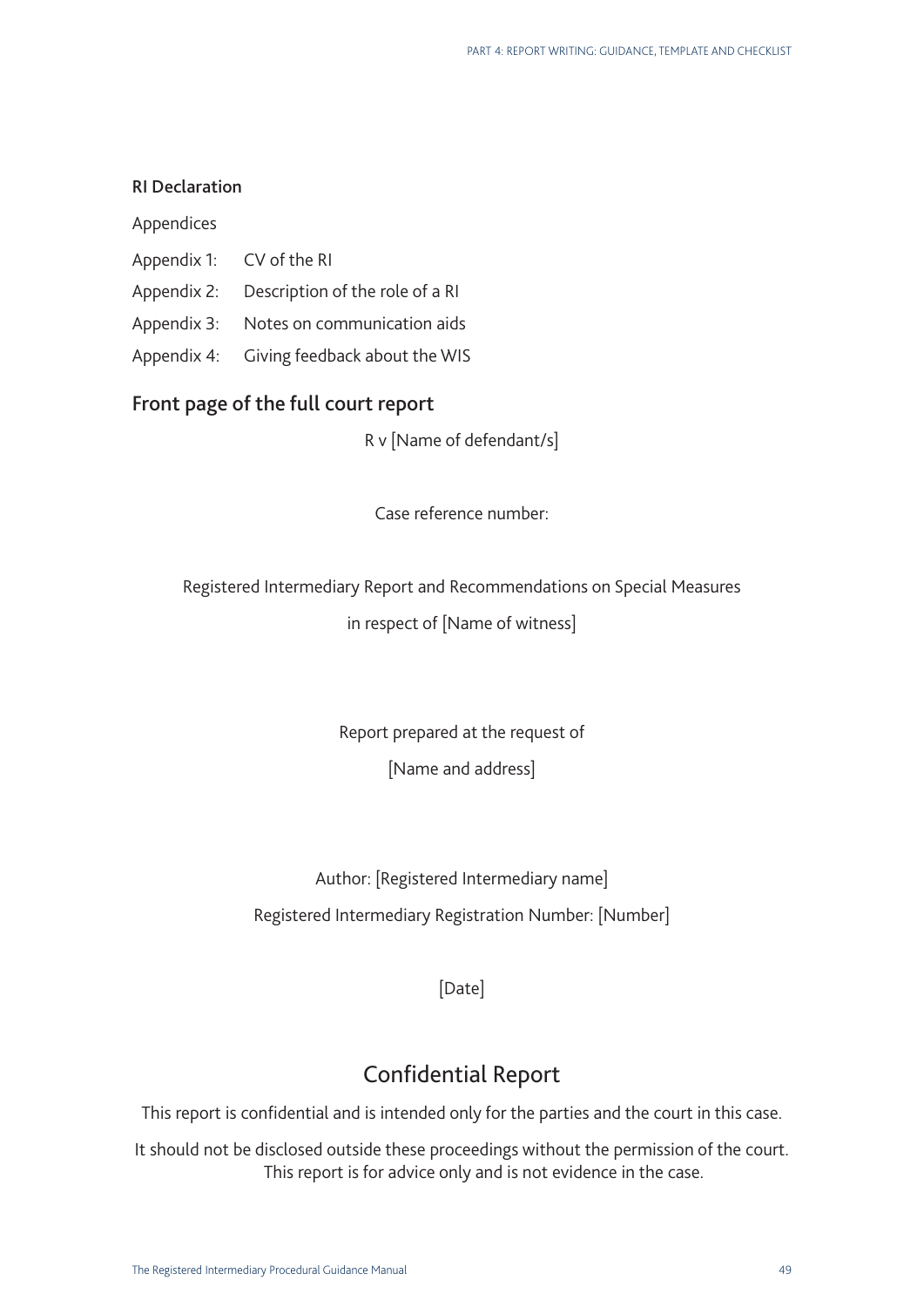## Contents page

For any report longer than ten pages, including the front page, it is also advisable to have a contents page with page numbers to help the parties and the judge find their way around the report. All reports should be page numbered whatever their length.

## Section 1: Summary of Registered Intermediary qualifications and experience

The RI should set out, usually in one or two paragraphs, their qualifications and experience relevant to the particular case. The RI can indicate that their full CV is set out in Appendix 1.

## Section 2: Background, instructions and chronology

This section should succinctly explain who contacted the RI and why and the key facts and dates including the name of the witness, their date of birth and the dates of the referral, the intermediary assessment/s (which ordinarily takes places before the ABE interview), the ABE interview and the PTPH (if known).

This section should also set out clearly what questions this report seeks to address. For example the report might say

*"I have been asked to:*

*i. Indicate whether or not the witness has demonstrated an ability to communicate their evidence and, if so how;* 

*ii. Indicate whether the use of an RI is likely to improve the quality (completeness, coherence and accuracy) of the witness's evidence;* 

*iii. Advise the advocates on the most effective way of communicating questions to the witness;* 

*iv. Make recommendations as to special measures and other adjustments to enable the best communication with the witness.*

*My role as a RI is to assist communication with a witness and to assist a witness to communicate with others. I am not instructed as an expert witness. I cannot give an opinion on the accuracy of a witness's recall of the facts in this case nor can I give an opinion on whether a witness is telling the truth in his/her evidence.* 

*My role is limited to providing assistance to facilitate communication before trial and during the witness' evidence and advising how this can best be achieved."*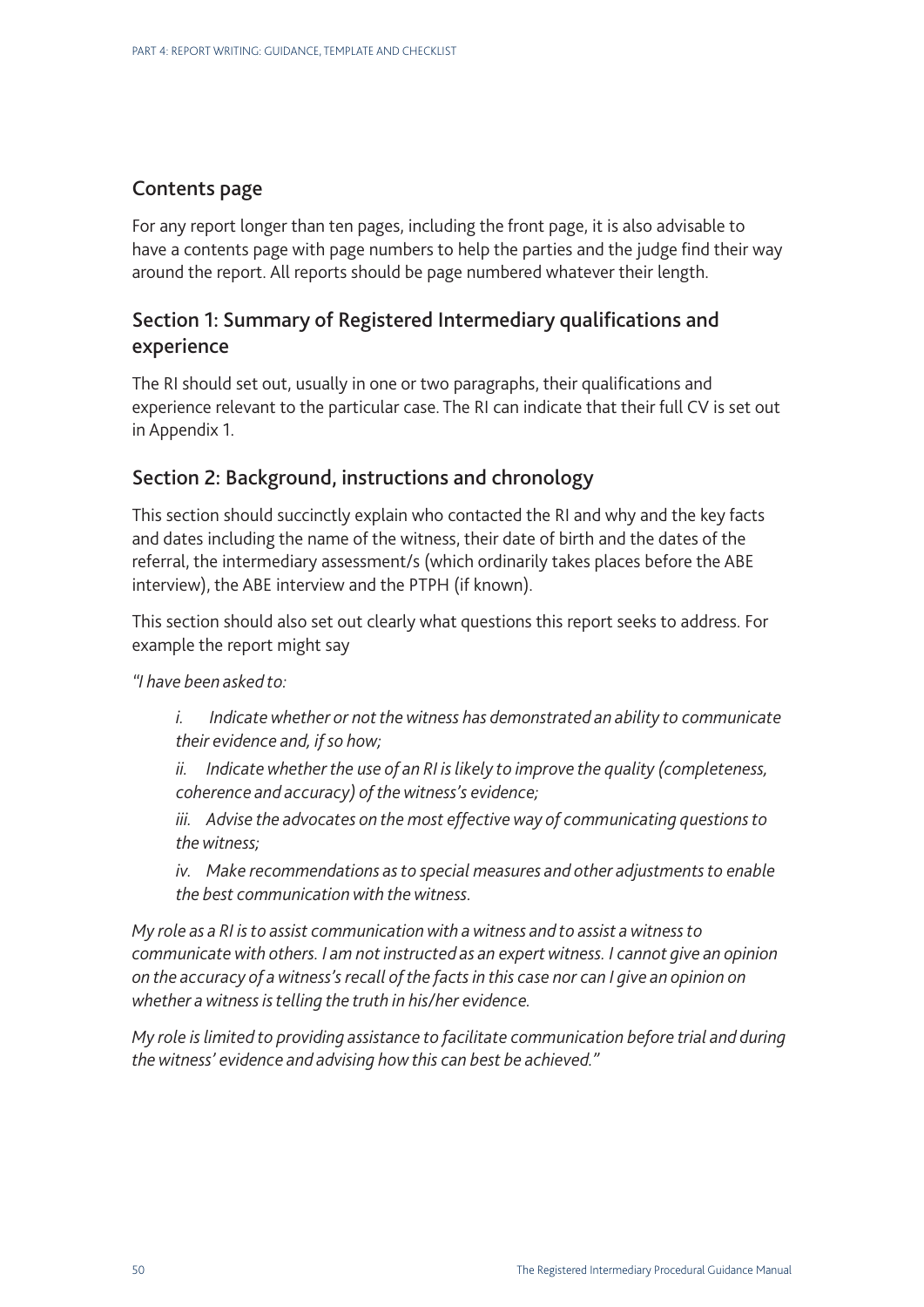#### Section 3: Summary of conclusions and recommendations

Normally this section would be no more than two to three paragraphs long and should provide the reader with a quick overview of what the report says. It should include a statement advising the reader that in accordance with Criminal Procedure Rules Part 3 paragraph 3.9 (7), Criminal Practice Directions 3D.7 and the decision in *R v Lubemba* [2014] EWCA Crim 2064, there should be a ground rules hearing save in exceptional circumstances, and the RI should be part of any ground rules discussions. Further guidance on holding a ground rules hearing and a checklist is available at [theadvocatesgateway.org](http://theadvocatesgateway.org)

#### Section 4: Witness assessment

It is important that this section gives details of the facts upon which the RI has based their conclusions. The report sub-headings below are suggestions only and may not be suitable in all cases:

- 4.1 General observations and sources of information e.g. meeting a teacher or carer, reading a medical report etc.
- 4.2 Attention and listening skills
- 4.3 Auditory comprehension/understanding of spoken language
- 4.4 Spoken expression (expressive language)
- 4.5 Speech sound intelligibility
- 4.6 Reading and writing ability
- 4.7 Non-verbal communication
- 4.8 View of witness on being assisted by an intermediary
- 4.9 Other relevant information, i.e. social, health, medical background, level of education and development, emotional state, etc.

Each RI should approach the assessment in the way they feel is most appropriate, having regard to the purpose of the assessment. There is no rule to say how the assessment should be carried out or what it should consist of. The RI decides the best way to carry out the assessment in that particular case and the report should reflect that assessment.

It is not necessary to include full clinical test results. In some cases the RI may want to include test results or partial test results in an appendix because it will help the reader to understand the communication issues. In most cases, though, this is not required and a summary of the assessment results in the main body of the report will be sufficient.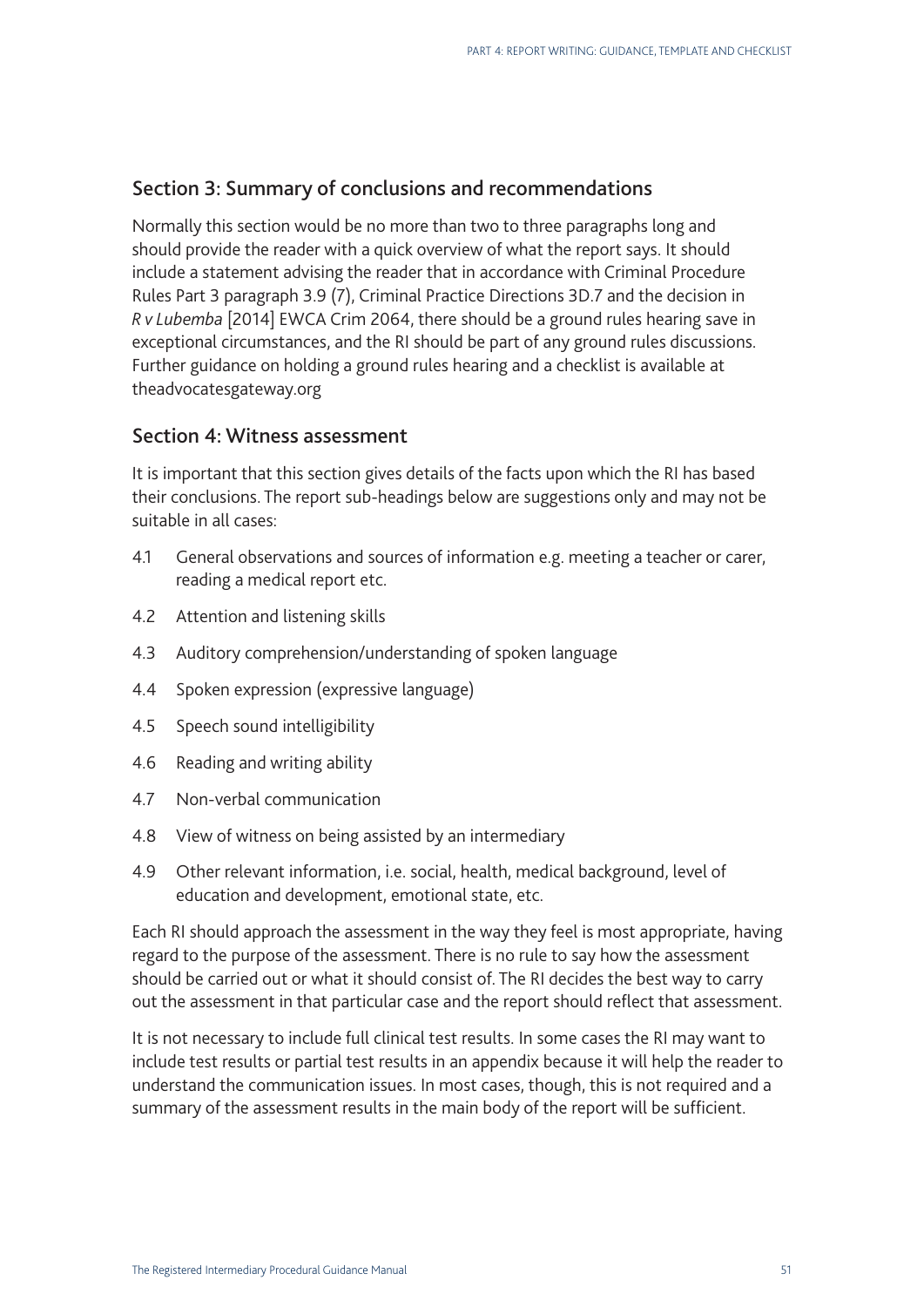RIs should not attempt to assess the witness's understanding of truth and lies but they should be ready to advise the police officer and/or the court how best to communicate these concepts to the witness so that the interviewing police officer/the judge may assess the witness's understanding.

This section should also make reference to other information that the RI has relied on for their assessment. Others who may be able to provide relevant information for the assessment might include family members, foster parents, nursery workers, early years service workers, school teachers and teaching assistants, special educational needs coordinators, key workers or assistants, social workers, psychologists, doctors, nurses, therapists, police officers etc. If information in the report comes from other sources, the report should make it clear what the information is and where it comes from e.g. school, nursery etc. All sources of information relied on, whether written or oral, should be listed with the date of the report or conversation. However, the RI should seek consent to include information from a third party's report if it has not already been gained by the police. In the ordinary course of events it should not be necessary to attach a copy of the third party's report to the RI's report.

It should be noted that the RI's court report is attached to the application for special measures and that these are served on the other party/ies and the court. The RI should therefore only include personal confidential information in so far as it is necessary for their report and must not include information which could further identify or endanger the witness, for instance details that would identify the location (place of residence, name of school, name of day care centre etc.) of a witness. The effect of this is, for example, that they should simply refer to obtaining information from a child witness's school rather than naming the school and the person from whom they obtained that information.

Information or reports about a witness should be stored securely along with the rest of the RI's notes in compliance with guidance on storage and disposal of case notes and papers, i.e. in accordance with the provisions of the Data Protection Act 1998. RIs must be registered as data controllers with the Information Commissioner.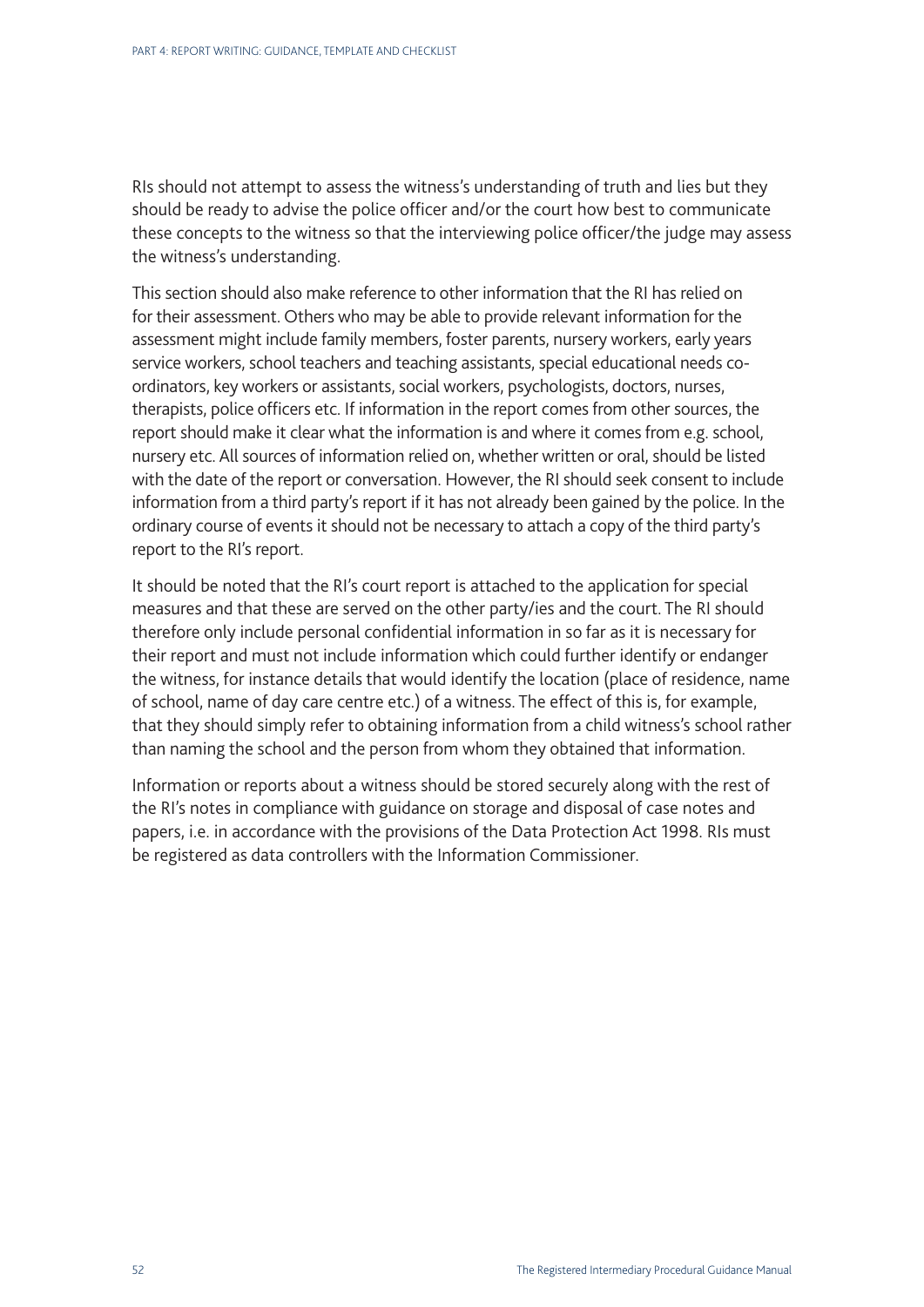## Section 5: Conclusions and recommendations for special measures

### 5.1 Conclusions

This section of the report should address the issues that the RI has been asked to address as set out earlier in the written report. For example the conclusions will address whether the witness demonstrated ability to give evidence in court in this case, and if so whether the use of a RI is likely to improve the completeness/coherence/accuracy of the evidence given.

The report should then go on to make recommendations which improve the quality of evidence from the witness.

## 5.2 Recommendations on communication and questioning

The report should provide detailed recommendations to the advocates and the judges on what to say and do when communicating with the witness/defendant.

RIs may find the GRH checklist accompanying Toolkit 1 on [theadvocatesgateway.org](http://theadvocatesgateway.org) is a useful structure to adopt.

The recommendations should clearly tie in with the assessment findings. For example a recommendation that there should be no use of 'tag' questions would refer back to the part of the witness assessment that showed use of 'tag' questions would be detrimental to clear communication/give rise to meaningless answers.

The report should make detailed recommendations as to how questions should be put to the witness. For instance, there might be recommendations on: pace of questioning, prefacing questions with the name of the witness, allowing the witness to process the question and formulate their answer, chronology of topics, whether questions about certain times should be linked to events, length of questions, avoiding inferences and double negatives etc.

The report should give examples to illustrate in practical terms what is meant by a particular recommendation. For example, if the recommendation is to "avoid tag questions" the report should give an example of a tag question and then also give an example of how the question should be put avoiding the use of a tag.

The recommendations about questioning techniques should be as specific as possible. For example, rather than simply saying that the witness needs "frequent, short breaks", the report should explain how often the breaks should occur, whether snacks should be on hand, how long the breaks should last, whether for a short break the witness should remain in the live link room with the microphones turned off while the jury remain in the court room etc.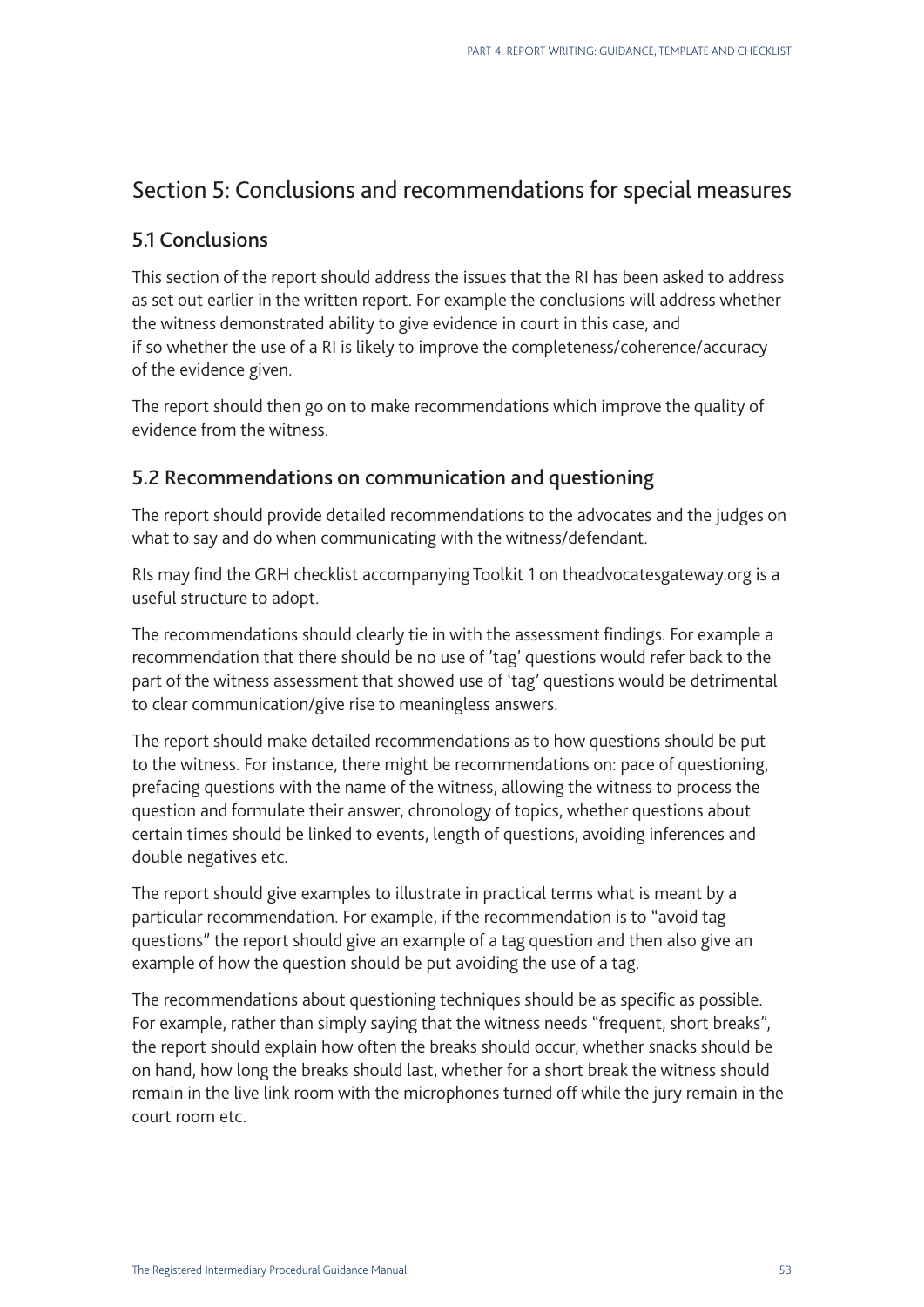Where possible, the report should give the questioner practical tips and strategies. For example, if the assessment established that the witness has a language-processing delay and a recommendation is to allow the witness sufficient time to answer, the report might suggest that the questioner counts up to five in their head after the question has been asked and before saying anything else.

The report may refer to words used successfully in interview. The report should also address special vocabulary if the witness uses idiosyncratic language for certain body parts. The report should set out the special word/s so that the questioner may use them.

The report should also indicate what, if anything, will indicate that the witness is becoming confused so that the questioner can be alert to this. The report should state how the intermediary will indicate if there needs to be a break in the questioning.

The report should set out what the RI will do to draw the court's attention to a communication issue should it arise. The report may also set out how the witness will indicate if s/he has a question or concern e.g. raising a red card.

The recommendations should address what, if any, communication aids should be used (for example symbols, charts, pictures, time lines etc) and how they should be used. Further detailed guidance may be set out in an appendix as necessary.

Mode of delivery may also be addressed in the report; for example, the recommendations might include advice to the questioner to indicate if they are about to change the topic, or advice to avoid using a particular tone of voice.

The report may make suggestions regarding witness familiarisation for example when and how witness familiarisation should take place with the Witness Service. RIs should note that witness familiarisation is the responsibility of the Witness Service and the RI's role is to support communication at the witness's familiarisation visit. Whether the witness is going to be giving evidence in the courtroom or giving evidence from a live link room they should have the opportunity to become familiar with the location and, where relevant, practice using the technology. If the witness practices answering questions, they must be wholly unrelated to the case. Coaching a witness or rehearsing a witness's evidence is strictly forbidden: *R v Momodou [2005] EWCA Crim 177*. The proposed practice questions should be submitted first to the CPS who are in a position to know if they might touch on aspects of other evidence in the case.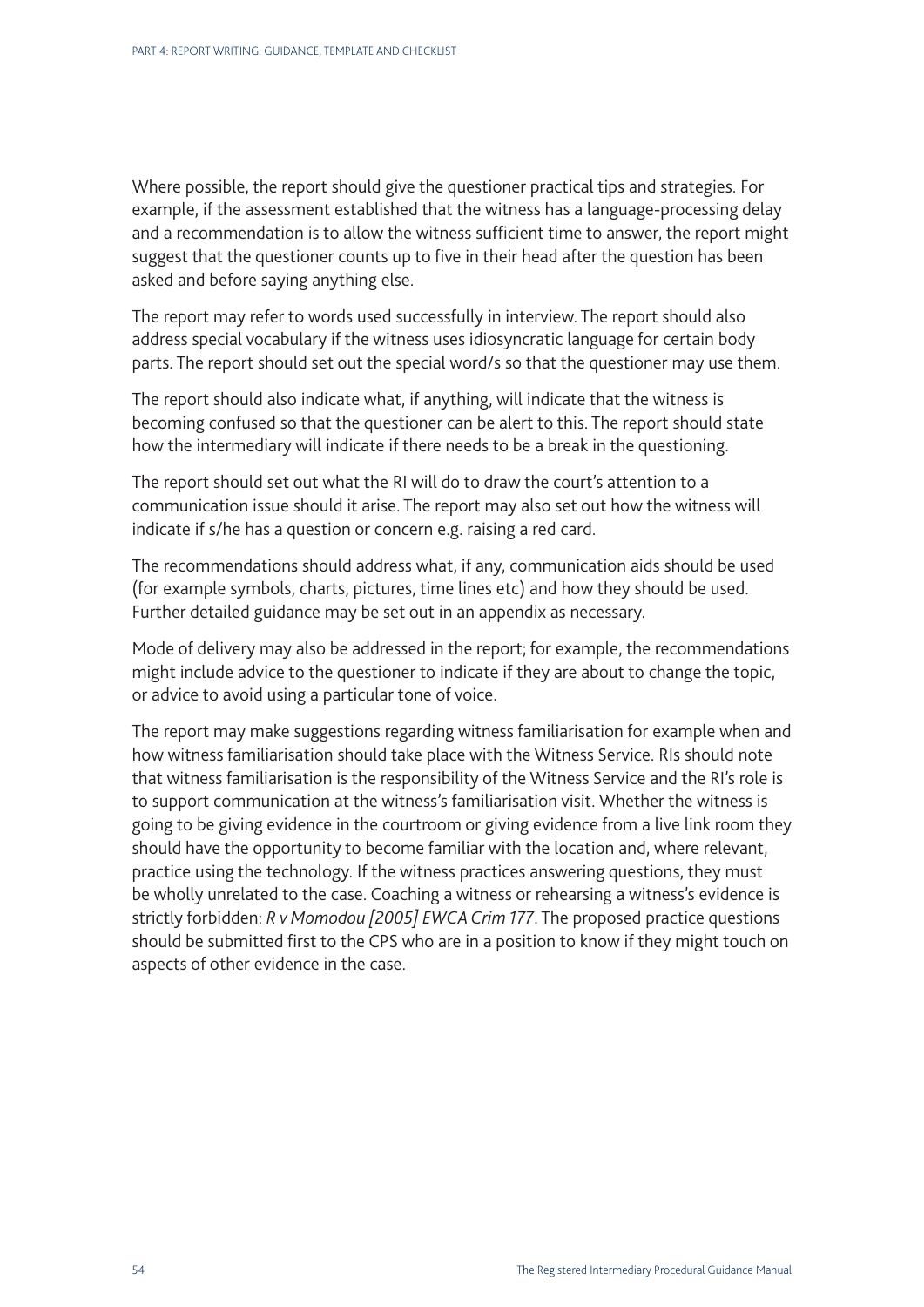The report may make recommendations as to when and how the witness will watch for memory refreshing purposes the DVD of their ABE interview. There is no rule that says that the witness must watch their interview at the same time as it is played in court; for some witnesses this will not be helpful for example they might require frequent breaks or they may become anxious or upset when watching it. The important thing is that before the witness is questioned at court, the witness has had the recent opportunity to watch the recording of their interview to refresh their memory. The RI may be present to assist communication whilst the witness refreshes their memory; usually the officer in the case will organise this and be present. It is the officer's responsibility to make a note of anything the witness says before, during and after the watching of the DVD. The RI must not be the person who notes those comments which in turn may need to be disclosed to the defence. The RI must not be left alone with the witness. Similarly if the witness has made a written statement the RI may be present to assist with memory refreshing from the written statement.

In addition to the above narrative explanation of the recommendations, it may be helpful to include in the report a summary of the recommendations in a checklist or a table format. This can then be used as a quick reference guide at the special measures application (whether contested or not) and at the GRH and at the trial when the witness is giving evidence.

| Do (communication techniques to adopt)                                                                                                                 | Notes to assist the questioner<br>(including examples)            |
|--------------------------------------------------------------------------------------------------------------------------------------------------------|-------------------------------------------------------------------|
| Refer to the witness and the RI by their first<br>names.<br>Preface questions with the witness's name if their<br>concentration appears to be lapsing. | 'Kate, what happened after that?'                                 |
| Don't (communication techniques to avoid)                                                                                                              | Notes to assist the questioner                                    |
| Do not ask 'tag' questions                                                                                                                             | Rather than 'It was raining, wasn't it?' ask<br>'Was it raining?' |

## Ground Rules in table format (with illustrative examples)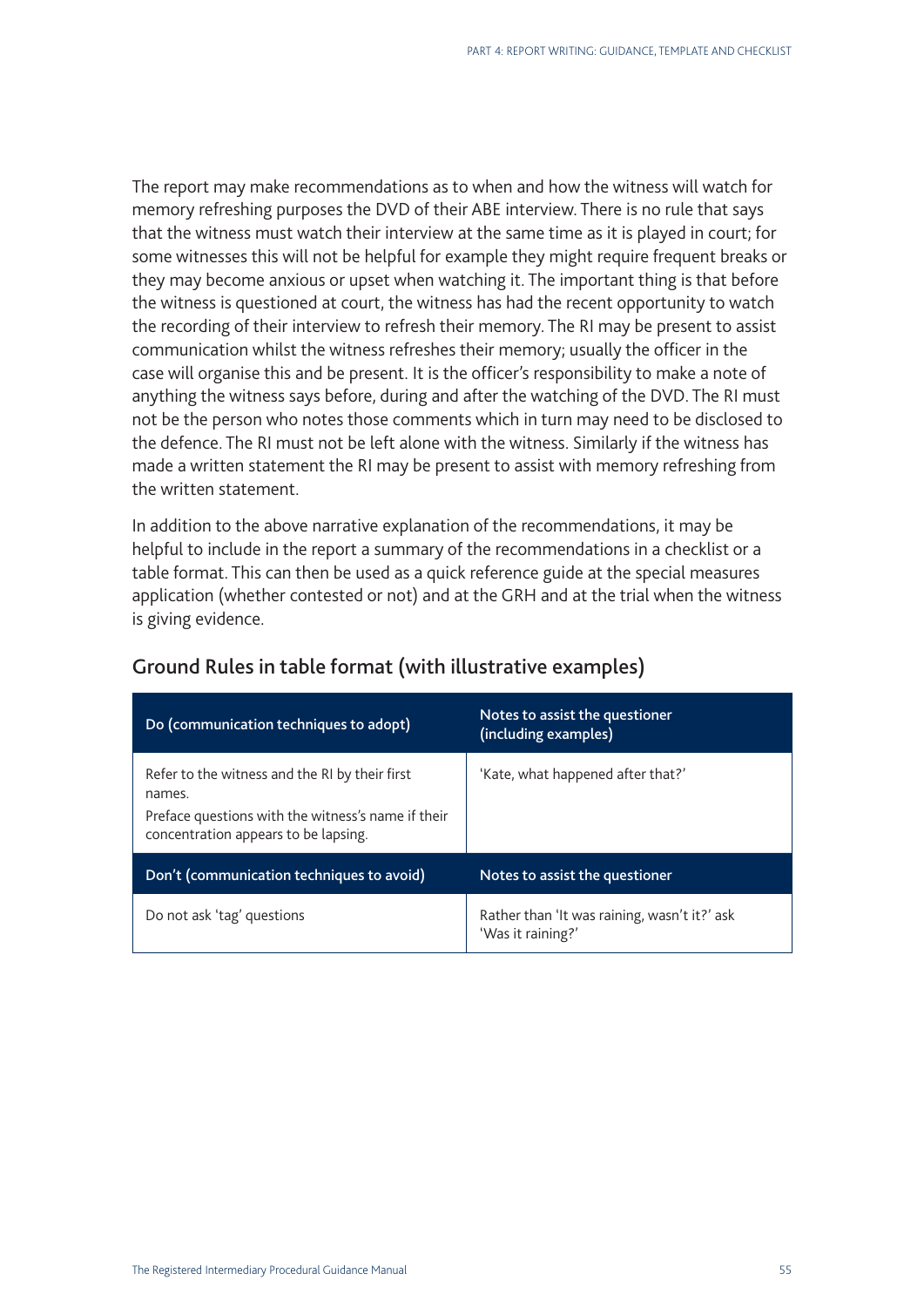#### 5.3 Other recommendations/special measures

As well as the above recommendations on communication and questioning of the witness, the report may also include recommendations which would enable better communication with explanations as to why. The following are suggestions only and the list is not exhaustive:

- Whether the witness finds it helpful that wigs and gowns are worn/not worn.
- Whether the witness prefers to give evidence in court or over the live link or whether they will need a court familiarisation visit to help them decide that.
- Whether the RI should make their declaration in the absence of the witness, because otherwise the wording may be confusing for the witness.
- How the witness oath/affirmation should be taken; for example, how many words should be read at a time for the witness to repeat.
- The timing of the witness's evidence (for example, if there is a certain time of day when communication is likely to be easier, if it is necessary to, as far as possible, avoid keeping the witness waiting at court, etc).
- Memory refreshing procedure.

The RI must indicate that he/she should attend the hearing of a special measures application if it is opposed. The application ought to be made some weeks before the trial but this does not always happen and may even happen on the day that the trial begins. The report should indicate that the RI is willing to attend a contested hearing of an application for special measures.

The report must remind the court that there must be a GRH before the witness gives evidence in order to discuss the contents of the report and how the witness can be questioned most effectively. The hearing is in effect a meeting between the RI, advocates and the judge in the trial and it is necessary to establish the ground rules for questioning the witness.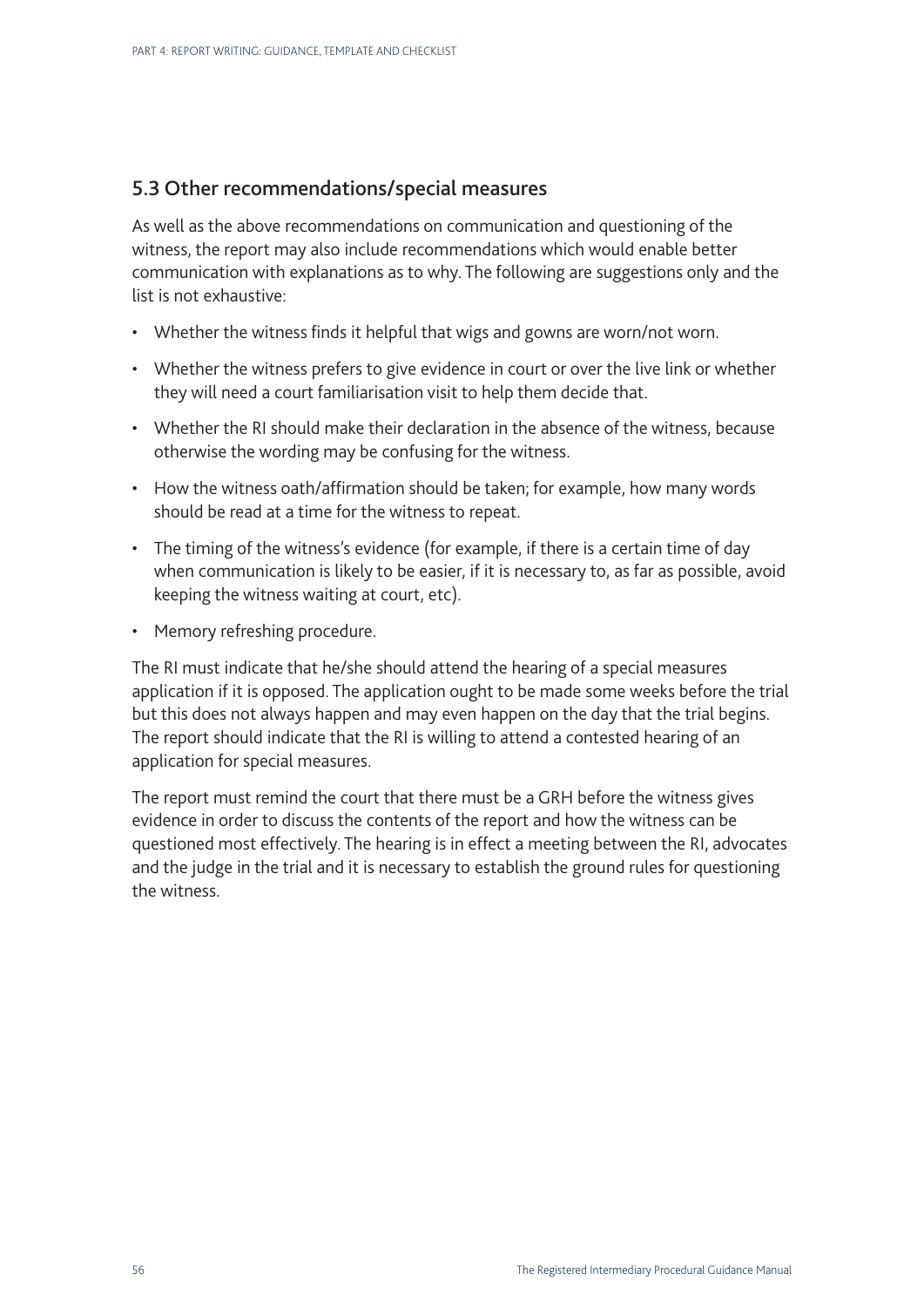## 5.4 RI Declaration

The RI declaration should be set out in full and be followed by the RI's signature and date on which the report was signed. An original, signed copy of the report should be supplied (or sent via secure post/secure email) to the person who commissioned the report.

The declaration should read:

*"I solemnly, sincerely and truly declare that I will well and faithfully communicate questions and answers and make true explanation of all matters and things as shall be required of me according to the best of my skill and understanding."*

Signed

Dated

## Appendices

Appendices should be used for relevant reference material that is too detailed for the main body or which would break up the flow of the main body of the report.

## $\overline{C}V$

A full CV of the RI's relevant qualifications and experience should be included including when they qualified as an RI. It should be no more than two pages in length.

## Role of the RI

A short description of the role of the RI will be particularly helpful for those who do not have experience of working with a RI. This description should normally last no more than a half to three quarters of a page of A4.

## Communication Aids

It may be useful to explain some communication aids in an appendix. If a recommendation is for the use of a 'bliss board' for example, more detailed notes in the appendix will help the parties and the judge understand exactly how this will work in practice. If a picture book is to be used, this could be described in more detail with examples given of the pictures to be used. The main body of the report might invite advocates, in advance of the trial to indicate other words or ideas which could usefully be represented in the picture book, i.e. cards to help the witness say "I don't know", "I don't understand", etc. It may also be useful to cross refer to the communication aids toolkit on [theadvoactesgateway.org,](http://www.theadvocatesgateway.org) which will inform advocates about the benefits of using communication aids, and also, the risks associated with inappropriate use.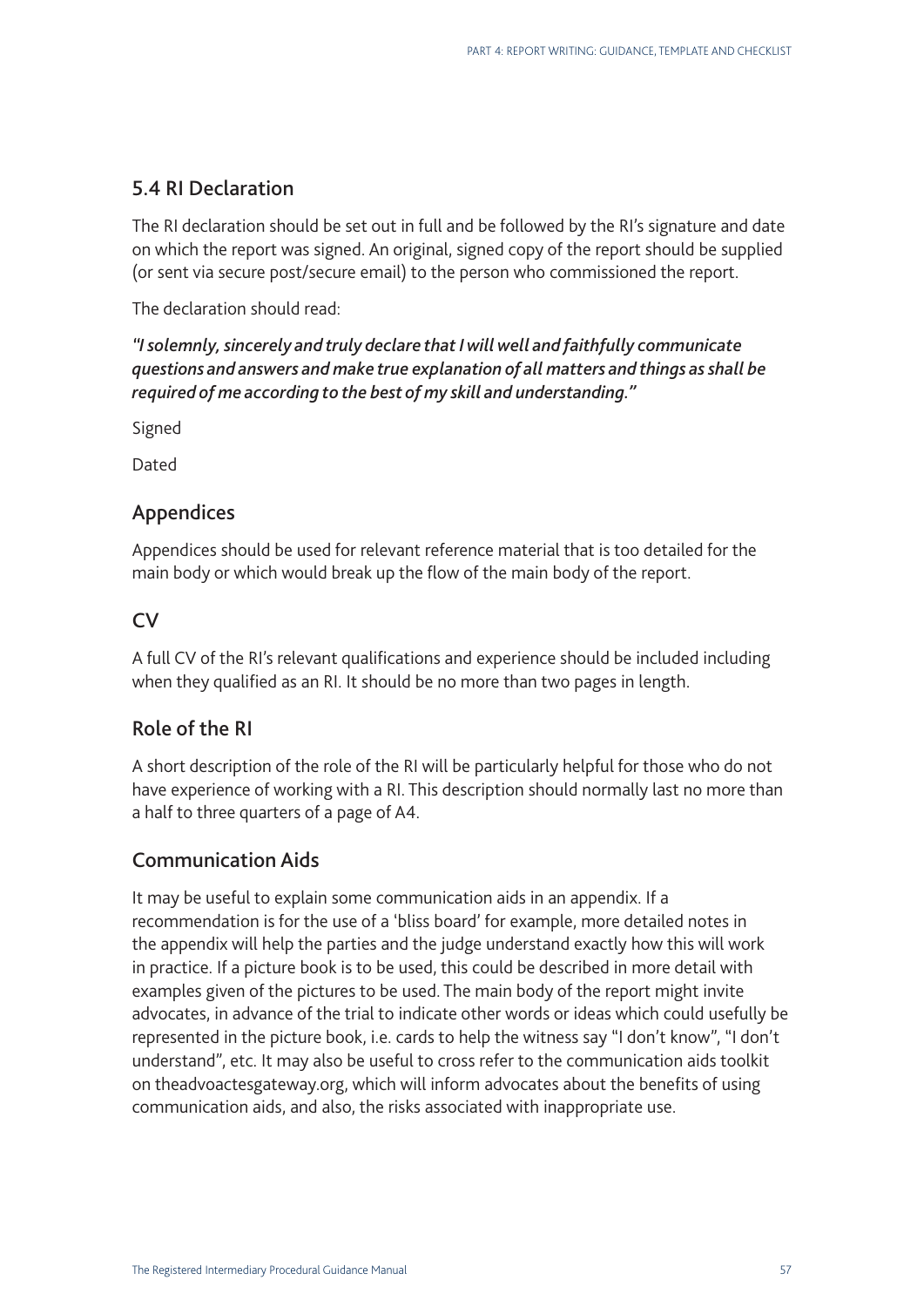## Other appendices

An appendix should be used to set out reference material that will help the parties and the judge but which would be too detailed to include in the main body of the report.

An appendix may be used for details of assessment tests and results; that is, to set down what happened when particular tests were carried out. These should only be included if it will be useful for the parties and the judge to see them. Remember, the report is mainly going to be used to support an application for special measures and to guide the advocates and the judge on how to best communicate with the witness. It is therefore unlikely that the report needs to contain specific test results; in the event that a query did arise about a specific test result, the RI will have their assessment notes to refer back to.

RIs should include details about how to give feedback. The following wording should be used:

Appendix 4: Giving feedback about the Witness Intermediary Scheme.

'End-Users'\* will be provided with an End-User feedback form, the completion and submission of which will enable performance management information on the Witness Intermediary Scheme to be collected and assessed to see what improvements to service provision may be made.

Should End-Users wish to provide additional, more detailed feedback on the service provided by RIs within the Witness Intermediary Scheme they should send it by email to Ministry of Justice at [Registered.interme@justice.gsi.gov.uk](mailto:Registered.intermediaries@justice.gsi.gov.uk)

For others involved in a case, i.e. members of HMCTS, the judiciary, counsel, etc, feedback on the service provided by RIs within the Witness Intermediary Scheme may be provided to the Ministry of Justice at [Registered.interme@justice.gsi.gov.uk](mailto:Registered.intermediaries@justice.gsi.gov.uk)

\*The End-User is the individual who, on behalf of their respective organisation, submits the Request-for-Service for the engagement of a RI. For victims and witnesses this will be the police and CPS for pre-trial (investigation) and trial stages of a case respectively. The End-User will be the individual, on behalf of their respective organisation, to whom the RI will submit their assessment report(s).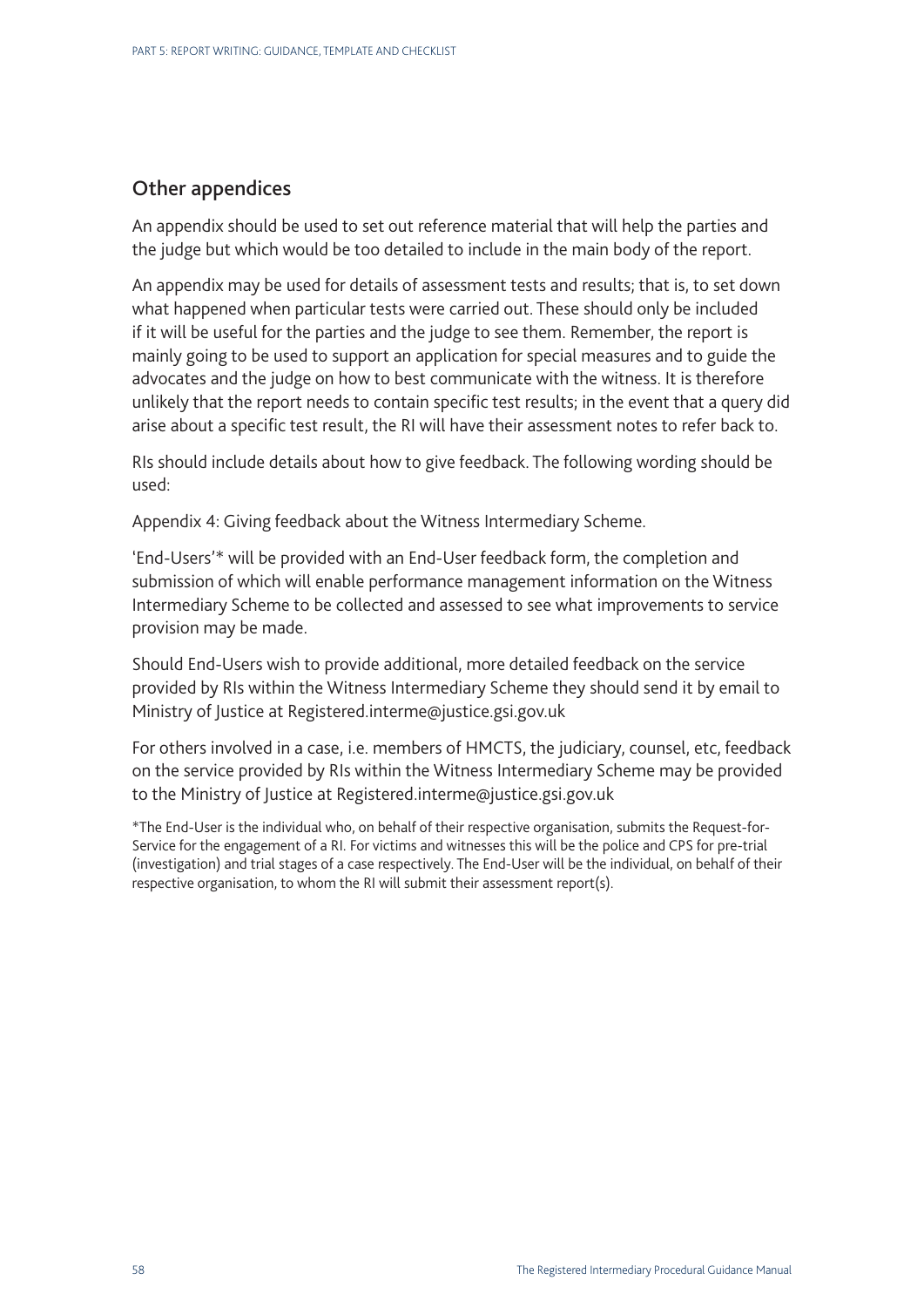## RI REPORT WRITING CHECKLIST

Below is a checklist for RIs when writing reports:

- Suitable front page and contents page.
- Written in the first person.
- Suitably structured and headed/sub-headed, following the guidance above.
- One and a half line-spaced.
- Set out with wide margins.
- Printed single-sided.
- Arial font must be used.
- Font size twelve must be used.
- Written in plain English and containing no jargon.
- Written in short sentences and with short paragraphs.
- Any medical or communication abbreviations and terms used should be explained, i.e. 'X has dysphagia. This means they have difficulty swallowing and this has an impact on their ability physically to form words.'
- Page-numbered, i.e. page 1 of 5. This should be in the bottom right-hand corner of the page.
- Paragraph-numbered., i.e. 1.1, 1.2, 1.3, etc. Sub-paragraphs should be reflected in numerical order and, if required, further divisions should be reflected in alphabetical order, i.e.
	- o 1.1 • 1. • a.
- Headed on each page with case name, number and the front page headed RI Report.
- Clearly summarised at the end with conclusions and recommendations (which are supported in the body of the report by assessment findings).
- Recommendations clearly set out for viewing 'at a glance' a table may be used for this purpose.
- Signed under the declaration.
- Dated.
- Proof-read and free of grammar, spelling and typographic errors.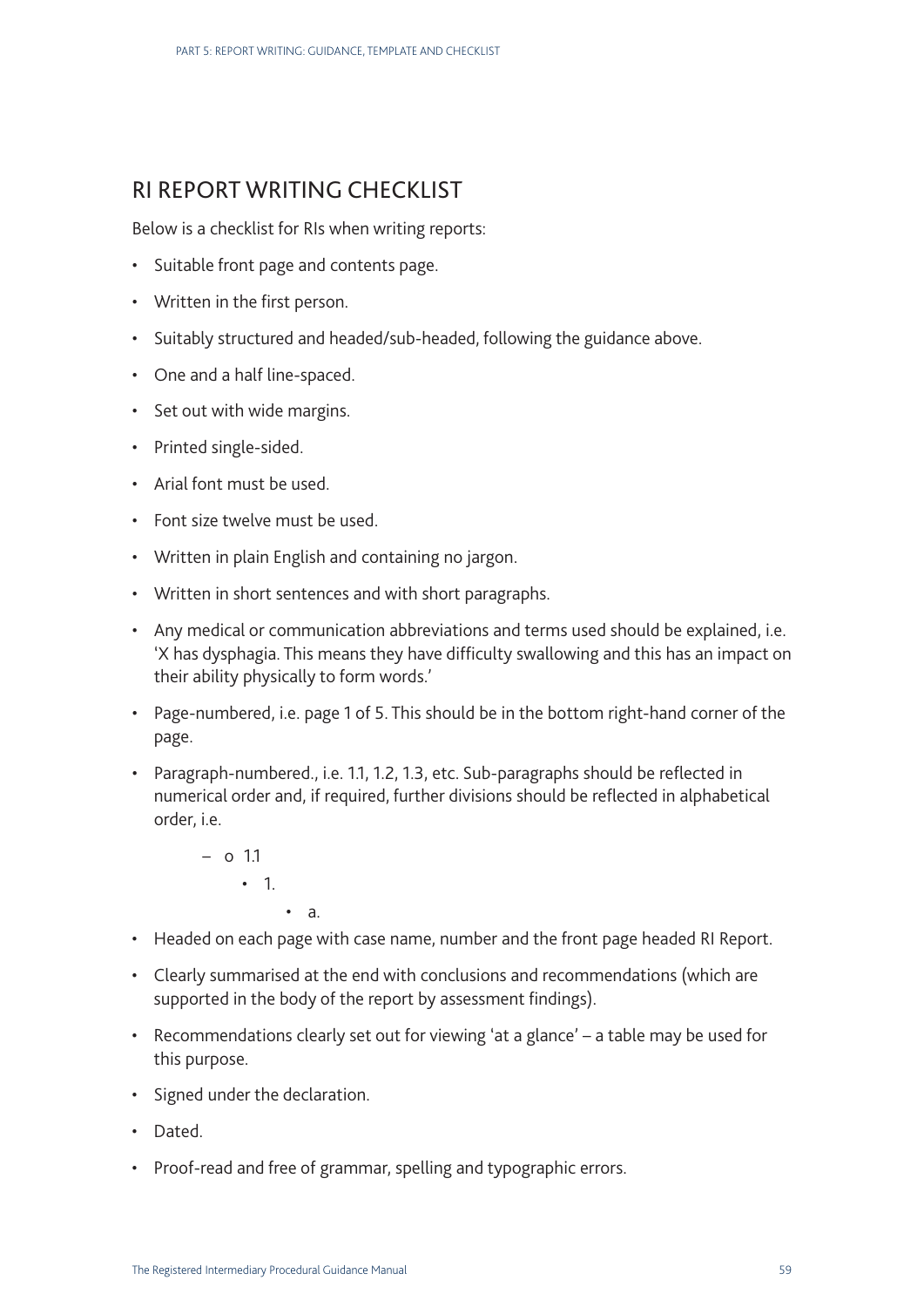## PART 5 FURTHER RESOURCES: CONTACT DETAILS AND WEB SITES

5.1 The table below shows an outline of the division of responsibility between the Criminal Justice Group and the NCA.

| Ministry of Justice                                                                                                      | <b>NCA</b>                                                                                                                          |
|--------------------------------------------------------------------------------------------------------------------------|-------------------------------------------------------------------------------------------------------------------------------------|
| Overall governance and management of the<br>Witness Intermediary Scheme.                                                 | Queries about the Witness Intermediary Scheme's<br>Matching Service in general.                                                     |
| Policy and strategy management and<br>development of the Witness Intermediary<br>Scheme.                                 | Questions about the role and use of a RI.                                                                                           |
| Informal or formal complaints regarding a RI<br>or the Matching Service.                                                 | Advice and support on interviewing vulnerable<br>witnesses.                                                                         |
| Enquiries and expressions of interest about<br>becoming a RI.                                                            | Obtaining a Request-for-Service (RfS) for the<br>engagement of a RI, and other operational<br>matching issues.                      |
| Recruitment, training and registration of RIs.                                                                           | Updates on the progress of RfSs.                                                                                                    |
| Resolution of payment disputes between RIs and<br>End-Users.                                                             | Provision of management information<br>and performance statistics on the Witness<br>Intermediary Scheme to the Ministry of Justice. |
| Management of enquiries and matters related to<br>implementation of section 104 of the Coroners<br>and Justice Act 2009. | Running of RIO                                                                                                                      |
| Secretariat for the Witness Intermediary<br>Scheme's Intermediaries Registration Board and<br>Quality Assurance Board.   |                                                                                                                                     |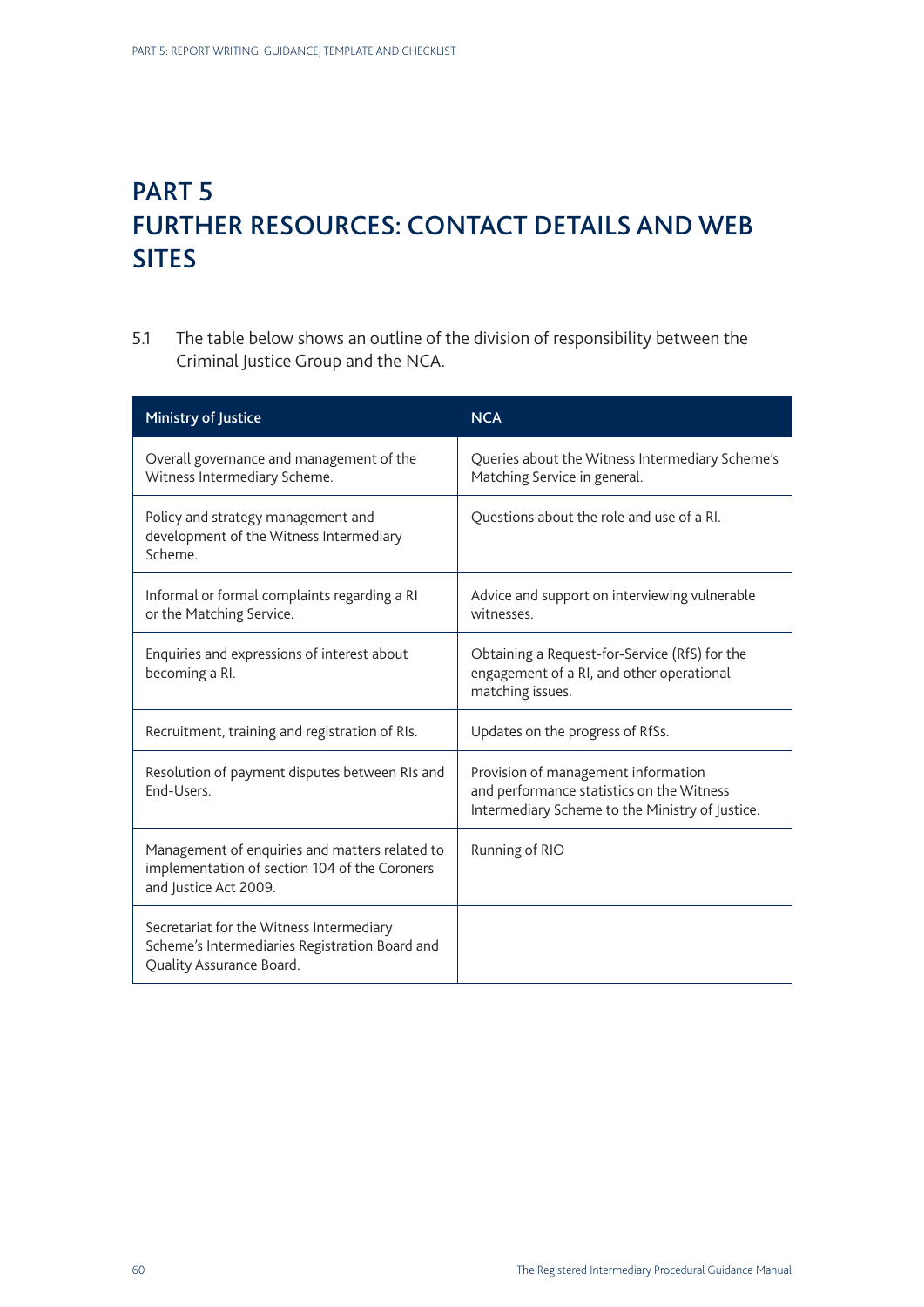## Contact details

- 5.2 Below are contact details for the MoJ and the NCA.
	- Ministry of Justice: [Registered.interme@justice.gsi.gov.uk](mailto:Registered.intermediaries@justice.gsi.gov.uk)
	- NCA Specialist Operations Centre call 0845 000 5463 or email: socwitnessint@nca.x.gsi.gov.uk

### **Websites**

- 5.3 Below are details of useful websites related to the Witness Intermediary Scheme and RIs operating within it:
	- City Law School, City University London: The providers of RI initial and refresher accreditation courses. See the web-pages for free pod-casts of interviews with RIs and the annual RI survey results. [http://www.city.ac.uk/law/](http://www.city.ac.uk/law/courses/continuing-professional-development/in-house-courses/) [courses/continuing-professional-development/in-](http://www.city.ac.uk/law/courses/continuing-professional-development/in-house-courses/)house-courses/
	- Crown Prosecution Service: The Crown Prosecution Service is responsible for prosecuting criminal cases investigated by the police in England and Wales. Information on how the CPS apply for special measures can be found at the link below.

[http://cps.gov.uk/legal/s\\_to\\_u/special\\_measures/index.html](http://cps.gov.uk/legal/s_to_u/special_measures/index.html)

• Ministry of Justice: The government department with responsibility for the courts, prisons, probation services and attendance centres. [https://www.gov.uk/government/organisations/ministry-](https://www.gov.uk/government/organisations/ministry-of-justice)of-justice

The website includes resources for witnesses to explain what it is like going to court. [https://www.gov.uk/going-](https://www.gov.uk/going-to-court-victim-witness)to-court-victim-witness

- NCA Specialist Operations Centre: Operates and manages the Witness Intermediary Scheme's Matching Service on behalf of the Ministry of Justice and provides vulnerable witness interview advice and support. Contact the Witness Intermediary Team, Organised Crime Command, Specialist Operational Support, Specialist Operations Centre, National Crime Agency Knowledge Centre, Wyboston Lakes, Great North Road, Wyboston, Bedfordshire MK44 3BY Tel: +44(0)1480 334728 or email [wit@nca.pnn.police.uk](mailto:wit@nca.pnn.police.uk) (pnn users) or [wit@](mailto:wit@nca.x.gsi.gov.uk) [nca.x.gsi.gov.uk](mailto:wit@nca.x.gsi.gov.uk) (all other users).
- NSPCC: a charity working to end cruelty to children in the UK. <http://www.nspcc.org.uk>

*The NSPCC* and The Nuffield Foundation sponsored '*Measuring Up? Evaluating implementation of Government commitments to young witnesses in criminal proceedings'*, Plotnikoff and Woolfson (July 2009), available at the following link: [http://www.nuffieldfoundation.org/young](http://www.nuffieldfoundation.org/young-witnesses-criminal-cases)-witnesses-criminal-cases